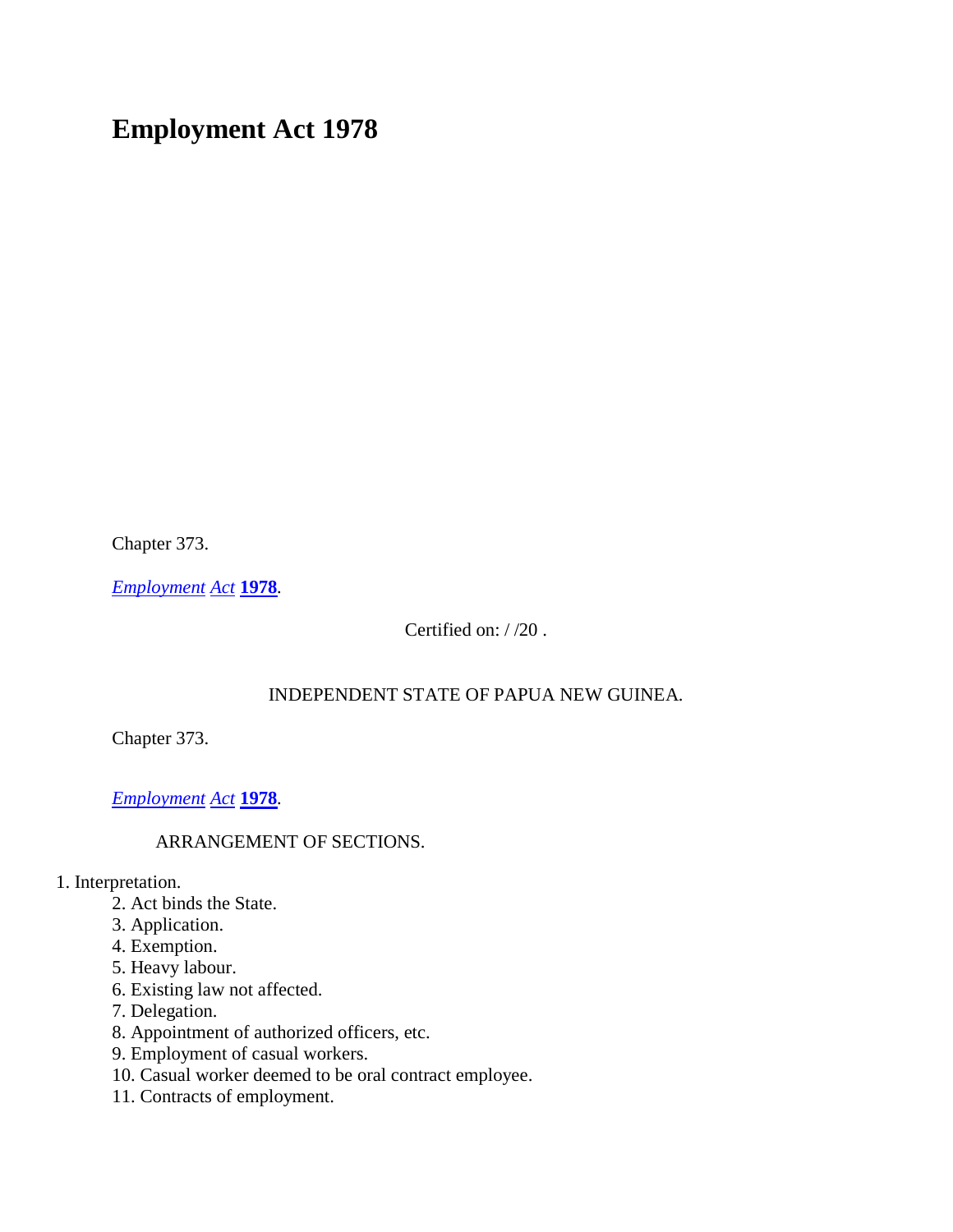- 12. Contracts not binding on family of employee.
- 13. Termination of employment of husband and wife.
- 14. Notice of terms and conditions of employment.
- 15. Record of terms, etc., of employment.
- 16. Period of oral contract.
- 17. New oral contract on expiration of contract.

#### *Subdivision A – The Contract.*

#### 18. Contractual age.

- 19. Written contract of employment.
- 20. Drawing up of contract.
- 21. Contract to specify particulars.
- 22. Contract period.

#### *Subdivision B – Approval and Attestation.*

23. Attestation.

24. Refusal of approval.

*Subdivision C – Transfer of Contract.*

25. Transfer of contract.

26. Rights, etc., of transferee.

*Subdivision D – Death of Employee.*

- 27. Duties of employer on death of employee.
	- 28. Interpretation of Division 5.
	- 29. Piece-rate work to be specified.
	- 30. Piece-rate contract may be oral or in writing.
	- 31. Register to be kept.
	- 32. Measuring Instrument.
	- 33. Termination of contracts.
	- 34. Notice of termination.
	- 35. Termination of contract without notice.
	- 36. Grounds for termination of contract.
	- 37. Obligations of employer on termination of contract.
	- 38. Termination of attested contract.
	- 39. Affect of award by court.
	- 40. Repatriation on expiry, etc., of contract.
	- 41. Expenses of repatriation.
	- 42. Repatriation of dependants.
	- 42A. Repatriation in case of death of employee, etc.
	- 43. Exemption from liability for repatriation.
	- 44. Transport.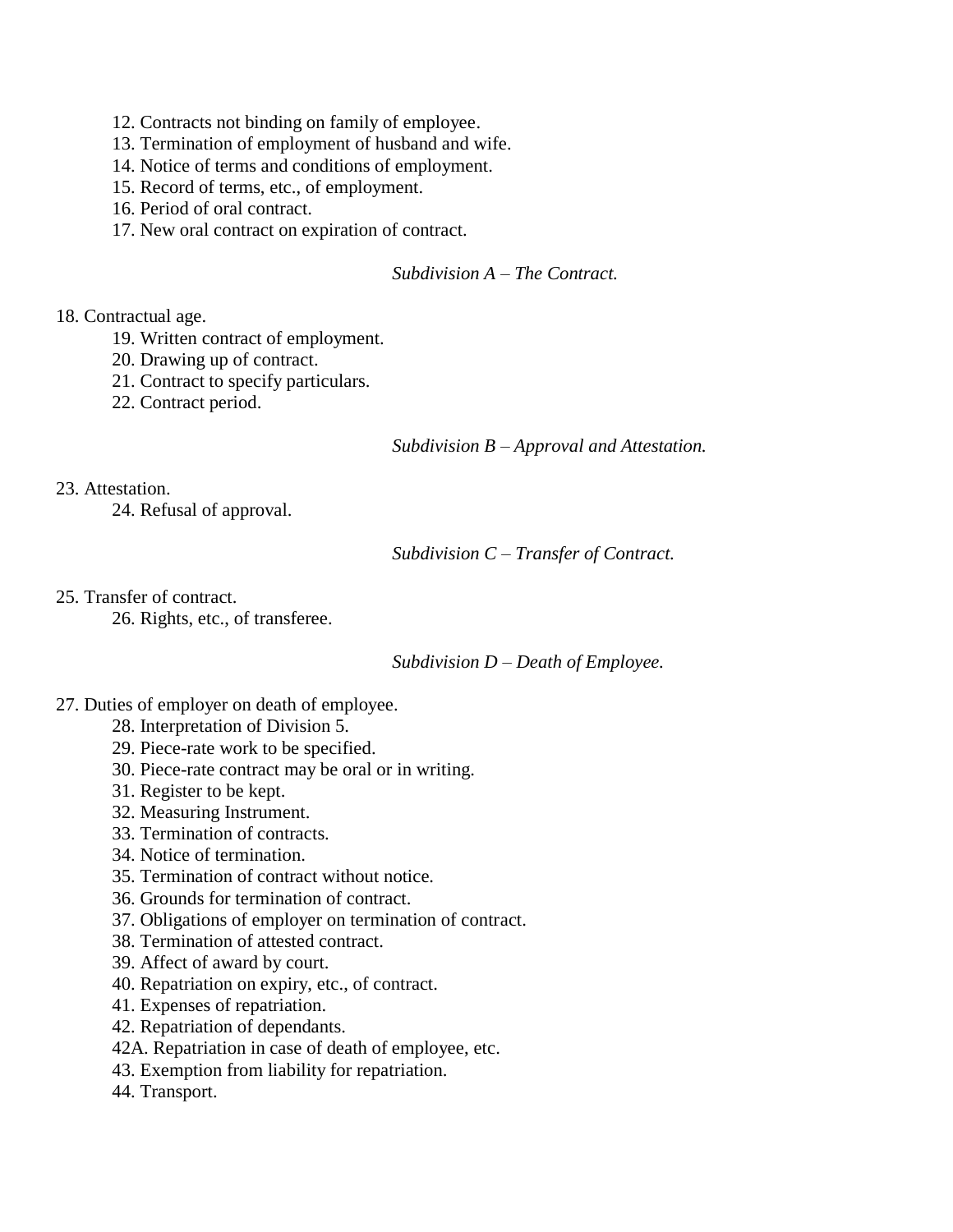- 45. Repatriation of employee on expiry, etc., of attested contract.
- 46. Employment agent may be authorized under this Division.
- 47. Application of [Part IV.](http://www.paclii.org/pg/legis/consol_act/ea1978149/index.html#p4)
- [48.](http://www.paclii.org/pg/legis/consol_act/ea1978149/index.html#p48) Interpretation of Division 2.
- 49. Maximum daily hours and rest periods.
- 50. Maximum hours may be exceeded in certain circumstances.
- 51. Working of overtime.
- 52. Overtime rates.
- 53. Stand-by duty.
- 54. Call-out duty.
- 55. Payment for overtime, etc.
- 56. Employment on Good Friday, etc.
- 57. Records of overtime, etc.
- 58. Application of Division 3.
- 59. Interpretation of Division 3.
- 60. Continuity of service.
- 61. Entitlement to leave.
- 62. Payment of leave pay.
- 63. Long service leave credits accrued under repealed Act.
- 64. Application of Division 4.
- 65. Entitlement to sick leave.
- 66. Payment of sick leave pay.
- 67. Interpretation of Division 5.
- 68. Supply of food rations.
- 69. Daily food ration.
- 70. Standard of food rations.
- 71. Storage of food rations.
- 72. Provision of cooks.
- 73. Clothing and other articles.
- 74. Interpretation of [Part V.](http://www.paclii.org/pg/legis/consol_act/ea1978149/index.html#p5)
- [75.](http://www.paclii.org/pg/legis/consol_act/ea1978149/index.html#p75) Employer may authorize employment agent.
- 76. Minimum wages, etc.
- 77. No entitlement to wages in certain circumstances.
- 78. Period of payment of wages.
- 79. Date from which wages commence.
- 80. Wages to be paid on work days.
- 81. Method of payment.
- 82. Statement, etc., of wages.
- 83. Register to be kept.
- 84. Final payment of wages under attested contract.
- 85. Payment of deferred wages.
- 86. Payment for public holidays.
- 87. Advance of wages.
- 88. Deductions from wages.
- 89. Deductions for provident fund, etc.
- 90. Deferred wages, etc., to be paid on demand.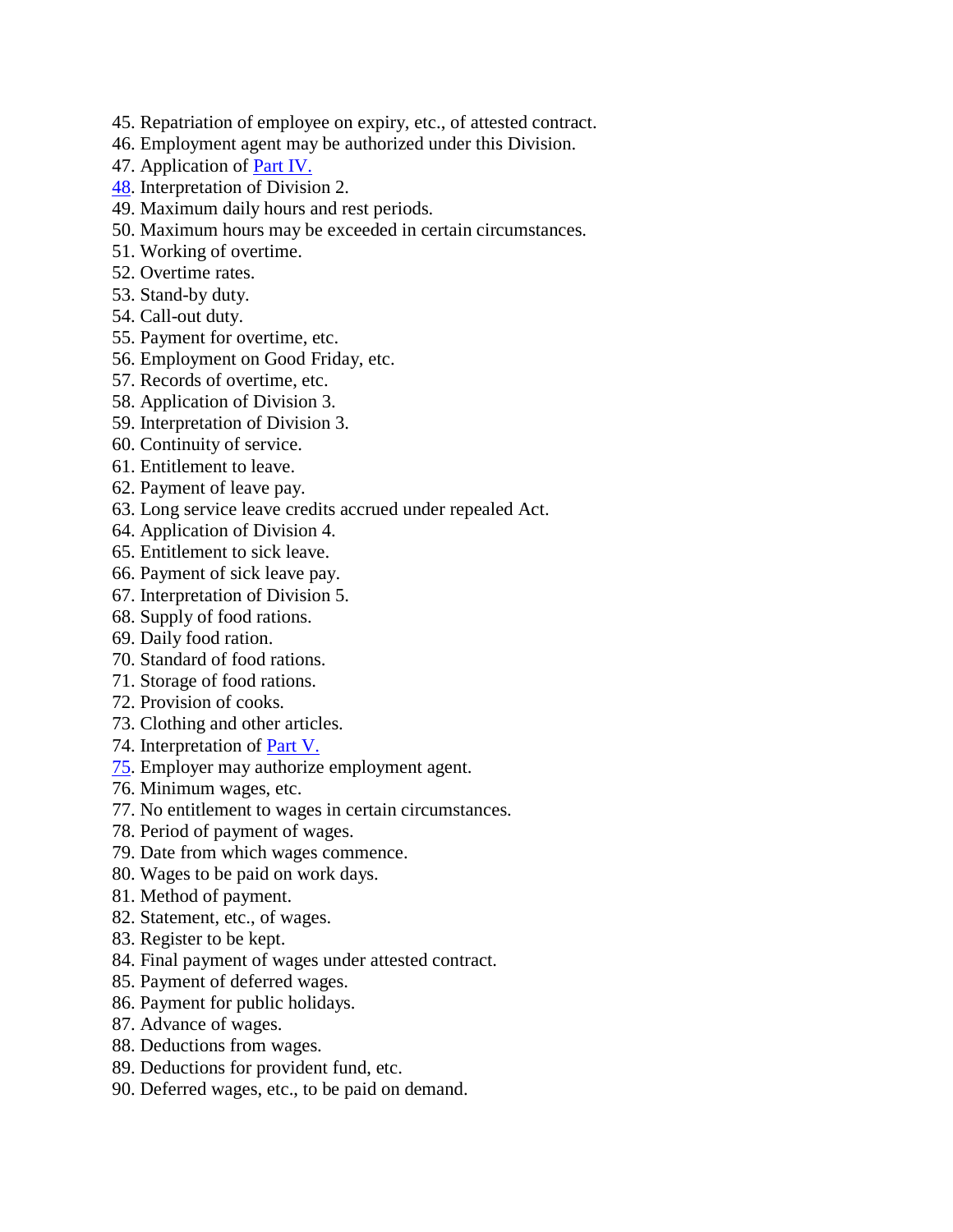- 91. Certain deductions prohibited.
- 92. Disposition of wages by employees not to be limited.
- 93. Priority of payment of wages.
- 94. Imposition of fines prohibited.
- 95. Payment of wages in shop, etc., prohibited.
- 96. Failure to pay wages.
- 97. Discrimination prohibited.
- 98. Certain employment of females prohibited.
- 99. Employment of females during the night.
- 100. Pregnancy and maternity leave.
- 101. Absence from duty where employee nursing child.
- 102. Resumption of duty.
- 103. Employment of young persons.
- 104. Employment under injurious conditions.
- 105. Hours of employment of young persons.
- 106. Recruiting by persons prohibited.
- 107. Authority of worker-recruiter.
- 108. Recruiting in certain areas prohibited.
- 109. Advances subject to Section 87.
- 110. Employment agent to be licensed.
- 111. Application for licences.
- 112. Secretary may grant licences.
- 113. Licence issued to person.
- 114. Cancellation, etc., of licences.
- 115. Notification by Secretary.
- 116. Fee not to be charged.
- 117. Register, etc., to be kept.
- 118. Soliciting, etc., prohibited.
- 119. Interpretation of [Part VIII.](http://www.paclii.org/pg/legis/consol_act/ea1978149/index.html#p8)
- [120.](http://www.paclii.org/pg/legis/consol_act/ea1978149/index.html#p120) Where housing to be provided.
- 121. Water to be provided.
- 122. Electricity, lighting, etc., to be provided.
- 123. Mosquito nets to be provided.
- 124. Housing, etc., to be maintained in clean condition.
- 125. Deductions for housing.
- 126. Employee's right to housing.
- 127. Employees not physically fit.
- 128. Medical supervision.
- 129. Hospitals and sick wards.
- 130. Medical and hospital treatment.
- 131. Medical examination on approval, etc., of contract.
- 132. Employee nominated to oversee general welfare.
- 133. Fraud, etc., for employment purposes.
- 134. Undue influence, etc., to purchase goods.
- 135. Employment agent, etc., to ensure that correct employee proceeds to place of employment.
- 136. Hiring out of labour.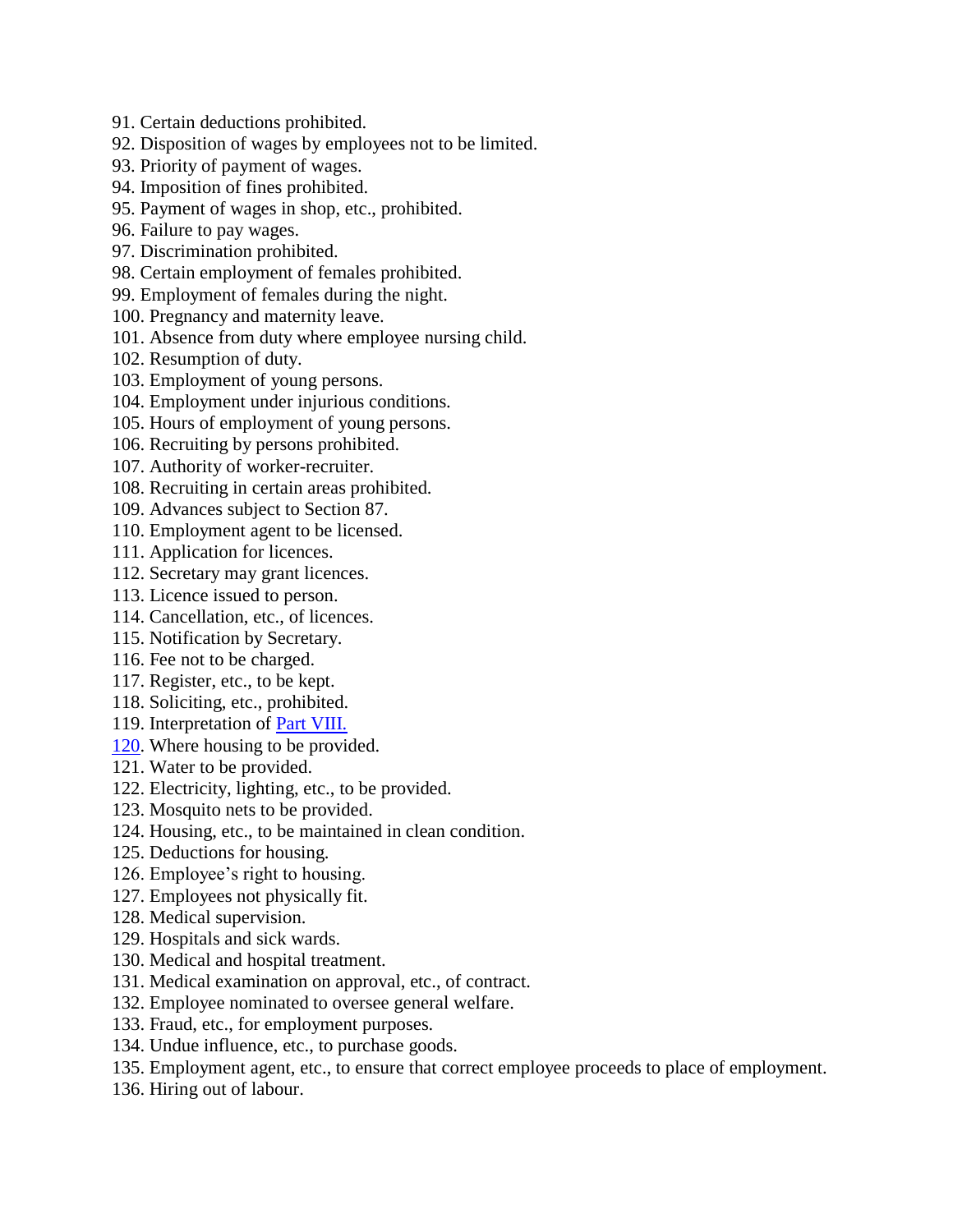- 137. Failure to answer questions, etc.
- 138. Employer to provide information.
- 139. False claims.
- 140. Obstruction of authorized officers.
- 141. General penalty.
- 142. Powers of authorized officers, etc.
- 143. Secrecy.
- 144. Immunity of authorized officers.
- 145. Institution of proceedings.
- 146. The State may incur expense for which employer liable.
- 147. Notices, etc., to be displayed.
- 148. Books, pamphlets, etc., to be available.
- 148A. A copy of the Act and regulation to be kept.
- 149. Court to act in accordance with equity and good conscience.
- 150. Delegation of duties, etc., by employer.
- 151. Regulations.
- 152. Repeal.
- 153. Contracts under Native **Employment Act** to continue in force.
- 154. Certain other contracts to continue in force.
- 155. Certain void contracts revived.

# **INDEPENDENT STATE OF PAPUA NEW GUINEA.**

AN ACT

entitled

### *[Employment](http://www.paclii.org/pg/legis/consol_act/ea1978149/) [Act](http://www.paclii.org/pg/legis/consol_act/ea1978149/)* **[1978](http://www.paclii.org/pg/legis/consol_act/ea1978149/)***,*

Being an Act relating to the employment of certain persons.

**[PART I.](http://www.paclii.org/pg/legis/consol_act/ea1978149/index.html#p1) –** PRELIMINARY.

### **1.** INTERPRETATION.

In this Act, unless the contrary intention appears–

"accompanying dependants", in relation to a married employee means his wife and children (if any) under 16 years of age who, with the consent of the employer–

(*a*) reside with the employee in housing provided by the employer; or

(*b*) reside with the employee at or near the place of employment in housing not provided by the employer, if the place of employment is more than 25 km from their ordinary place of residence;

"attested contract" means a contract made under Section 19(b);

"authorized officer" means a labour officer, medical practitioner, or medical assistant appointed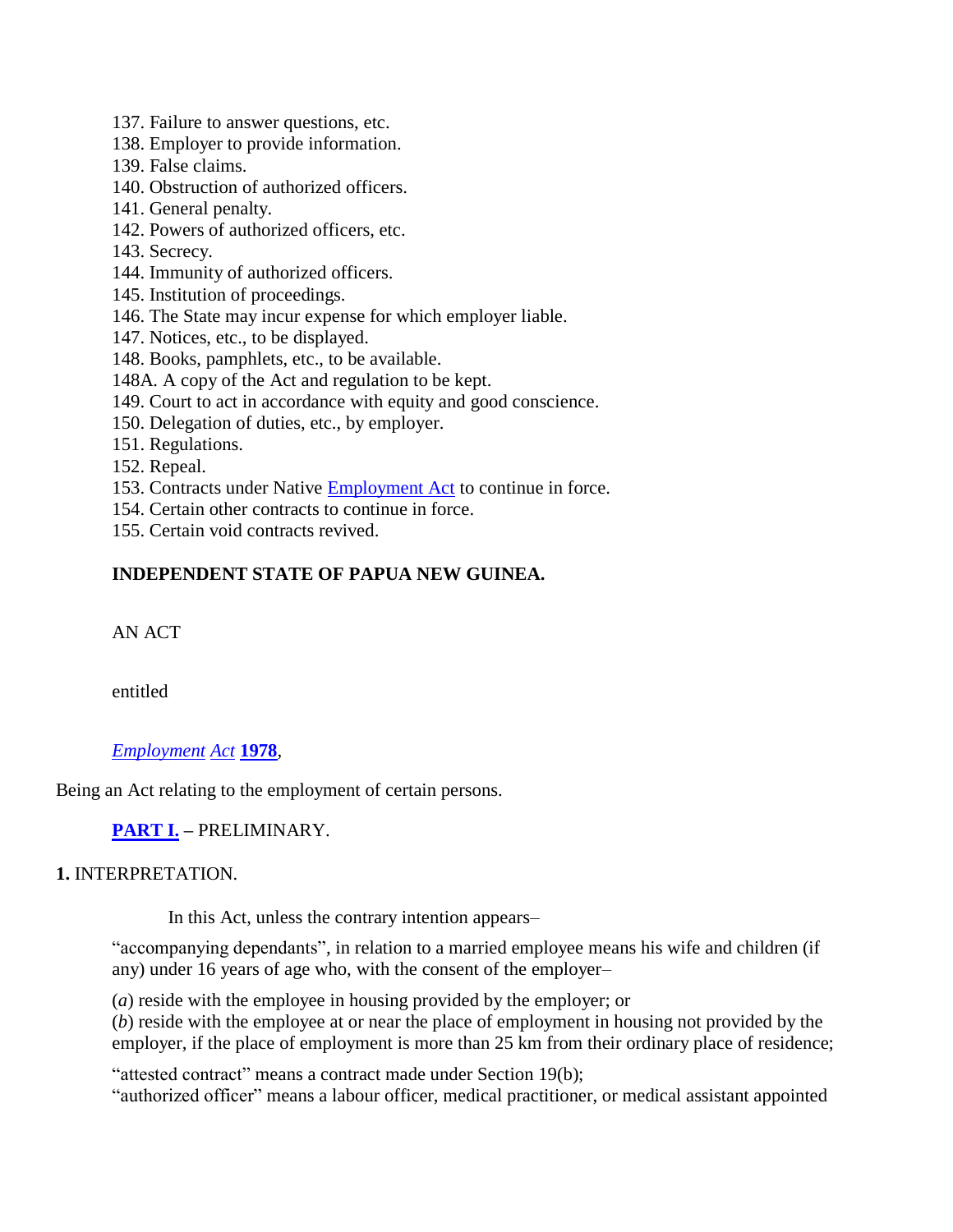under Section 8;

"books" includes registers, records or documents prescribed under this Act; "building and premises" includes any land, building, camp, wharf, vessel, vehicle, place, or hospital or dispensary not being a State hospital or dispensary;

"the commencement date" means 1 January 1981, being the date on which the [Employment Act](http://www.paclii.org/pg/legis/consol_act/ea1978149/) [1978](http://www.paclii.org/pg/legis/consol_act/ea1978149/) came into force;

"contract of service" means any agreement, whether oral or in writing, express or implied, by which one person agrees to employ another person as an employee and that other person agrees to serve his employer as an employee;

"deferred wages" means that part (if any) of the wages of an employee employed under an attested contract that, by agreement between the employer and employee, are held by the employer under Section 88(1)(e);

"employee" means a person serving another person under a contract of service and includes a prospective employee;

"employer" means a person who employs another person under a contract of service and includes a prospective employer;

"employment agent" means a person who acts as an intermediary for the purpose of obtaining employment for an employee or supplying an employee for an employer whether or not he charges a fee, a periodical contribution or other charge or derives, directly or indirectly, a pecuniary or other material advantage from the employer, but does not include a newspaper or other publication unless it is published wholly or mainly for the purpose of acting as intermediary between employers and employees;

"family", in relation to an employee, means the spouse and unmarried children (if any) under the age of 16 years of the employee;

"heavy labour" means employment–

(*a*) as a quarryman; or

(*b*) as a diver; or

(*c*) as a fisher for pearl shell or any sea products other than fish; or

(*d*) in the loading or unloading of any ship's cargo other than cargo that is–

(i) the produce of; or

(ii) intended for use at,

a plantation where the employee is employed; or

(*e*) in mining or carrying; or

(*f*) in pit-sawing, logging or sawing; or

(*g*) in any kind of work declared to be heavy labour under Section 5,

other than any employment referred to in this definition, that, in the circumstances of any particular case, a labour officer certifies in writing not to be heavy labour; "industrial undertaking" includes-

(*a*) mines, quarries and other works for the extraction of minerals and other materials from the earth; and

(*b*) industries where goods are manufactured, altered, cleaned, repaired, ornamented, finished, adapted for sale, broken up or demolished, or where goods are transformed, including ship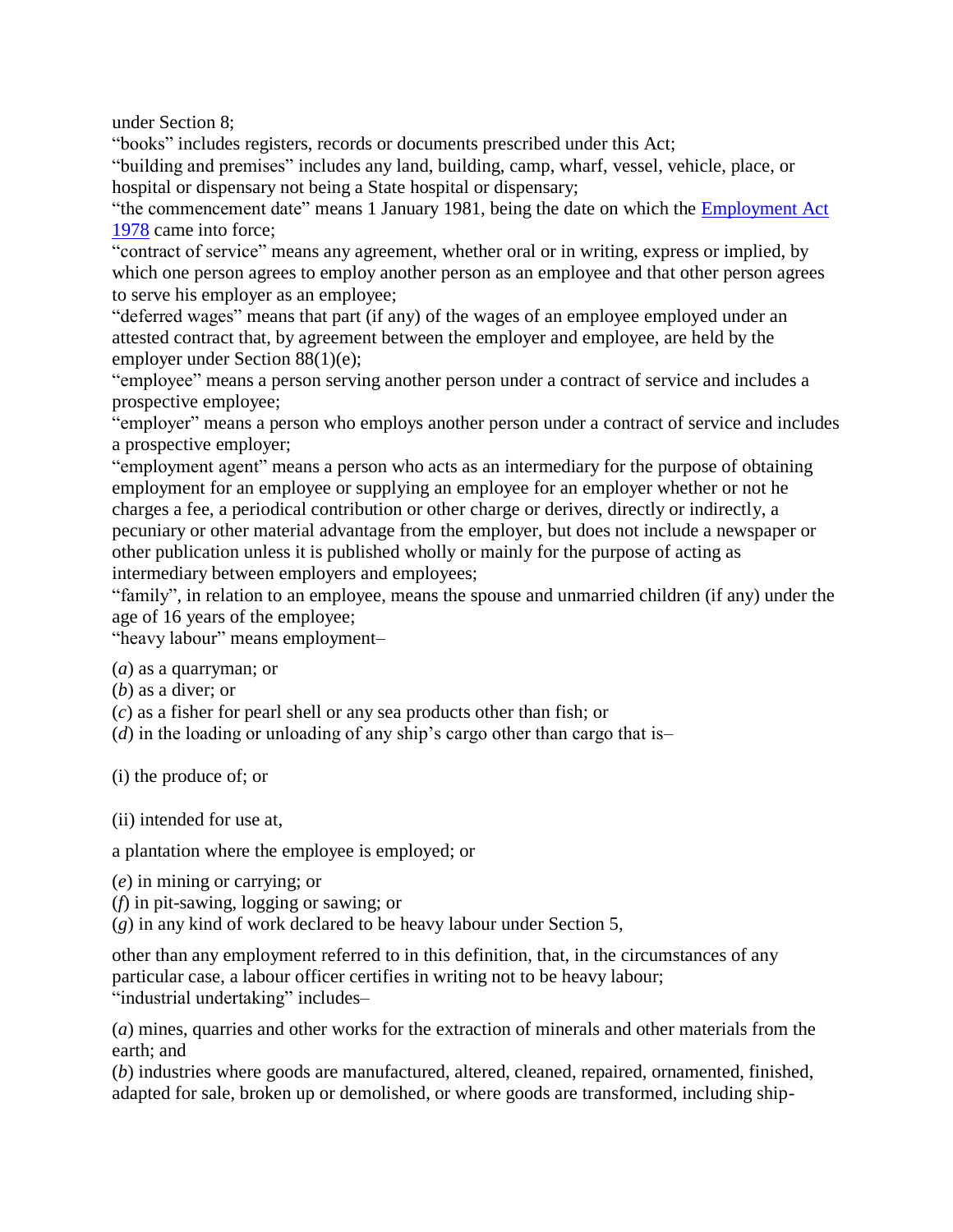building, and the transformation and transmission of electricity and other motive power; and (*c*) construction, reconstruction, maintenance, repair, alteration or demolition of any building, railway, harbour, dock, pier, canal, inland waterway, road, tunnel, bridge, viaduct, sewer, drain, well, telegraphic or telephonic installation, electrical undertaking, gas-work, water-work or other work of construction, or preparation for or laying foundations of any work or structure; and (*d*) transport of passengers or goods by road, rail or inland waterway, including the handling of goods at docks, quays, wharves and warehouses, but not including transport by land;

"labour officer" means a labour officer appointed under Section 8;

"medical aid" means a person enrolled as a medical aid under the Medical Registration Act 1980;

"medical assistant" means a person enrolled as a medical assistant under the Medical Registration Act 1980;

"piece-rate employee" means an employee employed under a contract for piece-work;

"place of employment" means any place or building, or building and premises on or in which the employee is employed;

"place or building" includes any land, building, camp, wharf, vessel, vehicle, place, or hospital or dispensary not being a State hospital or dispensary;

"public holiday" means a day appointed to be a public holiday under the Public Holidays Act 1953;

"qualified tradesman" "qualified tradesman" means a tradesman who has successfully served an apprenticeship under the [Apprenticeship](http://www.paclii.org/pg/legis/consol_act/aatta1986312/) [and Trade Testing Act 1986;](http://www.paclii.org/pg/legis/consol_act/aatta1986312/)

"recruiting" includes all operations undertaken with the object of obtaining or supplying the labour of persons who do not on their own initiative offer their services at–

(*a*) the place of employment; or

(*b*) a labour office or employment office established by the State; or

(*c*) a licensed employment agency;

"registered award" means an award, and includes a determination by a Minimum Wages Board, which has been–

(*a*) registered by the Registrar; and

(*b*) notified in the National Gazette,

in accordance with the [Industrial Relations Act](http://www.paclii.org/pg/legis/consol_act/ira1962242/) [1962;](http://www.paclii.org/pg/legis/consol_act/ira1962242/)

"the Secretary" means the Departmental Head of the Department responsible for labour and employment matters;

"this Act" includes the regulations;

"worker-recruiter" means a person employed by the undertaking for which he recruits labour and who is commissioned in writing by the employer to recruit other employees and who does not receive any remuneration from the undertaking other than a regular wage as an employee.

#### **2.** ACT BINDS THE STATE.

This Act binds the State and every authority and instrumentality of the State.

**3.** APPLICATION.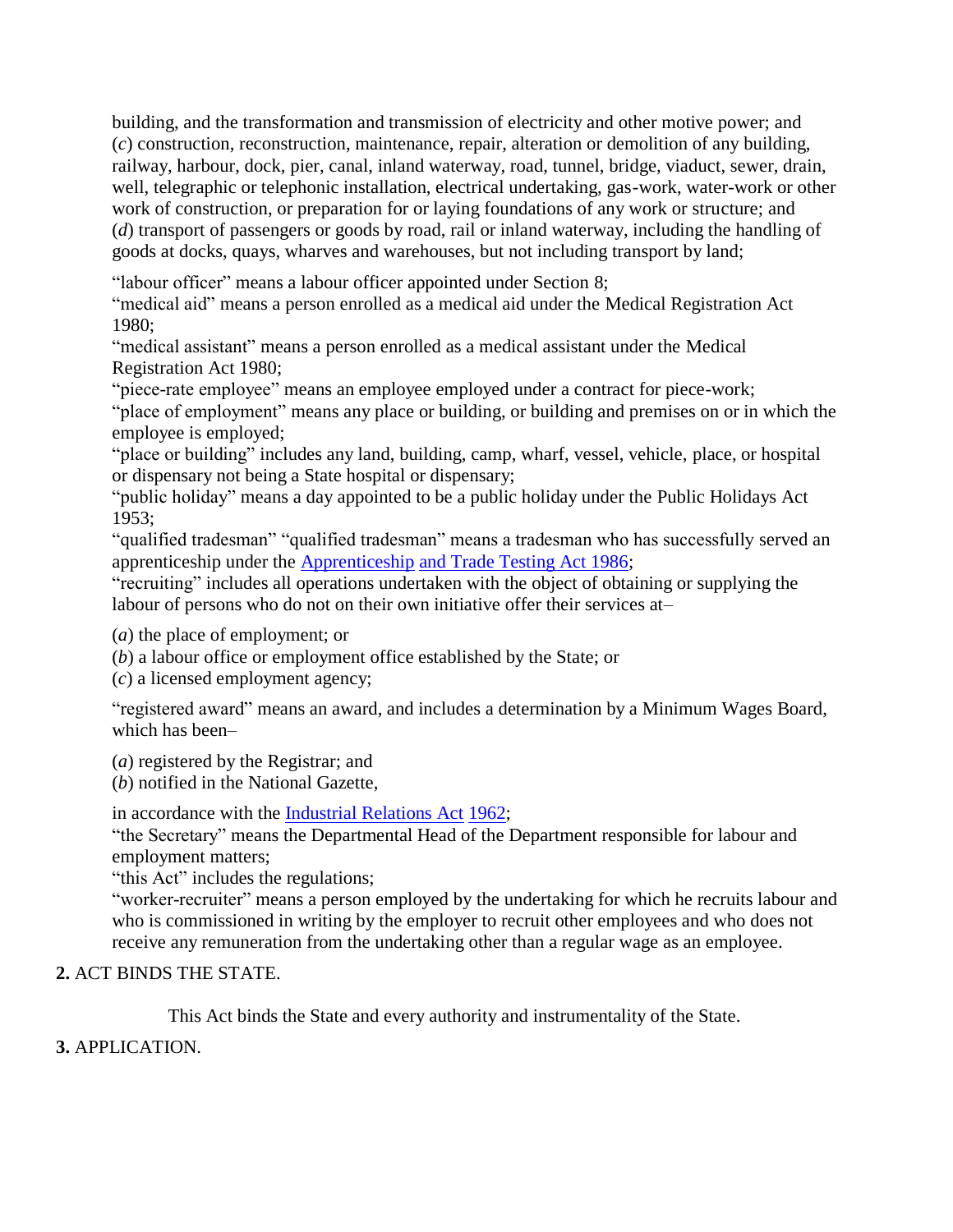(1) Except where it is specifically provided otherwise, this Act does not apply to or in relation to the employment of a person–

(*a*) by the State in carrying in the vicinity of his village from day to day; or

(*b*) under any other law in force in the country.

(2) The engagement of a pupil of a school in part-time work necessary for, or incidental to, the cleaning of the school or its grounds, or, if the pupil is a boarder at the school, for the growing of food for the sustenance of teachers and pupils of the school shall not, for the purposes of this Act, be deemed to be employment, and this Act does not apply to or in relation to that engagement.

#### **4.** EXEMPTION.

The Minister may, by notice in the National Gazette, exempt from all or any of the provisions of this Act–

(*a*) any person whose wages exceed the prescribed amount; or

(*b*) any–

- (i) person or class of persons; or
- (ii) occupation, trade or industry,

specified in the notice.

#### **5.** HEAVY LABOUR.

The Minister may, by notice in the National Gazette, declare any kind of work to be heavy labour for the purposes of this Act.

#### **6.** EXISTING LAW NOT AFFECTED.

This Act does not–

(*a*) relieve an employer of any duty or liability imposed on him by any other law in force in Papua New Guinea, or limit or restrict any powers given to any officer by any other law in force in Papua New Guinea; or

(*b*) affect the operation of any registered award in force immediately before the commencement date.

### **PART II. –** ADMINISTRATION.

### **7.** DELEGATION.

The Secretary may, by instrument under his hand, delegate to any officer all or any of his powers and functions under this Act (except this power of delegation).

### **8.** APPOINTMENT OF AUTHORIZED OFFICERS, ETC.

(1) The Secretary may, by notice in the National Gazette, appoint–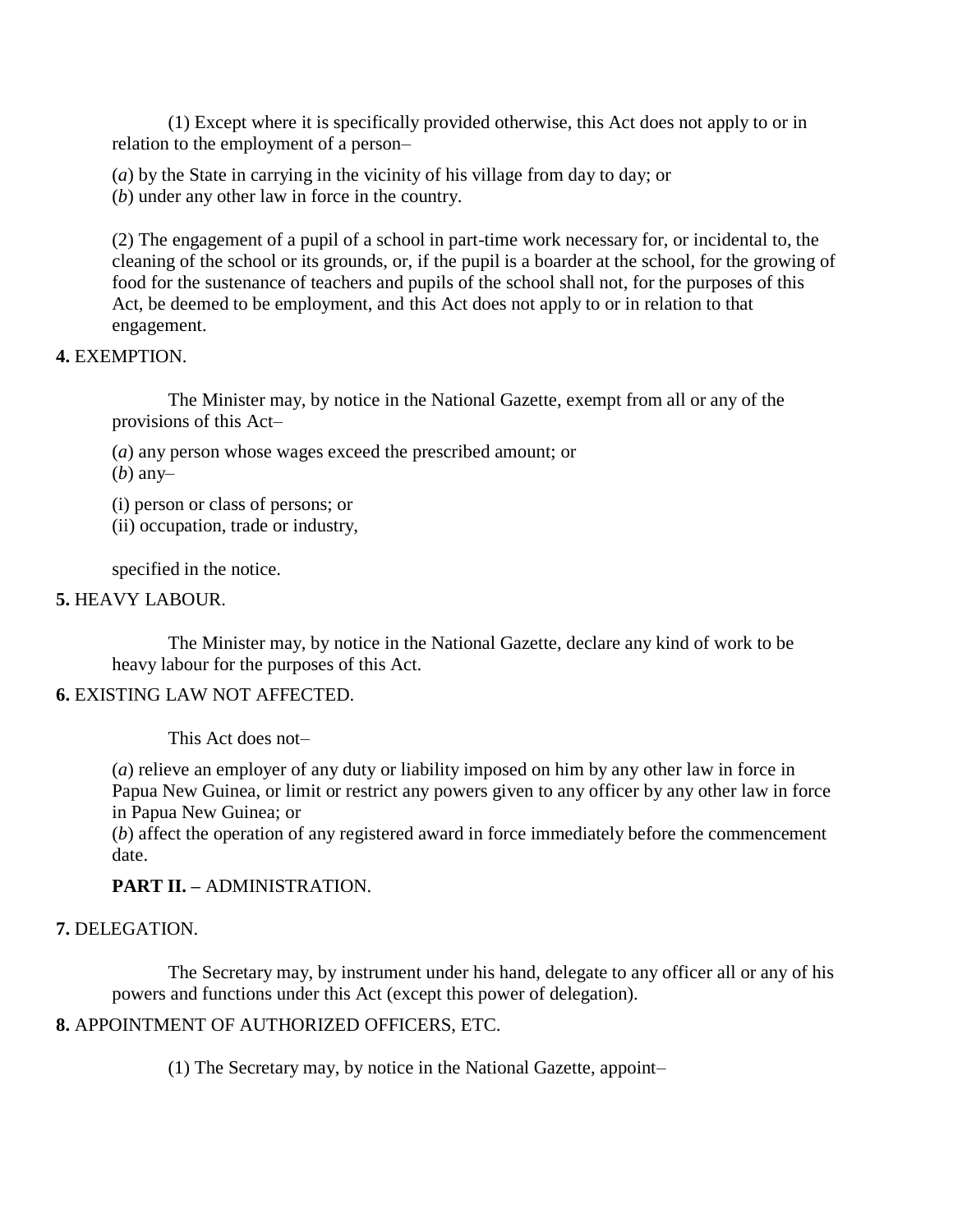(*a*) officers to be labour officers; and

(*b*) with the approval of the Secretary for Health–

(i) medical practitioners registered under the Medical Registration Act 1980 to be medical officers; and

(ii) medical aids and medical assistants and health extension officers of the Public Service to be medical assistants.

(2) Every labour officer, medical officer and medical assistant shall be furnished with a certificate of appointment signed by the Secretary.

**PART III. –** CONTRACTS OF EMPLOYMENT.

*Division 1.*

Casual Workers.

#### **9.** EMPLOYMENT OF CASUAL WORKERS.

Subject to this Act a person may be employed as a casual worker.

#### **10.** CASUAL WORKER DEEMED TO BE ORAL CONTRACT EMPLOYEE.

(1) Subject to Subsection (2), where a casual worker is employed by the same employer for more than six days in any one month he shall be deemed to be an oral contract employee under Division 3.

(2) Subsection (1) does not apply to a casual worker employed under the provisions of a registered award covering a specific type of occupation.

#### *Division 2.*

General.

#### **11.** CONTRACTS OF EMPLOYMENT.

(1) A person who–

- (*a*) employs any person; or
- (*b*) accepts or remains in employment,

otherwise than in accordance with this Act, is guilty of an offence.

Penalty: A fine not exceeding K300.00.

(2) It is a defence to a charge for an offence against Subsection (1) if the defendant proves that he believed on reasonable grounds that the employment or proposed employment was not contrary to this Act.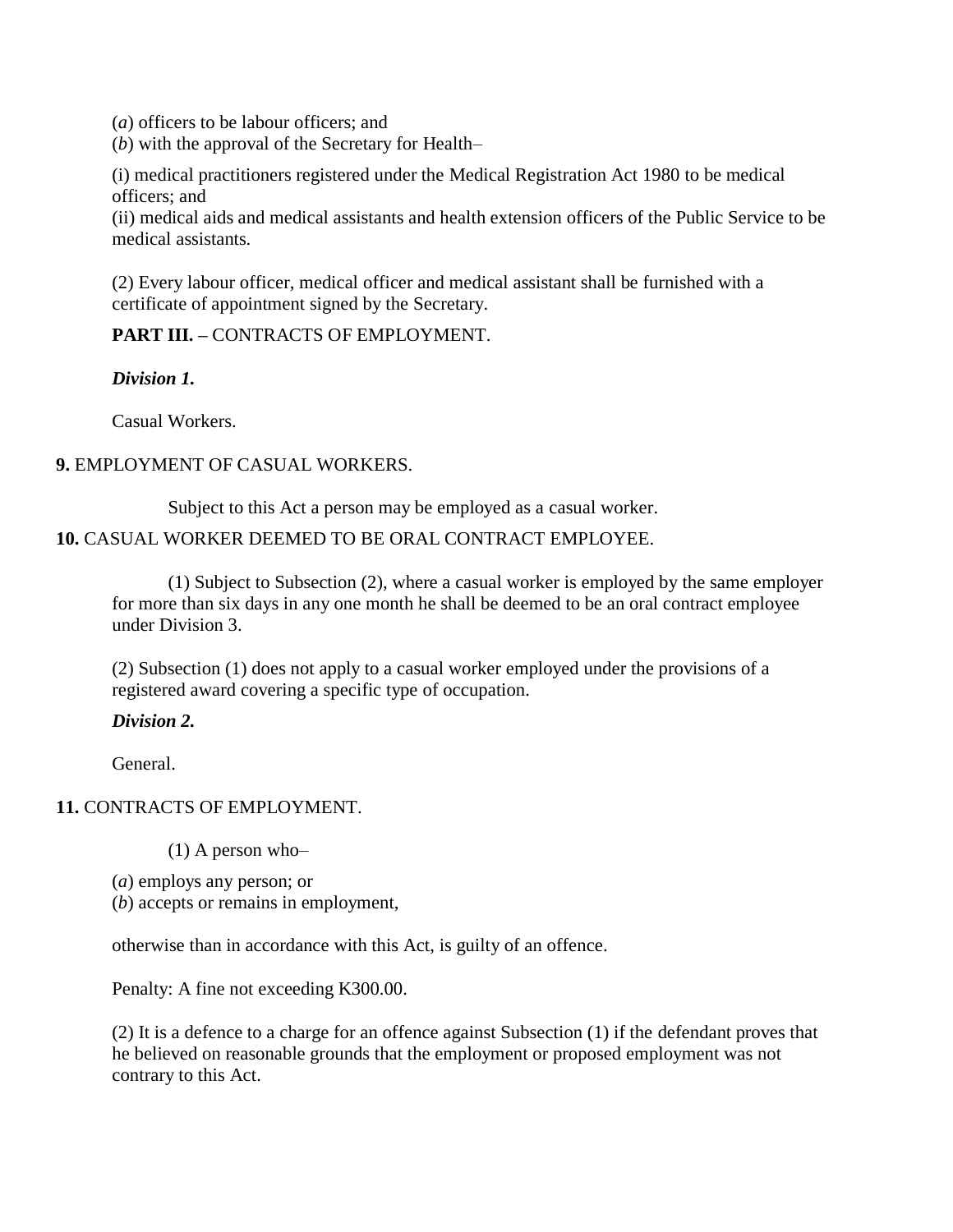(3) Where a contract is made outside the country, relating to employment within the country, this Act applies to that contract as if it had been made in the country.

(4) Every term or condition of a contract of service, whether made before or after the commencement date, which provides a condition of employment that is less favourable to an employee than any of the conditions of employment prescribed by this Act is void to the extent that it is less favourable.

#### **12.** CONTRACTS NOT BINDING ON FAMILY OF EMPLOYEE.

Subject to Section 30, a contract of service is not binding on all or any of the members of the family of an employee.

#### **13.** TERMINATION OF EMPLOYMENT OF HUSBAND AND WIFE.

Where a contract of service between an employer and an employee is terminated, any contract of service between the employer and the spouse of the employee shall terminate unless within 48 hours after the giving of the notice of termination of contract to the employee, the spouse notifies the employer that his or her contract of service is, if the employer so agrees, to continue.

#### **14.** NOTICE OF TERMS AND CONDITIONS OF EMPLOYMENT.

Where an employer, an employment agent or worker-recruiter employs or seeks to employ a person he shall inform that person of the terms and conditions of the employment, including–

(*a*) the name of the employer; and

(*b*) the name of the place or places of employment at or on which he is to be or may be employed; and

(*c*) the location of the place or places of employment; and

(*d*) the occupation in which he is to be employed; and

(*e*) the nature of work involved in the occupation under Paragraph (d); and

(*f*) the period of the employment; and

(*g*) the total wage to be paid and the deductions (if any) to be made; and

(*h*) the manner of paying wages including the arrangements proposed in respect of refundable deductions (if any).

#### *Division 3.*

Oral Contracts.

# **15.** RECORD OF TERMS, ETC., OF EMPLOYMENT.

(1) Where an employer and an employee enter into an oral contract of service, the employer shall, at the time of the engagement, make a written record of the terms and conditions of the contract.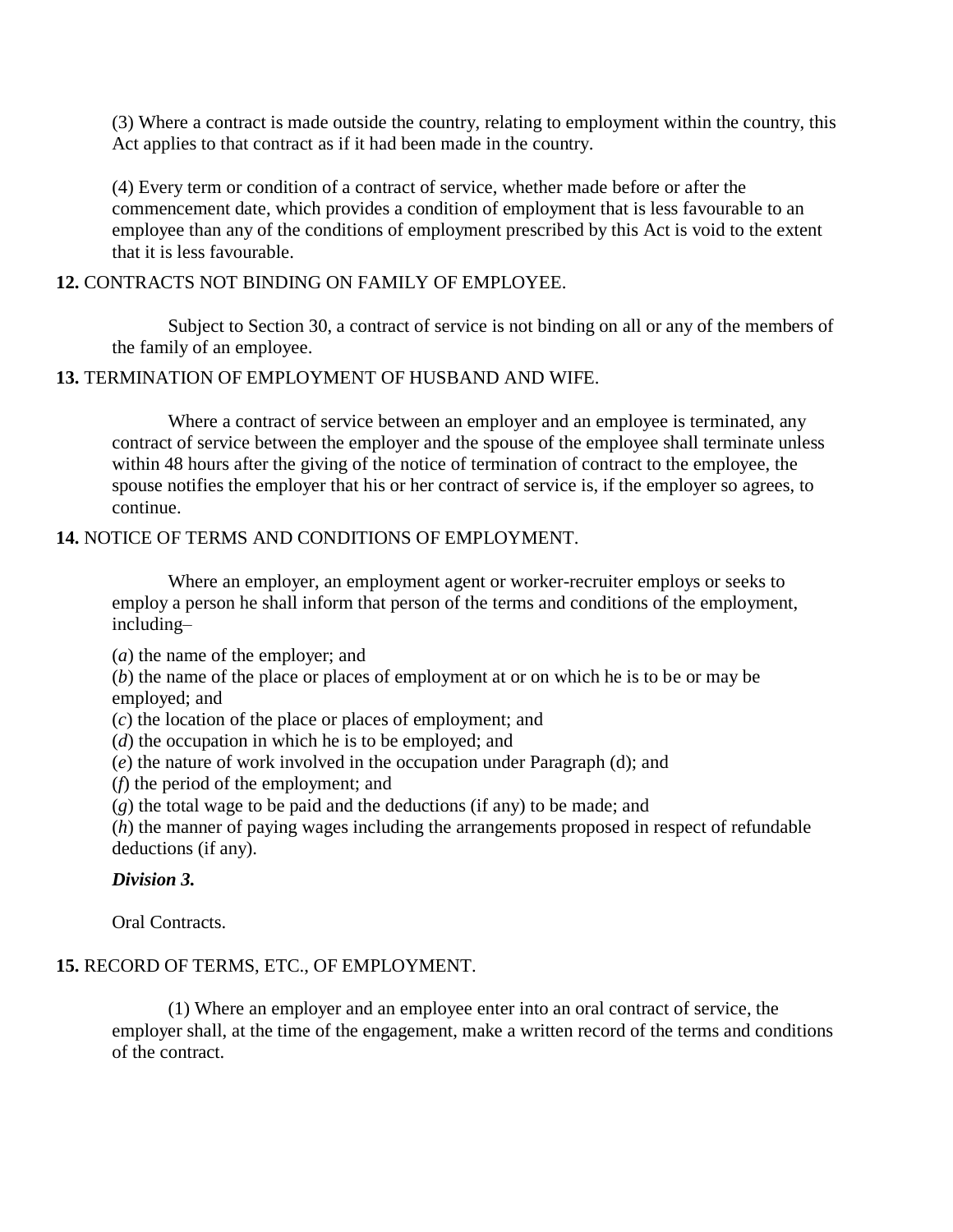(2) Where a dispute arises as to the terms and conditions of an oral contract of service, and the employer fails to produce a record under Subsection (1), a statement by the employee as to the terms and conditions of the contract shall be conclusive evidence of those terms and conditions unless the employer satisfies the Secretary or an Arbitration Tribunal established under the [Industrial Relations Act](http://www.paclii.org/pg/legis/consol_act/ira1962242/) [1962](http://www.paclii.org/pg/legis/consol_act/ira1962242/) to the contrary.

#### **16.** PERIOD OF ORAL CONTRACT.

Notwithstanding any agreement to the contrary, an oral contract of service shall be deemed to be for the period by reference to which wages are paid.

### **17.** NEW ORAL CONTRACT ON EXPIRATION OF CONTRACT.

Each party to an oral contract of service that expires under Section 16 shall, immediately on the expiration of the contract, be deemed to have entered into a new oral contract of service for a further period of the same duration and subject to the same terms and conditions as the expired contract unless–

(*a*) notice to terminate the employment under Section 34 has previously been given and–

(i) the period of notice has expired; or

(ii) payment of wages instead of notice has been made; or

(*b*) the contract has been summarily terminated by either party for lawful cause.

### *Division 4.*

Written Contracts.

*Subdivision A. –* The Contract.

### **18.** CONTRACTUAL AGE.

Notwithstanding any other law but subject to this Act, any person 16 years of age or over may enter into a written contract of service.

### **19.** WRITTEN CONTRACT OF EMPLOYMENT.

A written contract of service is of no force or effect unless and until–

(*a*) in the case of a literate employee–

(i) he has signed the instrument of agreement and has certified under his hand on the agreement that he has read, understood and agreed to abide by the terms and conditions endorsed on the agreement; and

(ii) the employer has endorsed on the agreement a note that he believes and is satisfied that–

(A) the employee is literate; and

(B) before signing the agreement, the employee read and understood it; and

(*b*) in the case of an illiterate employee, he has–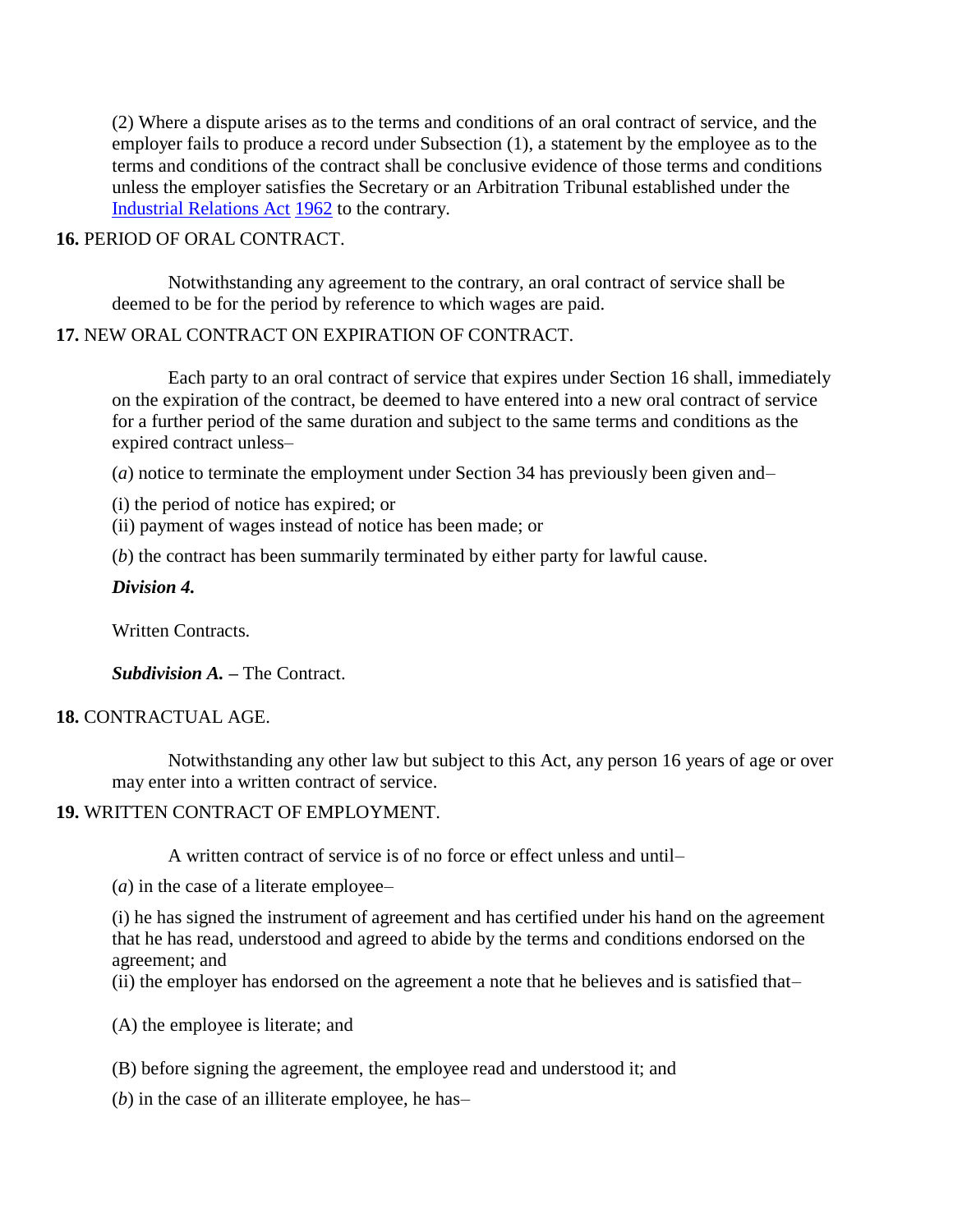(i) signed; or

(ii) affixed his mark or an impression of his thumb on,

the instrument of agreement in the presence of a labour officer and the labour officer certifies that Section 23 has been complied with.

#### **20.** DRAWING UP OF CONTRACT.

(1) An employer who is a party to a contract of service shall be responsible for having the contract drawn up.

(2) A contract of service made under Section 19(a), shall be in duplicate and–

(*a*) a copy shall be retained by the employer at the place of employment; and

(*b*) a copy shall be handed to the employee.

(3) An attested contract shall be in quadruplicate and–

(*a*) a copy shall be retained by the employer at the place of employment; and

(*b*) a copy shall be handed to the employee; and

(*c*) two copies shall be handed to a labour officer for retention or distribution as prescribed.

#### **21.** CONTRACT TO SPECIFY PARTICULARS.

(1) A contract of service to which this Part applies shall contain the particulars specified in Section 14.

(2) An attested contract of service shall be in the prescribed form.

### **22.** CONTRACT PERIOD.

(1) A contract of service made under Section 19(a), may be for a specified or for an unspecified period.

(2) Where an employee under a contract of service made under Section 19(a) is permitted by an employer to continue his employment after the expiry of the period specified in the contract of service, the contract shall be deemed to be extended, on the same terms and conditions, for an unspecified period.

(3) The period of a contract of service shall commence–

(*a*) in the case of a contract made under Section 19(a)–on the date on which it is signed by the employee or, if another date is specified in the contract, on that date; or (*b*) in the case of an attested contract–on the date that it is attested by a labour officer under Section 23,

but in no case shall it be deemed to have commenced on a date later than the date the employee commenced duty.

(4) Subject to this Act, the period of an attested contract shall not exceed–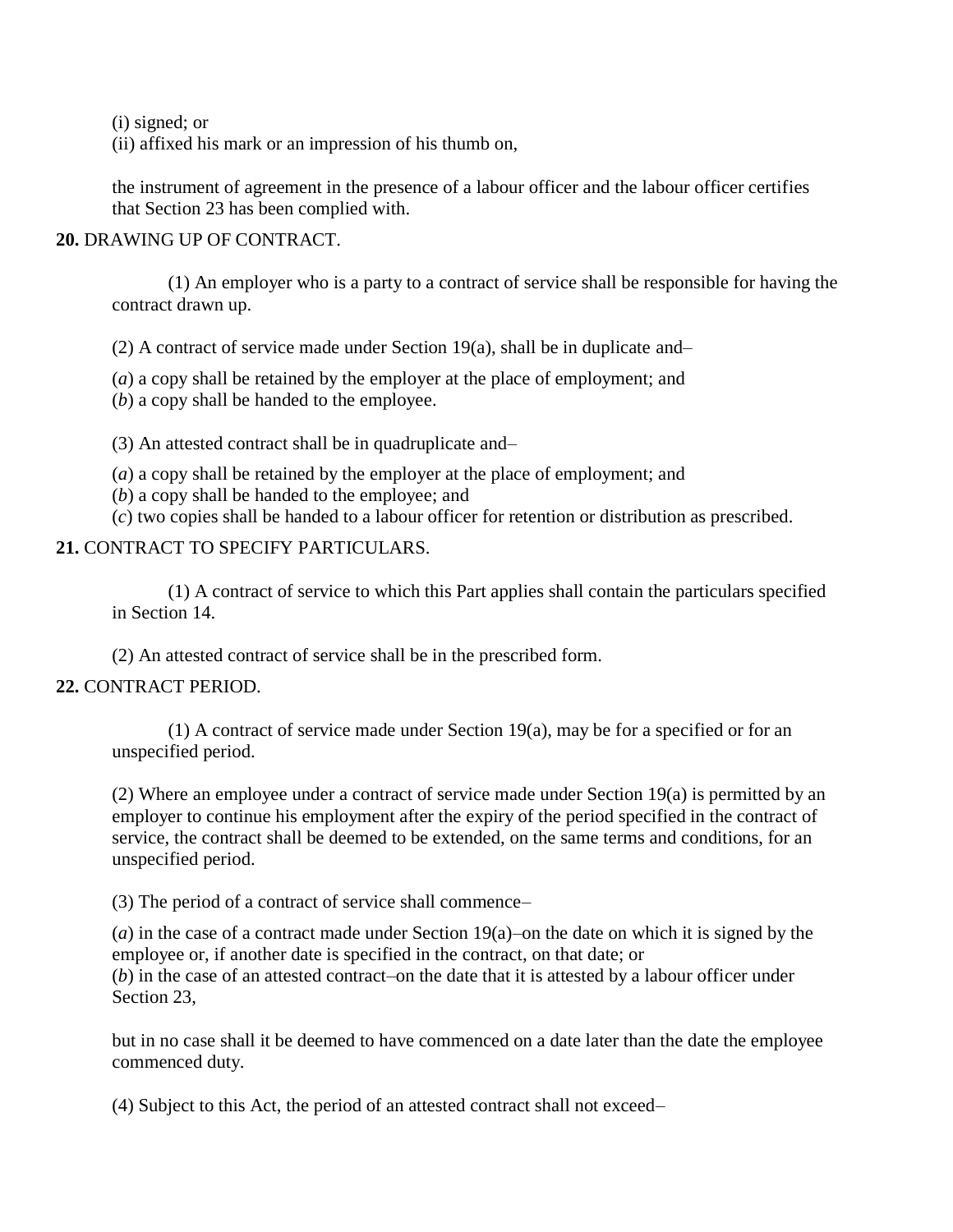(*a*) in the case of an employee who is not accompanied by any of his dependants–two years; and (*b*) in the case of an employee who is accompanied by all or any of his dependants–three years.

(5) Where an employee under an attested contract enters into a contract for a period less than the maximum specified in Subsection (4), he may, at the expiration of the contract enter into a further attested contract with the same employer for a period that, when added to the period of the original contract, does not exceed the maximum period specified in that subsection.

*Subdivision B. –* Approval and Attestation.

### **23.** ATTESTATION.

Before approving and attesting a contract of service to which Section 19(b) applies, the labour officer shall satisfy himself that–

(*a*) the employee has freely consented to enter into the contract; and

(*b*) the employee's consent is not due to misinterpretation or mistake; and

(*c*) the employee understands the terms and conditions of the contract, and his rights and duties under it; and

(*d*) the employee is not bound by any previous contract; and

(*e*) the terms of the contract are in accordance with this Act; and

(*f*) the provisions of Section 131 have been complied with.

#### **24.** REFUSAL OF APPROVAL.

(1) A labour officer shall, where in relation to a contract of service he is not satisfied as to any of the matters specified in Section 23, refuse to attest the contract.

(2) Where a labour officer refuses to attest a contract of service he shall forward a written report setting out the grounds of his refusal to–

- (*a*) the Secretary; and
- (*b*) the employer; and
- (*c*) the employee; and

(*d*) the person who proposed the employee for employment on contract.

(3) Subject to Subsection (4), where a labour officer refuses to attest a contract of service under Subsection (1) and the parties to the contract do not wish to enter into an oral contract, the employee, if he desires to return to the place where he was engaged for employment, shall be returned to the place of his engagement as if he were an employee to whom Section 40 applies.

(4) The Secretary may direct a labour officer to attest a contract of service.

*Subdivision C. –* Transfer of Contract.

### **25.** TRANSFER OF CONTRACT.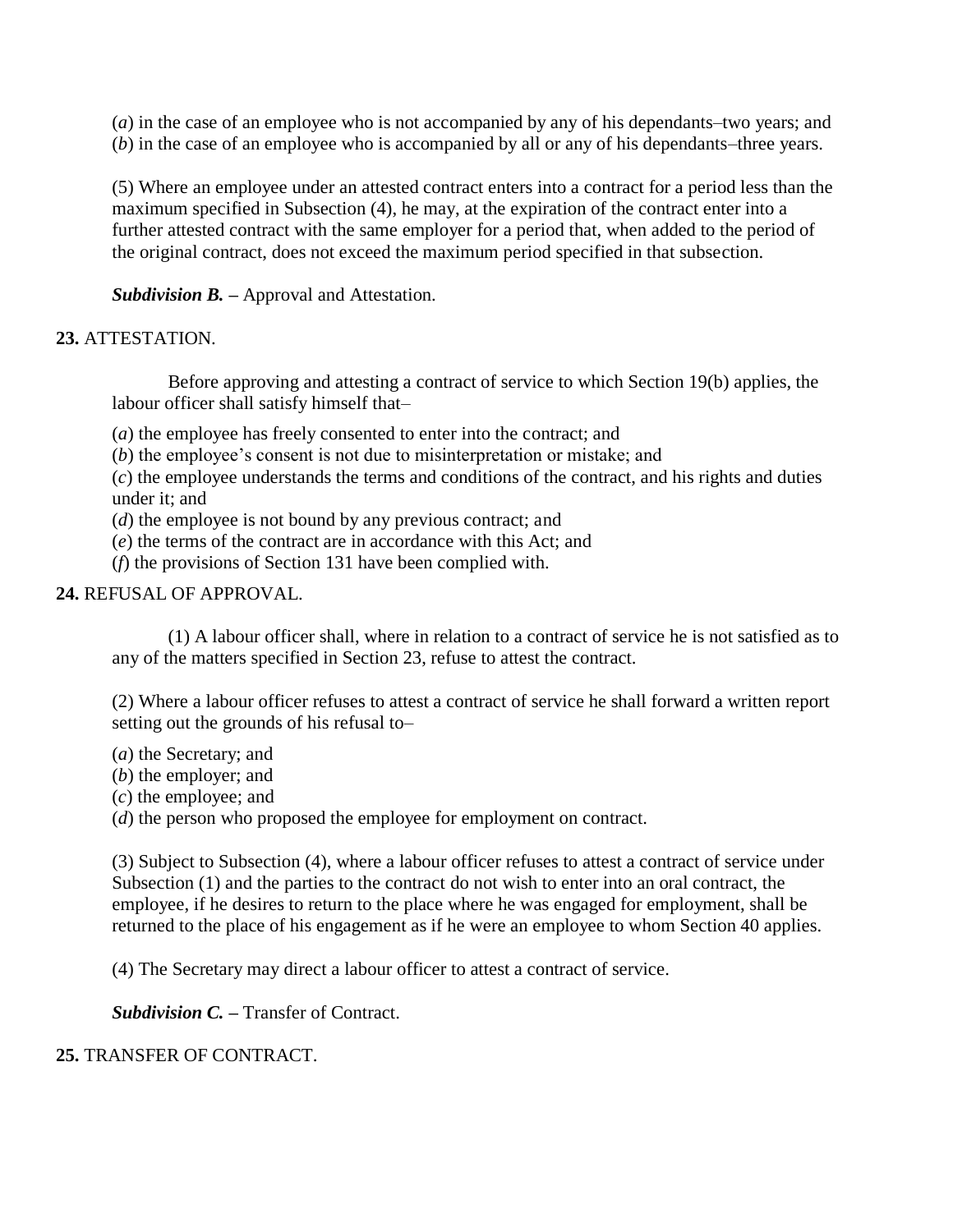(1) Subject to Subsection (2), a written contract of service may be transferred but no rights arising under any written contract of service shall be transferred from one employer to another employer unless the employee who is bound by the contract consents to the transfer and the particulars of the consent are endorsed on the contract.

(2) A transfer of an attested contract is void unless the transfer has been approved by a labour officer.

(3) Before approving a transfer under Subsection (2), the labour officer shall satisfy himself that–

- (*a*) the employee has freely consented to the transfer; and
- (*b*) the employee's consent is not due to misinterpretation or mistake; and
- (*c*) the employer has submitted to the labour officer a notice of variation in the prescribed form.

(4) Where an employer dies, any contract of service, in relation to which he is the employer that, at the time of his death, has not been terminated or has not expired shall be deemed to have been transferred to his legal personal representative.

#### **26.** RIGHTS, ETC., OF TRANSFEREE.

Where a contract of service is transferred, all the rights, privileges, responsibilities and liabilities, including liability for all wages due and unpaid to the employee under the contract, of the transferor accrued at the time of the transfer are vested in the transferee.

*Subdivision D. –* Death of Employee.

### **27.** DUTIES OF EMPLOYER ON DEATH OF EMPLOYEE.

Where an employee employed under an attested contract dies, his employer shall-

(*a*) at the first practicable opportunity, notify a labour officer; and

(*b*) where the employee has dependants resident with him comply with the provisions of Section 42; and

(*c*) in any case comply with the provisions of Section 84.

### *Division 5.*

Piece-rate Contracts.

### **28.** INTERPRETATION OF DIVISION 5.

In this Division–

"piece-rate work" means work of an agricultural or horticultural nature declared by the Minister by notice in the National Gazette to be work to which this Division applies; "unit of work" means the unit agreed on as being the basis for payment of an employee employed under a contract for piece-rate work.

#### **29.** PIECE-RATE WORK TO BE SPECIFIED.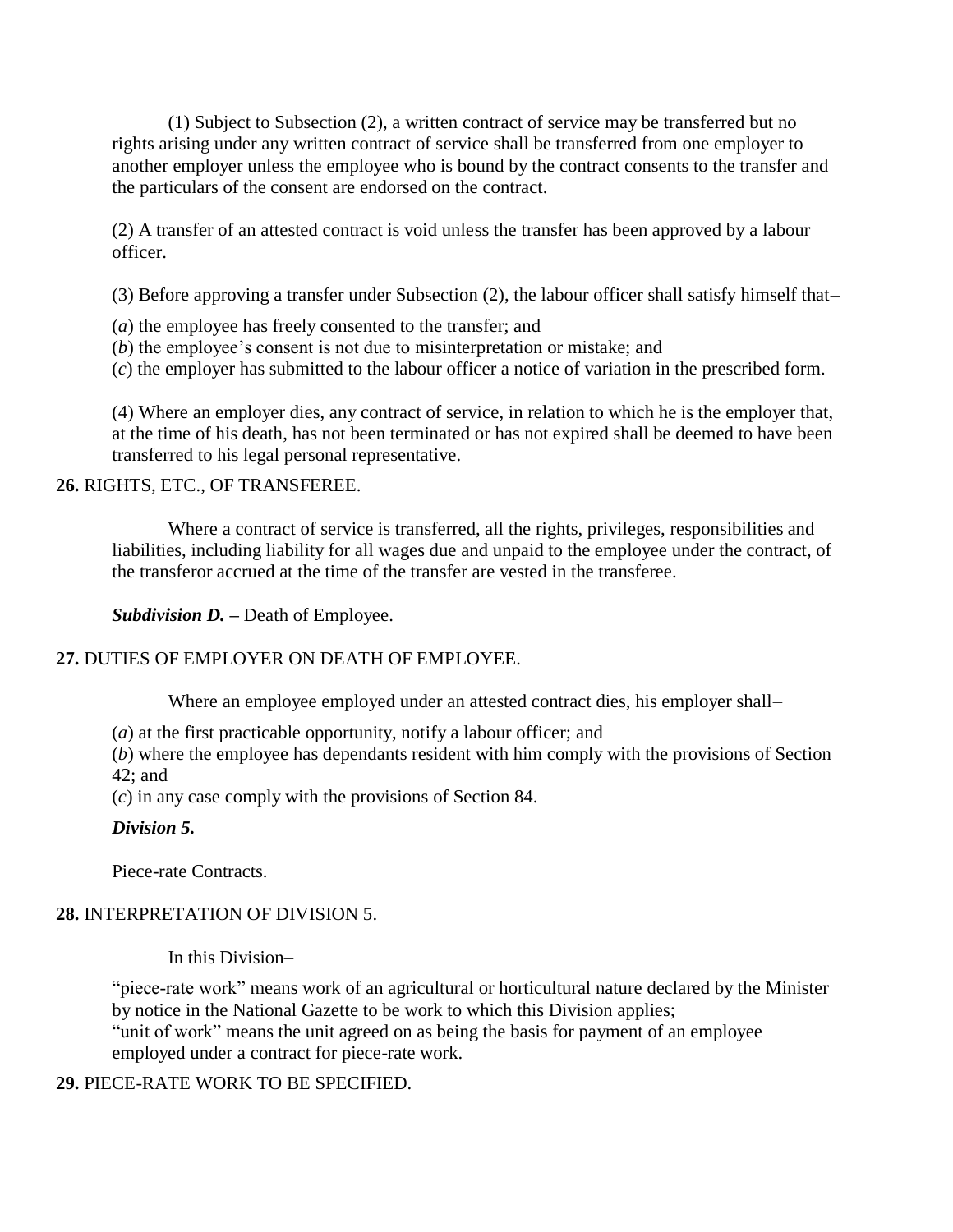An employer who employs an employee under a piece-rate contract of service unless the work in which the employee is engaged has been declared under Section 28 to be piece-rate work, is guilty of an offence.

Penalty: A fine not exceeding K300.00.

### **30.** PIECE-RATE CONTRACT MAY BE ORAL OR IN WRITING.

(1) A contract of service for piece-rate work may be made orally or in writing.

(2) Where a contract of service for piece-rate work is–

- (*a*) made orally–Section 15 applies to that contract; and
- (*b*) made in writing–it has no force or effect until and unless the employee–

(i) has signed or affixed his mark to the contract; and

(ii) has certified that the terms and conditions have been read by or to him and that he understands them.

(3) A contract of service under this section may be made between–

(*a*) an employer and an employee; or

(*b*) an employer and a group of employees engaged to carry out the piece-rate work jointly.

(4) A group of employees employed to carry out piece-rate work jointly shall designate one of their own number to be the representative for the group.

(5) A contract made under this Division confers on each member of the group the same rights and liabilities in relation to the employer as it does to the group jointly.

(6) The rates to be paid per unit of work shall be notified by the employer to each piece-rate employee prior to the commencement of the employment.

### **31.** REGISTER TO BE KEPT.

(1) An employer under this Division shall keep a Piece-rate Register as prescribed.

(2) A piece-rate employee and a labour officer may at all reasonable times inspect the Piece-rate Register kept in relation to that employee.

(3) An employer who–

(*a*) fails to keep a Piece-rate Register as prescribed; or (*b*) refuses to allow a piece-rate employee, employed by him, or a labour officer at any reasonable time to inspect the Piece-rate Register,

is guilty of an offence.

Penalty: A fine not exceeding K100.00.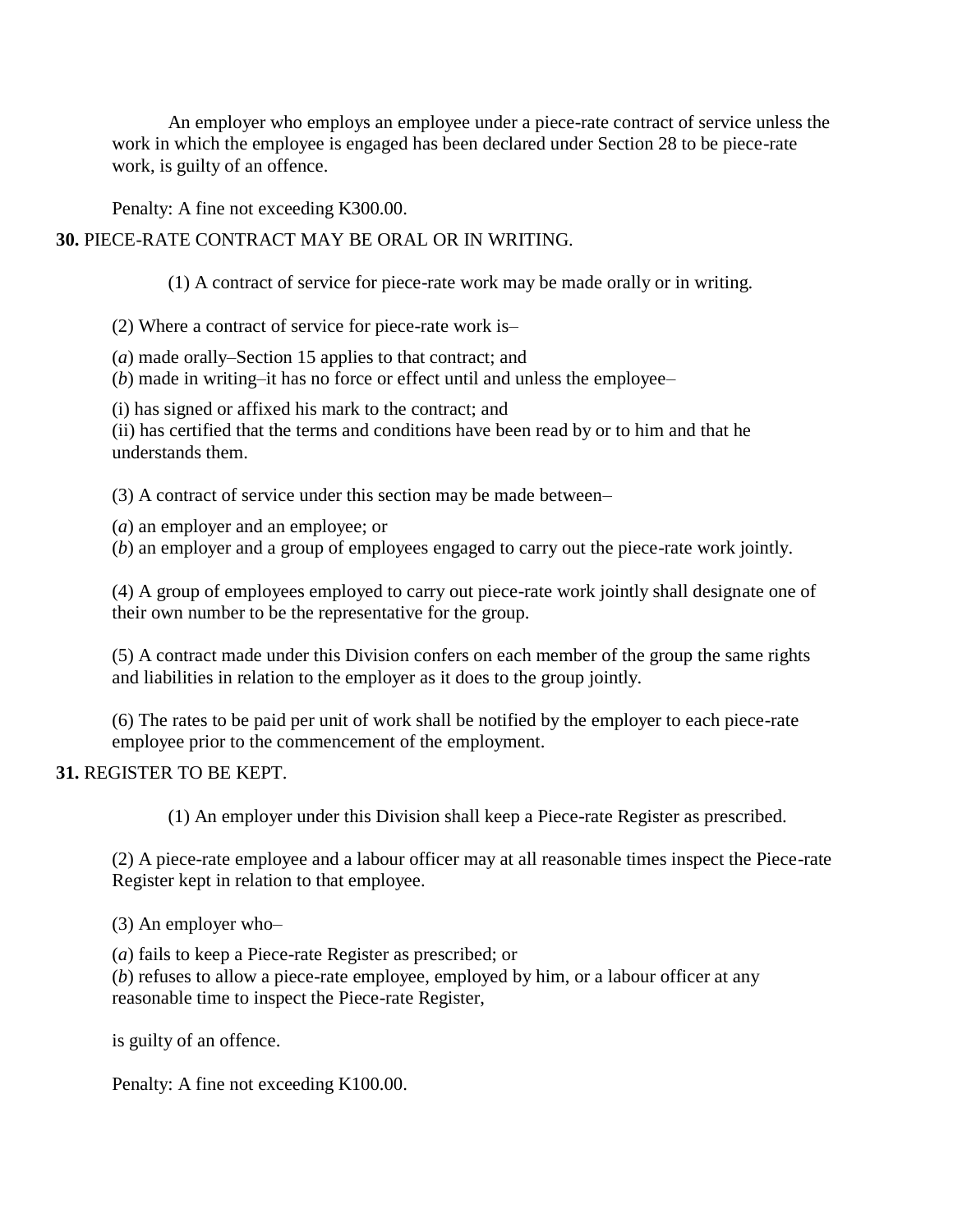#### **32.** MEASURING INSTRUMENT.

Where a measuring instrument is used by an employer for the purpose of measuring a unit of work it shall be a measuring instrument stamped and verified in accordance with the [Trade](http://www.paclii.org/pg/legis/consol_act/tma1973187/) [Measurement Act 1973.](http://www.paclii.org/pg/legis/consol_act/tma1973187/)

#### *Division 6.*

Termination of Contracts.

#### **33.** TERMINATION OF CONTRACTS.

(1) A contract of service for a specified time or for specified work shall, unless terminated otherwise under this Division, terminate when the period of time for which the contract was made expires, or the work specified in the contract is completed.

(2) A contract of service for an unspecified period of time shall be deemed to continue until terminated by either party under this Division.

#### **34.** NOTICE OF TERMINATION.

(1) This section does not apply to a written contract of service for the first two years of operation of the contract unless the parties to the contract agree otherwise.

(2) Subject to this Act, a party to a contract of service may, at any time, give notice to the other party of his intention to terminate the contract.

(3) The length of notice of intention required to terminate a contract of service shall be the same for both parties and–

(*a*) shall be as specified in the contract; or

(*b*) shall be not less than the periods specified in Subsection (4).

(4) Where there is no provision in a contract of service for notice of intention to terminate, the length of the notice shall be not less than–

(*a*) one day's notice if the employee has been employed for less than four weeks; or

(*b*) one week's notice if the employee has been employed for not less than four weeks and for less than one year; or

(*c*) two weeks' notice if the employee has been employed for not less than one year and for less than five years; or

(*d*) four weeks' notice if the employee has been employed for five years or more.

(5) Notice of termination shall be given–

(*a*) in the case of a contract of service referred to in Section 19(a)– in writing; and

(*b*) in the case of any other contract of service–either orally or in writing,

and the day on which the notice is given shall be included in the period of notice.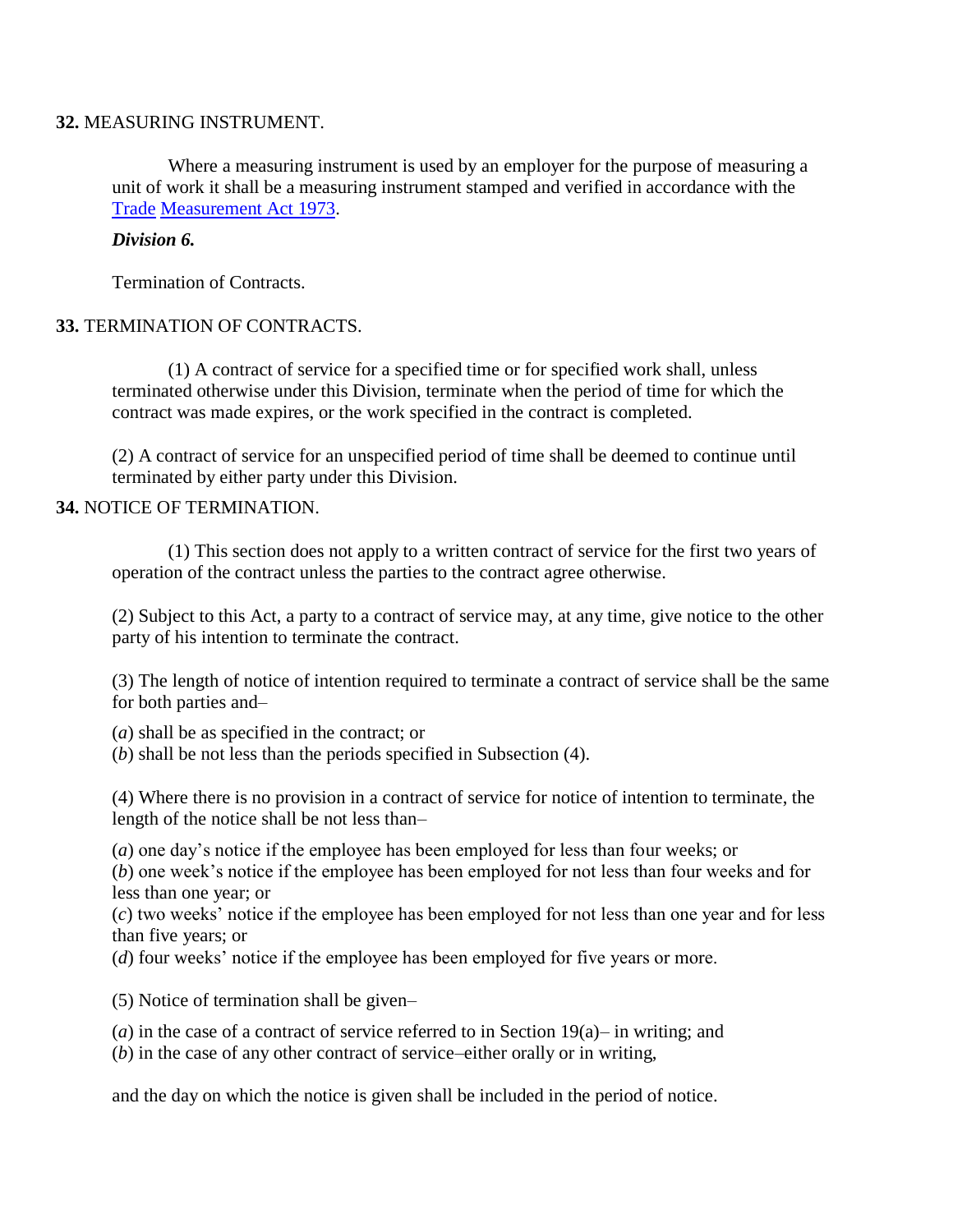#### **35.** TERMINATION OF CONTRACT WITHOUT NOTICE.

(1) An employer and an employee may mutually agree to terminate a contract of service with or without notice.

(2) Where a party to a contract has given notice of intention to terminate under Section 34, either party may, without waiting for the expiry of that notice, terminate the contract by paying to the other party a sum equal to the amount of salary that would have accrued to the employee during the period of the notice.

(3) A piece-rate contract of service made under Division 5 may be terminated by either party without notice.

(4) The employment of a casual employee may–

(*a*) subject to Paragraph (b)–be terminated by either party without notice; and (*b*) if terminated by the employer for any reason other than one of the grounds specified in Section 36(1)–the casual employee shall be paid for a full day's work on the day the contract is terminated notwithstanding that he may have worked less than eight hours on that day.

#### **36.** GROUNDS FOR TERMINATION OF CONTRACT.

(1) An employer may terminate a contract of service without notice or payment instead of notice–

(*a*) where the employee–

(i) wilfully disobeys a lawful and reasonable order; or

(ii) misconducts himself by an act of omission or commission that is inconsistent with the due and faithful discharge of his duties; or

(iii) is guilty of a fraud or dishonesty; or

(iv) is habitually neglectful of his duties; or

(v) is imprisoned for a period exceeding seven days; or

(vi) is continually absent from his employment without leave or reasonable excuse; or

(vii) is convicted of an offence or contravention of this Act or any other law relating to employment; or

(*b*) on any other ground on which he would be entitled to terminate the contract without notice at common law.

(2) An employee may terminate a contract of service without notice–

(*a*) if the employer or a person acting or purporting to act on his behalf or by his authority–

(i) induced him to enter into the contract by force, fraud or a statement that was misleading in any material particular relating to the employment; or

(ii) has been convicted of an offence against or a contravention of this Act or any other law relating to the employee or his dependants; or

(iii) has been negligent or careless in the discharge of his duties towards the employee or his dependants under the contract, this Act or any other law; or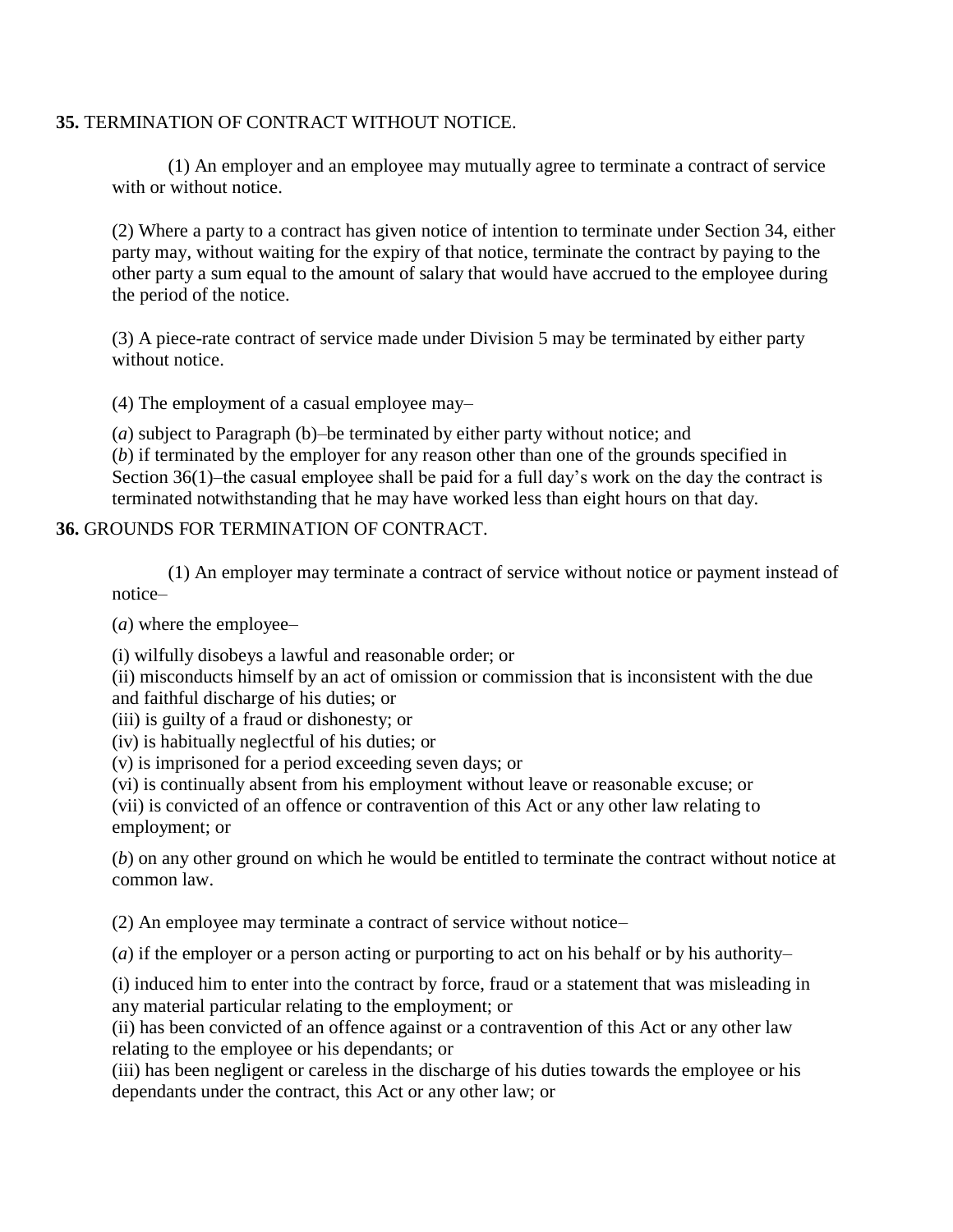(iv) has committed an act of omission or commission that is inconsistent with the due and faithful discharge of his obligations towards the employee or his dependants; or (v) has ill-treated the employee; or

(*b*) on any other ground on which he would be entitled to terminate the contract without notice at common law.

(3) Termination of a contract of service under Subsection (1) or (2) shall be made as soon as practicable after the happening of the event on which the termination is based.

(4) This Act does not prevent termination of a contract of service under this section being the subject of an industrial dispute under the [Industrial](http://www.paclii.org/pg/legis/consol_act/ira1962242/) [Relations Act 1962.](http://www.paclii.org/pg/legis/consol_act/ira1962242/)

# **37.** OBLIGATIONS OF EMPLOYER ON TERMINATION OF CONTRACT.

Where an attested contract is lawfully terminated, the employer shall comply with–

- (*a*) Division 7; and
- (*b*) Section 84; and
- (*c*) any other prescribed requirements.

#### **38.** TERMINATION OF ATTESTED CONTRACT.

(1) Where an attested contract is terminated under Section 36(1) or (2), on the application of an aggrieved party, a court may award–

(*a*) in the case of an employer–

(i) such amounts as it determines of additional expenses caused to the employer by reason of the wrongful act or default of the employee; and

(ii) authorize the employer to retain all or any part of any deferred or other wages due to the employee; or

(*b*) in the case of an employee–such amount as it determines of the value of loss of wages, allowances and any other expense to the employee caused by any wrongful act or default of the employer or of any person acting on his behalf or by his authority.

(2) An amount awarded under–

(*a*) Subsection (1)(a)(i) shall be deemed to be a judgement debt against the employee; and

(*b*) Subsection (1)(b)(i) shall be deemed to be a judgement debt against the employer,

and either amount may be set off by the court against the other.

### **39.** AFFECT OF AWARD BY COURT.

(1) Subject to Section 38, an order or award made by a court under this Division takes effect notwithstanding anything to the contrary in this Act.

(2) This Division shall not be deemed to prevent any proceedings in the same matter under any other law, but an amount–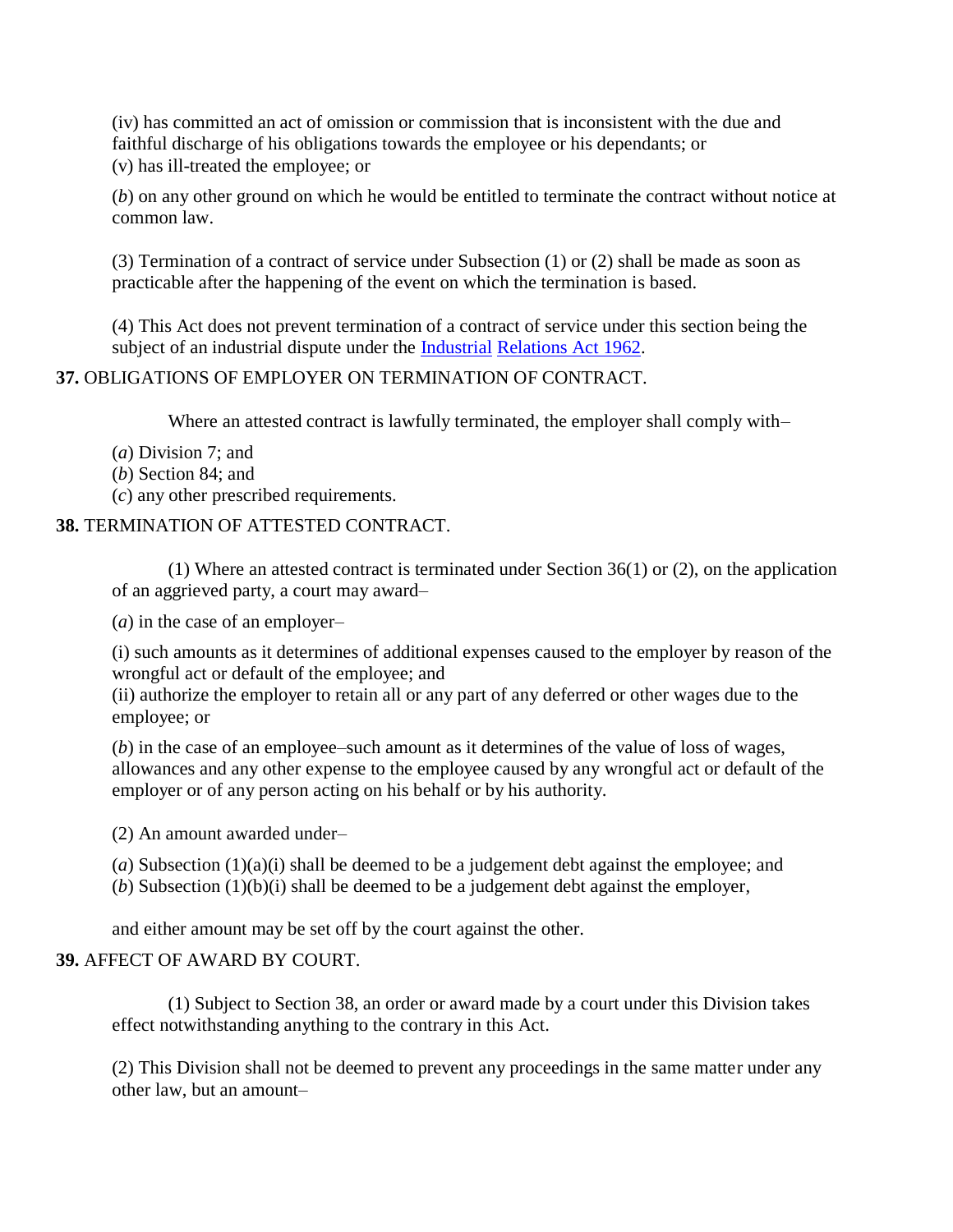(*a*) retained by an employer under Section 38(1)(a)(ii); or

(*b*) actually recovered by an employee under Section 38(1)(b),

shall to that extent be satisfaction of a judgement obtained under that other law.

*Division 7.*

Repatriation.

### **40.** REPATRIATION ON EXPIRY, ETC., OF CONTRACT.

(1) Subject to Section 43, where an employee has been brought to the place of employment by–

(*a*) the employer; or

(*b*) an employment agent or a worker-recruiter acting on behalf of the employer,

the employer shall pay the expenses of repatriating the employee to the place from which he was brought–

(*c*) on the expiry of the period of service specified in the contract of service; or

(*d*) on the termination of the contract–

(i) by agreement between the parties; or

(ii) by reason of the inability, refusal or neglect of the employer to comply with all or any of the provisions of the contract; or

(iii) by the employee under Section  $36(2)$ ; or

(iv) by reason of the inability of the employee to comply with the provisions of the contract on account of illness or accident where the employee produces to the employer a certificate of a medical practitioner or other acceptable medical certificate certifying as to the inability of the employee to comply with the provisions of the contract.

(2) In the event of a dispute as to whether a medical certificate, other than a certificate of a medical practitioner, under Subsection  $(1)(d)(iv)$ , is acceptable, the decision of a labour officer is final.

### **41.** EXPENSES OF REPATRIATION.

(1) Subject to Section 43 and to Subsection (2), the expenses of repatriation include–

(*a*) where the employer does not provide suitable transport–reasonable travelling expenses; and

(*b*) reasonable subsistence rations or expenses for rations for the duration of the journey; and (*c*) reasonable subsistence rations or expenses for rations during the period (if any) between the termination of the contract and the commencement of the journey.

(2) The employer shall not be liable to provide subsistence rations or expenses for rations for any period during which repatriation of the employee is delayed due to the fault or choice of the employee.

### **42.** REPATRIATION OF DEPENDANTS.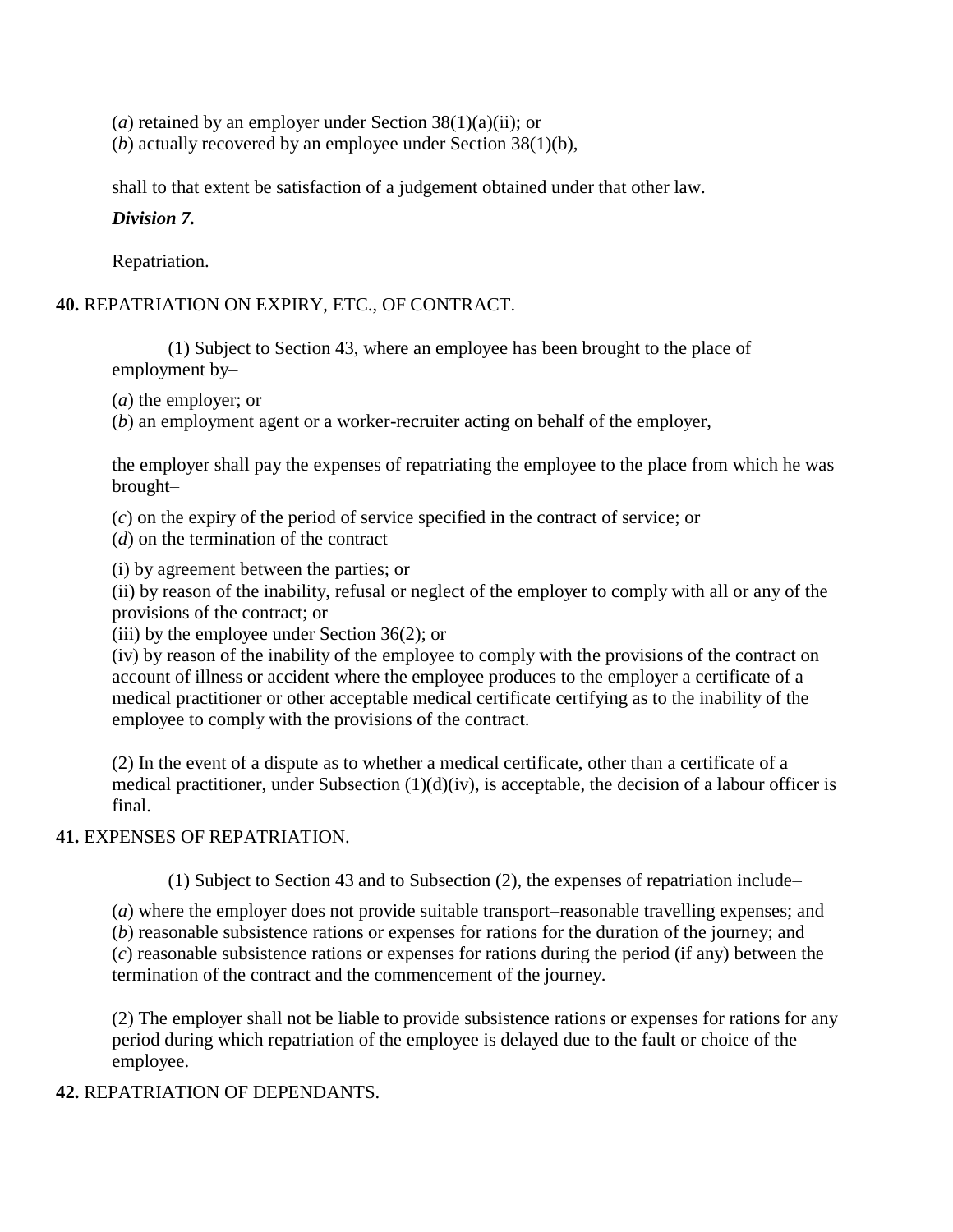(1) Subject to Section 43, where any dependants of an employee have been brought to the place of employment by–

(*a*) the employer; or

(*b*) an employment agent or a worker-recruiter acting on behalf of the employer,

and the employee becomes entitled to repatriation or dies, the accompanying dependants shall, subject to Subsection (2), be entitled to be repatriated to the place from which they were brought, and the employer shall be liable for the expenses of their repatriation in accordance with Section 41.

(2) Where an employee dies, and the usual place of abode of his accompanying dependants is a place in the country other than the place of engagement, the accompanying dependants may elect to be repatriated to that usual place of abode.

(3) Subject to Subsection (4), where an election is made under Subsection (2), the employer shall be liable for the expenses of repatriation in accordance with Section 41 to that place of abode instead of the place of engagement.

(4) The employer is liable for the expenses of repatriation to the usual place of abode to the extent only that he is liable for the expenses of repatriation under Section 41 to the place of engagement.

#### **42A.** REPATRIATION IN CASE OF DEATH OF EMPLOYEE, ETC.

 $\frac{11}{11}$ Where–

(*a*) an employee; or

(*b*) any dependant of an employee,

who has been brought to the place of employment by the employer or an employment agent or worker-recruiter acting on behalf of the employer, dies–

(*c*) during the period of service specified in the contract of service; or

(*d*) before completion of repatriation under this Act,

the employer shall, on the request of a relative of the deceased, pay the expenses of–

(*e*) the coffin; and

(*f*) transportation of the deceased's body to the deceased's usual place of abode.

#### **43.** EXEMPTION FROM LIABILITY FOR REPATRIATION.

(1) Where–

(*a*) a labour officer is satisfied–

(i) that the employee–

(A) does not wish to exercise his right to repatriation; or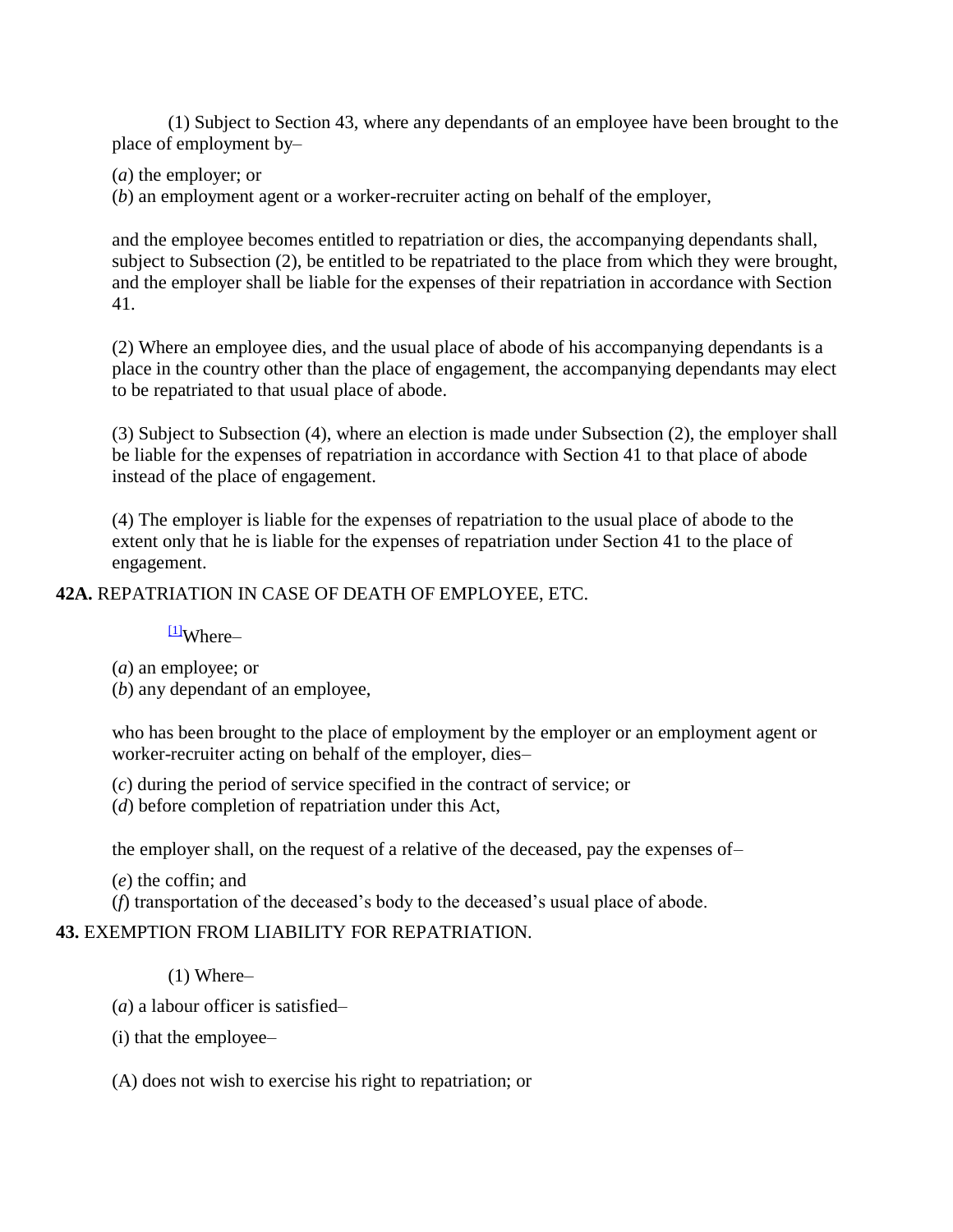(B) has settled elsewhere at his request or with his consent; or

(C) without reasonable cause did not avail himself of his right to repatriation within three months of his becoming so entitled; or

(ii) that there was just cause for the termination of the contract of service under Section 36(1) and the employee had not completed 12 months' continuous service under the contract; or

(*b*) the employee or accompanying dependant enters into a contract of service with another employer,

the labour officer may exempt the employer from liability for all or any part of the expenses of repatriation.

(2) This section does not prevent an employer or employee who is aggrieved by a decision of a labour officer under Subsection (1) reporting the matter as an industrial dispute under the [Industrial Relations Act](http://www.paclii.org/pg/legis/consol_act/ira1962242/) [1962.](http://www.paclii.org/pg/legis/consol_act/ira1962242/)

### **44.** TRANSPORT.

(1) An employer shall, where possible, provide transport or pay for public transport for any person entitled to repatriation by the employer under this Division.

(2) Where the employer provides transport under Subsection (1), a labour officer may direct the employer to take all necessary measures to ensure that–

(*a*) any vehicle or vessel provided by the employer for the transport of persons entitled to repatriation is–

(i) suitable and safe for the purpose; and

(ii) in good sanitary condition; and

(iii) not overcrowded; and

(*b*) suitable accommodation is provided for persons entitled to repatriation where it is necessary to break the journey overnight.

### **45.** REPATRIATION OF EMPLOYEE ON EXPIRY, ETC., OF ATTESTED CONTRACT.

Where an employee employed on an attested contract and his accompanying dependants are entitled to repatriation, the employer shall, as soon as practicable after the expiry or termination of the contract, present to a labour officer at the place of pay-off–

(*a*) the original contract; and

(*b*) a statement in the prescribed form setting out the arrangements made for the repatriation of the employee and his accompanying dependants.

**46.** EMPLOYMENT AGENT MAY BE AUTHORIZED UNDER THIS DIVISION.

An employer may authorize an employment agent to perform any of his functions under this Division.

**[PART IV.](http://www.paclii.org/pg/legis/consol_act/ira1962242/index.html#p4) –** CONDITIONS OF EMPLOYMENT.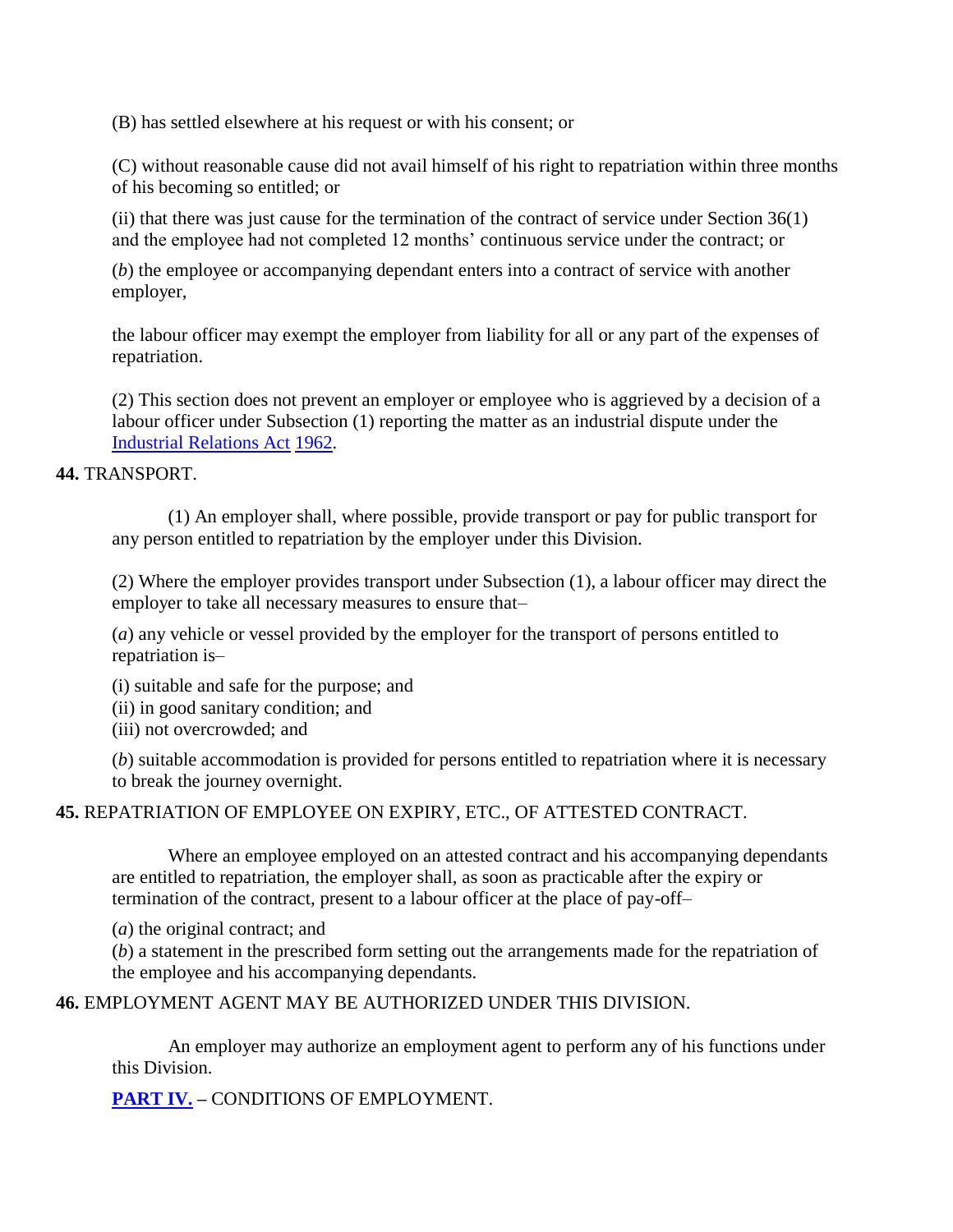#### *Division 1.*

Application of [Part IV.](http://www.paclii.org/pg/legis/consol_act/ira1962242/index.html#p4)

### **47.** APPLICATION OF [PART IV.](http://www.paclii.org/pg/legis/consol_act/ira1962242/index.html#p4)

This Part does not apply to a piece-rate employee.

#### *Division 2.*

Hours of Work and Overtime.

#### **48.** INTERPRETATION OF DIVISION 2.

For the purposes of this Division–

"call-out duty" means overtime which an employee is required to perform without prior notice being given during–

(*a*) normal working hours; or

(*b*) stand-by duty;

"normal working hours" means hours of duty other than call-out duty, overtime or stand-by duty; "overtime"–

(*a*) in respect of an employee other than an employee employed on shift work means–

(i) all time worked in excess of eight hours in any one day other than a Saturday, Sunday or public holiday; and

(ii) all time worked on a Saturday after 12 noon; and

(iii) all time worked on a Sunday or public holiday; and

(*b*) in respect of an employee employed on shift work–

(i) all time worked in excess of eight hours in any one day; and

(ii) all time worked in excess of 44 hours in any period of seven days;

"shift work" means work that is performed in three intervals of duty spread over a 24 hour period;

"stand-by duty" means periods when an employee not actually working is required to be available for duty.

#### **49.** MAXIMUM DAILY HOURS AND REST PERIODS.

(1) Subject to Subsection (5) and to variation under a registered award, an employee shall not be required to work more than 12 hours in any one day.

(2) Subject to Section 50(1) and (2) and to variation under a registered award, an employee–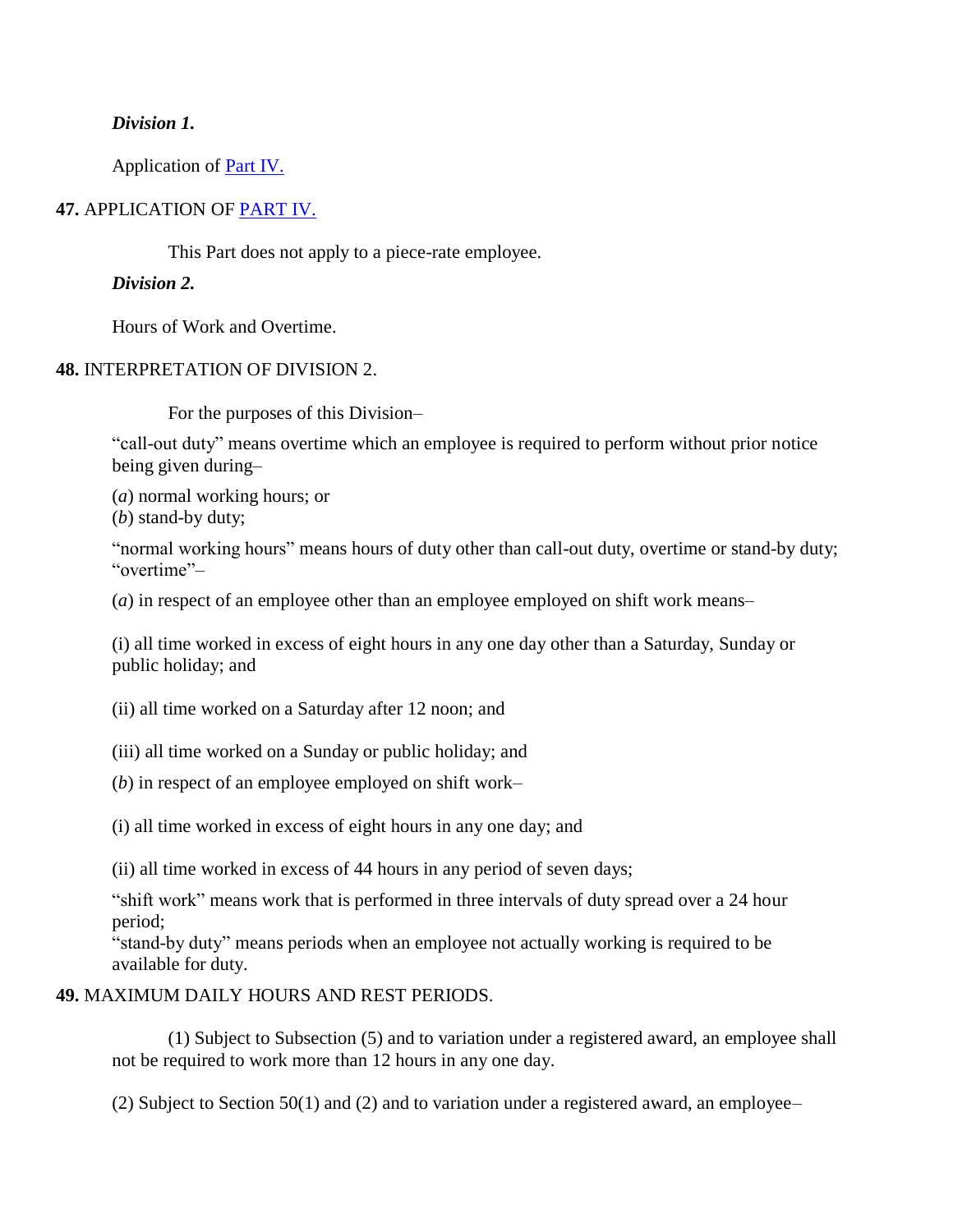(*a*) who is required to work eight hours or more in any day shall be allowed one or more meal or rest periods totalling in the aggregate not less than 50 minutes; and

(*b*) shall not be required to work for more than five hours without a meal or rest period of not less than 30 minutes if he has been allowed a rest period of at least 10 minutes during that period; and

(*c*) shall not be required to work for more than five hours without a meal or rest period of not less than 40 minutes if he has not been allowed a rest period of at least 10 minutes during that period.

(3) Subject to Subsections (4) and (5) and to variation under a registered award, an employee–

(*a*) not engaged on shift work shall be allowed a rest period of at least 24 consecutive hours in every week counting from Monday to Sunday inclusive; and

(*b*) engaged on shift work shall be allowed rest periods which in each instance shall be of not less than 24 consecutive hours and shall total in the aggregate less than 96 hours in every period of 28 days.

(4) A rest period under Subsections (2) and (3) shall be in addition to any time off under Sections 50 and 52.

(5) An employee shall not be liable to stand-by duty during any rest period prescribed under this section or Sections 52(5) and 56.

# **50.** MAXIMUM HOURS MAY BE EXCEEDED IN CERTAIN CIRCUMSTANCES.

(1) Subject to Subsection (3), the maximum hours worked per day, or without a rest period prescribed by Section 49, shall be exceeded only in the case of–

(*a*) accident, actual or threatened; and

(*b*) urgent work to be done to machinery, installations or plant, so far as is necessary for the safety of, or to avoid serious interference with, the ordinary working of the establishment or undertaking; and

(*c*) sudden emergency or the necessity to deal with circumstances which could not reasonably have been foreseen or otherwise dealt with; and

(*d*) employees engaged on work which must be performed in order to avoid the deterioration or loss of materials or goods and which by reason of their nature or of exceptional circumstances it has not been possible to complete within the maximum hours; and

(*e*) employees whose continued presence is necessary for the completion of operations which for technical reasons cannot be interrupted at will, and that by reason of exceptional circumstances it has not been possible to complete within the maximum hours; and

(*f*) employees engaged on work required to co-ordinate the work of two successive shifts; and (*g*) employees engaged in the loading or unloading of goods and cargo to or from ships or

aircraft or in work associated with the arrival or departure of ships or aircraft where in either case weather conditions have caused a stoppage of work for the rest period to be dispensed with or for the maximum working hours to be exceeded by not more than four hours; and

(*h*) employees whose services are necessary for–

(i) the care of the sick, infirm or mentally unfit; or

(ii) ensuring the efficient working of public utilities; and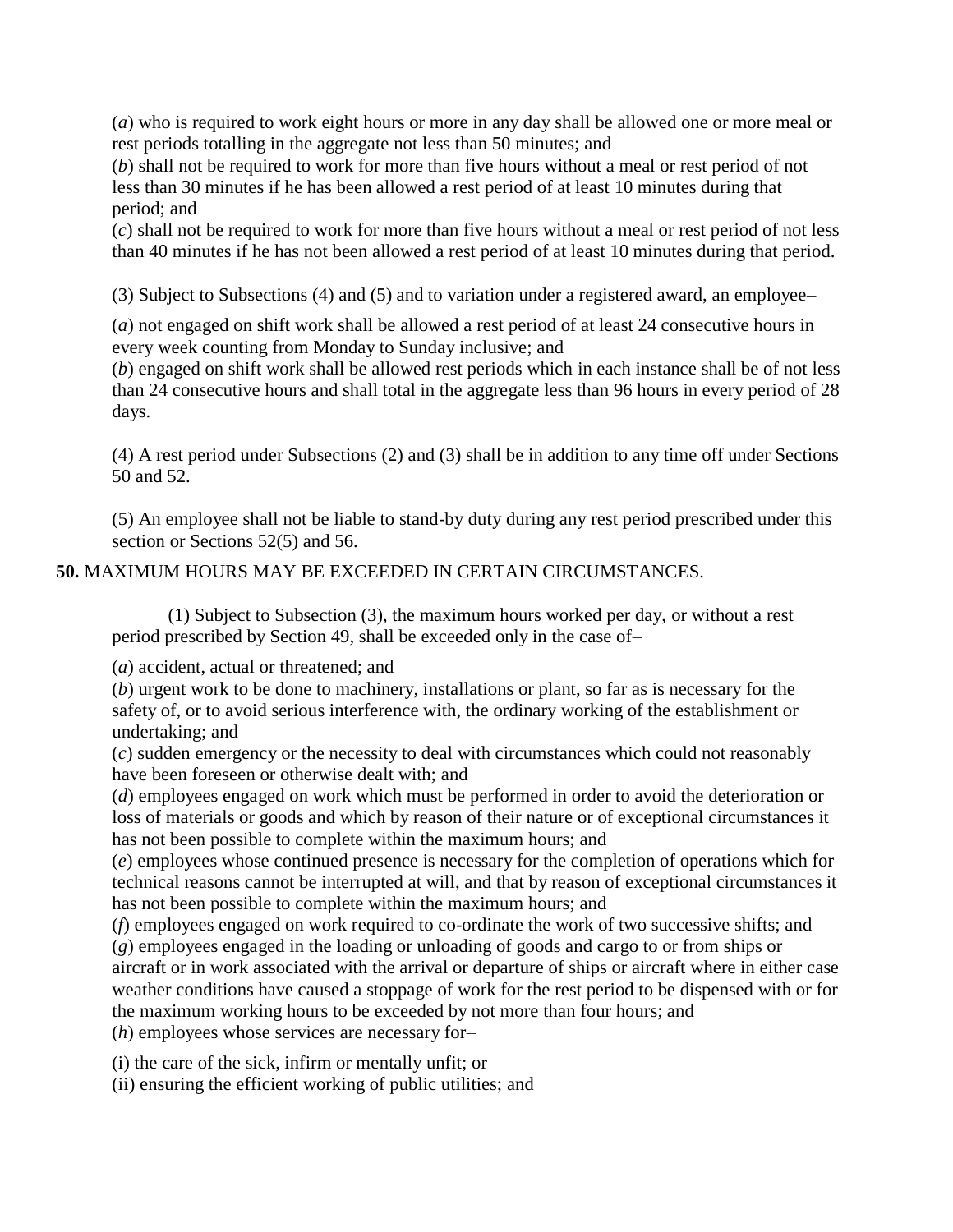(*i*) employees who are employed on defence projects.

(2) Subject to Subsection (3)–

(*a*) where an employee is engaged in shift work in an industrial process which necessitates the continuous use of shift workers over unbroken periods of 24 hours, the employer may apply in writing to the Secretary for a variation of the provisions of Section 49(2); and (*b*) the Secretary may, by written notice to the employer vary the provisions of Section 49(2) subject to any conditions he thinks fit.

(3) Where a rest period is not allowed in accordance with Section 49, it shall be allowed as soon as possible after it became due.

#### **51.** WORKING OF OVERTIME.

(1) Subject to this Division, an employer may require an employee to work a reasonable amount of overtime.

(2) Where overtime is to be worked on a Sunday or a public holiday, it shall be by agreement between the employer and the employee or between their respective registered industrial organizations.

(3) Notwithstanding Subsections (1) and (2), where an employee is engaged as a winchman or in operating machinery or equipment the careless or inefficient use of which may constitute a danger to the health or life of the employee or to other persons, an employer shall not require or permit the employee to work any consecutive periods including overtime that may cause the employee to suffer from fatigue or become careless or inefficient in the discharge of his duties, but this subsection shall not be deemed to limit any liability of an employer to an employee or to any other person.

### **52.** OVERTIME RATES.

(1) Subject to Subsection (5), an employee who works overtime shall be paid at the rate prescribed under Subsection (2) for that overtime.

(2) Overtime worked–

(*a*) on a Sunday shall be paid at twice the hourly rate; and

(*b*) on a public holiday shall be paid at the hourly rate; and

(*c*) at any time, other than a Sunday or a public holiday, shall be paid at one and one half times the hourly rate.

(3) Where an employer and an employee so agree, a Saturday may be substituted for a Sunday for the purposes of Subsection (2).

(4) For the purposes of the calculation of overtime–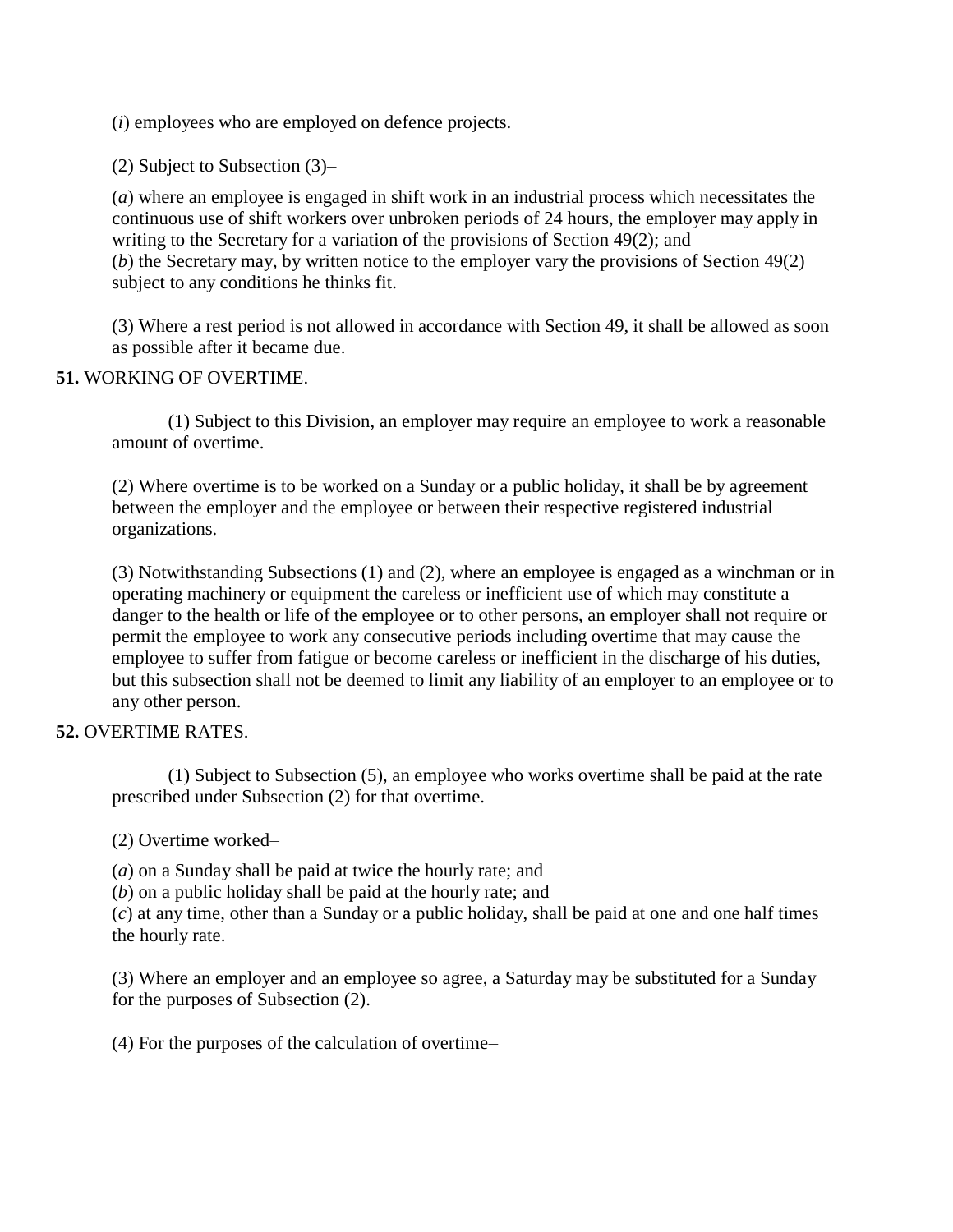(*a*) there shall be deemed to be 52 weeks in a year; and

(*b*) there shall be deemed to be 44 hours in a week; and

(*c*) the hourly rate shall be calculated–

(i) by dividing the annual wage by the number of working hours deemed to be in a year; or

(ii) by dividing the weekly wage by the number of working hours deemed to be in a week; or (iii) by dividing the daily wage by eight.

(5) Notwithstanding the provisions of this section, an employer may, by agreement with an employee, instead of paying for overtime worked, before–

(*a*) the expiration of seven days after the day on which the overtime was worked; or

(*b*) the last day on which the overtime is payable under Section 55,

whichever is the later, allow the employee time off during normal working hours at least equal in length to the overtime worked.

#### **53.** STAND-BY DUTY.

(1) An employee on stand-by duty shall be paid in accordance with Subsection (2).

(2) For each hour of stand-by duty an employee shall be paid–

(*a*) an amount not less than 10% of his hourly rate calculated under Section 52(4); or

(*b*) an amount of K0.30 for each unbroken period of stand-by duty,

whichever is the greater.

(3) Stand-by duty shall be deemed to cease when the employee–

- (*a*) reports for duty as required by the employer; or
- (*b*) is notified by the employer that he is no longer on stand-by duty.

### **54.** CALL-OUT DUTY.

(1) Subject to Subsection (2), an employee on call-out duty shall be paid in respect of that call-out duty overtime in accordance with Section 52.

(2) Where a period of overtime worked in consequence of a call-out is–

(*a*) less than three hours, overtime for a period of three hours shall be paid; or

(*b*) three hours or more, a call-out payment of K0.30 shall be paid in addition to the overtime.

### **55.** PAYMENT FOR OVERTIME, ETC.

In respect of any overtime, stand-by or call-out duty performed during any month, payment shall, subject to Section 52(5)–

(*a*) be made as soon after the performance of that duty as is convenient to the employer, but in any case not later than–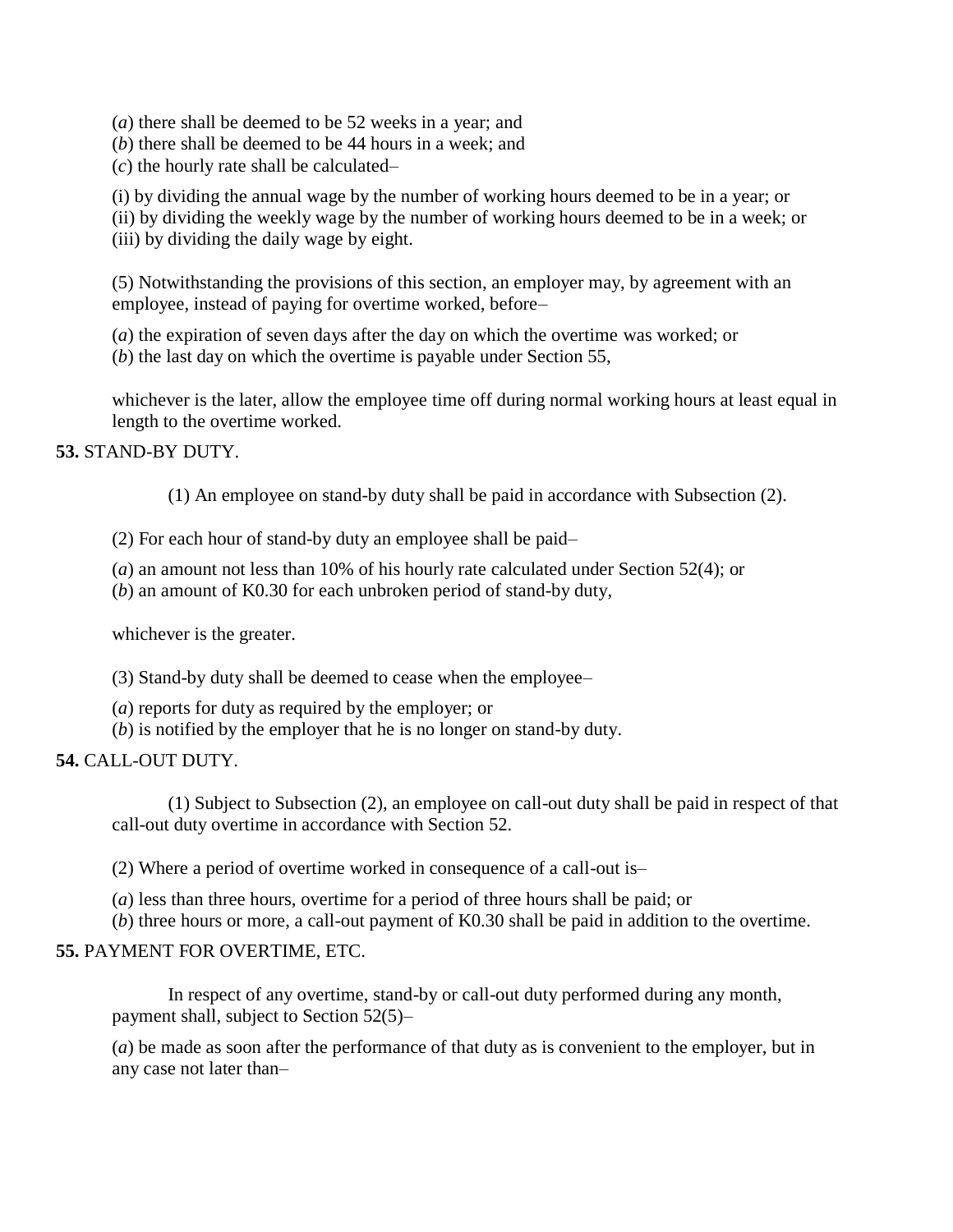(i) seven days after the next day on which payment of current wages would normally be due; or (ii) termination of employment,

whichever first occurs; and

(*b*) be calculated to the nearest quarter of an hour of the total overtime, stand-by or call-out duty, as the case may be, performed during the period for which payment is being made; and (*c*) be calculated to the nearest toea.

#### **56.** EMPLOYMENT ON GOOD FRIDAY, ETC.

(1) Where an employee works on Good Friday or Christmas Day he shall, in addition to the overtime payment for that duty be allowed time off during normal working hours at least equivalent to the time worked on Good Friday or Christmas Day.

(2) The time off allowed under Subsection (1) shall be given within seven days after the day on which the overtime was worked.

#### **57.** RECORDS OF OVERTIME, ETC.

An employer shall keep such records and make such returns of overtime, stand-by and call-out duty worked by an employee as are prescribed.

#### *Division 3.*

Recreation Leave.

### **58.** APPLICATION OF DIVISION 3.

This Division does not apply to a casual employee or a piece-rate worker.

### **59.** INTERPRETATION OF DIVISION 3.

For the purpose of this Division, unless the contrary intention appears, "continuous service" means continuous service with the same employer.

#### **60.** CONTINUITY OF SERVICE.

(1) The continuity of service of an employee shall not be affected by–

(*a*) a transfer of a contract of employment from one employer to another under Section 25; or

(*b*) the death of the employer; or

(*c*) sick leave.

(2) A period of absence, due to–

(*a*) a break in service of not more than three months; or

(*b*) suspension of a contract of employment under a law in force in Papua New Guinea; or

(*c*) maternity leave; or

(*d*) any cause beyond the control of the employee,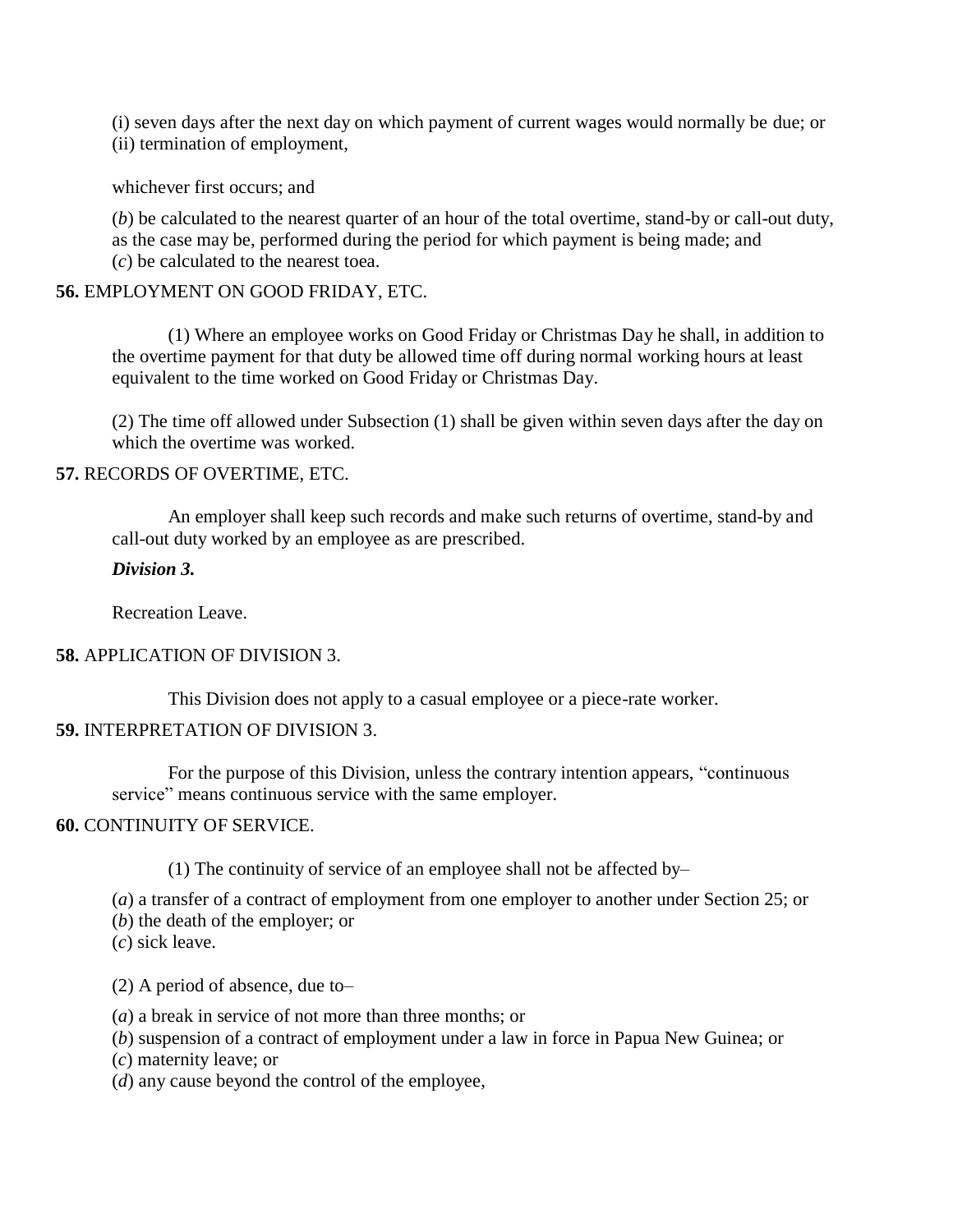shall not–

(*e*) be taken into account in computing the amount of recreation leave due under Section 61(1); or

(*f*) be taken into account in calculating the qualifying period of service under Section 61(4); or (*g*) affect continuity of service.

### **61.** ENTITLEMENT TO LEAVE.

(1) Subject to the provisions of any registered award, an employee is entitled for each year of continuous service to a period of 14 consecutive days paid leave including non-working days occurring within that period of paid leave, and where any public holiday falls within an employee's period of paid leave and is observed on a day that, in the case of that employee, would have been an ordinary working day had he not been on leave, there shall be added to that leave period one extra day being an ordinary working day, for each day of that public holiday.

(2) Subject to Subsections (3), (4) and (5), the right to recreation leave accrues at the end of each period of 12 months continuous service.

(3) Recreation leave credits may be accrued, by agreement between the employer and employee, for any period of continuous service to a maximum of four years.

(4) An employee whose employment terminates or is terminated is entitled to be paid recreation leave, if he has completed not less than six months continuous service, at the rate of one day for each completed month of service.

(5) Where an employee's contract of service expires or is terminated and he is entitled to be paid recreation leave under this section, an employer may, instead of the grant of the period of leave, pay to the employee an amount equal to his wages for the period of leave to which he is entitled.

### **62.** PAYMENT OF LEAVE PAY.

An employer shall pay to the employee–

- (*a*) his ordinary rate of pay for every day of recreation leave to which he is entitled; and
- (*b*) the total of his entitlement prior to the commencement of the recreation leave.

# **63.** LONG SERVICE LEAVE CREDITS ACCRUED UNDER REPEALED ACT.

Subject to the provisions of any registered award, an employee who–

(*a*) had, prior to the commencement date, accrued long service leave credits under Section 127A

of the Native Employment Act 1958 (Adopted); and

(*b*) continues, at the commencement date, in employment with the same employer,

shall be credited with recreation leave entitlements calculated at the rate of three and one half days for each year of service over which the long service leave credits accrued with pro-rata entitlements commencing on the completion of six months of such service.

### *Division 4.*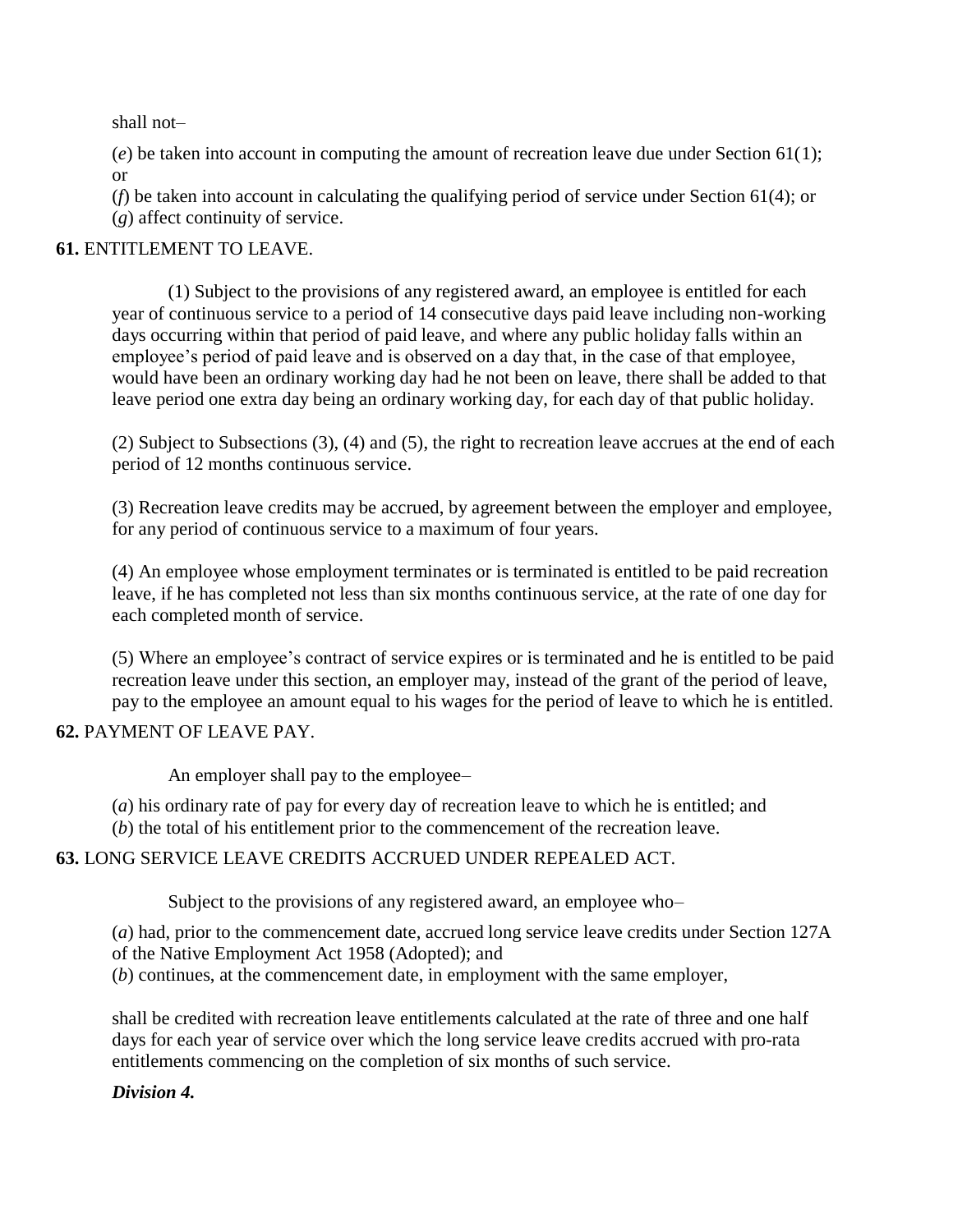Sick Leave.

#### **64.** APPLICATION OF DIVISION 4.

This Division does not apply to a casual employee or a piece-rate employee.

### **65.** ENTITLEMENT TO SICK LEAVE.

(1) An employee who–

(*a*) has served an employer for a period of not less than six months; and

(*b*) is absent on account of illness or injury, other than illness or injury arising out of or in the course of his employment; and

(*c*) produces a certificate of a medical practitioner or other acceptable medical certificate to his employer,

is entitled to be paid sick leave at the rate of six days in each year.

(2) Sick leave under Subsection (1) may be accumulated to a maximum of 18 days exclusive of sick leave credits for the current year.

(3) In the event of a dispute as to whether a medical certificate, other than a certificate of a medical practitioner, under Subsection (1)(c) is acceptable, the decision of a labour officer is final.

(4) An employee who absents himself on sick leave–

(*a*) without producing to the employer an acceptable medical certificate; and

(*b*) without informing or attempting to inform the employer of his absence on sick leave within 72 hours of the commencement of his absence,

is not entitled to sick leave pay and shall be deemed to be absent without the permission of the employer and without reasonable excuse for the period of that absence.

#### **66.** PAYMENT OF SICK LEAVE PAY.

(1) The employer shall pay to the employee sick leave pay at the rate of his ordinary pay for every day of absence on sick leave.

(2) An employee shall not be entitled to sick leave pay–

(*a*) on a rest day or a public holiday to which he is entitled under this Act; or

(*b*) on any day of paid recreation leave.

### *Division 5.*

Food Rations.

#### **67.** INTERPRETATION OF DIVISION 5.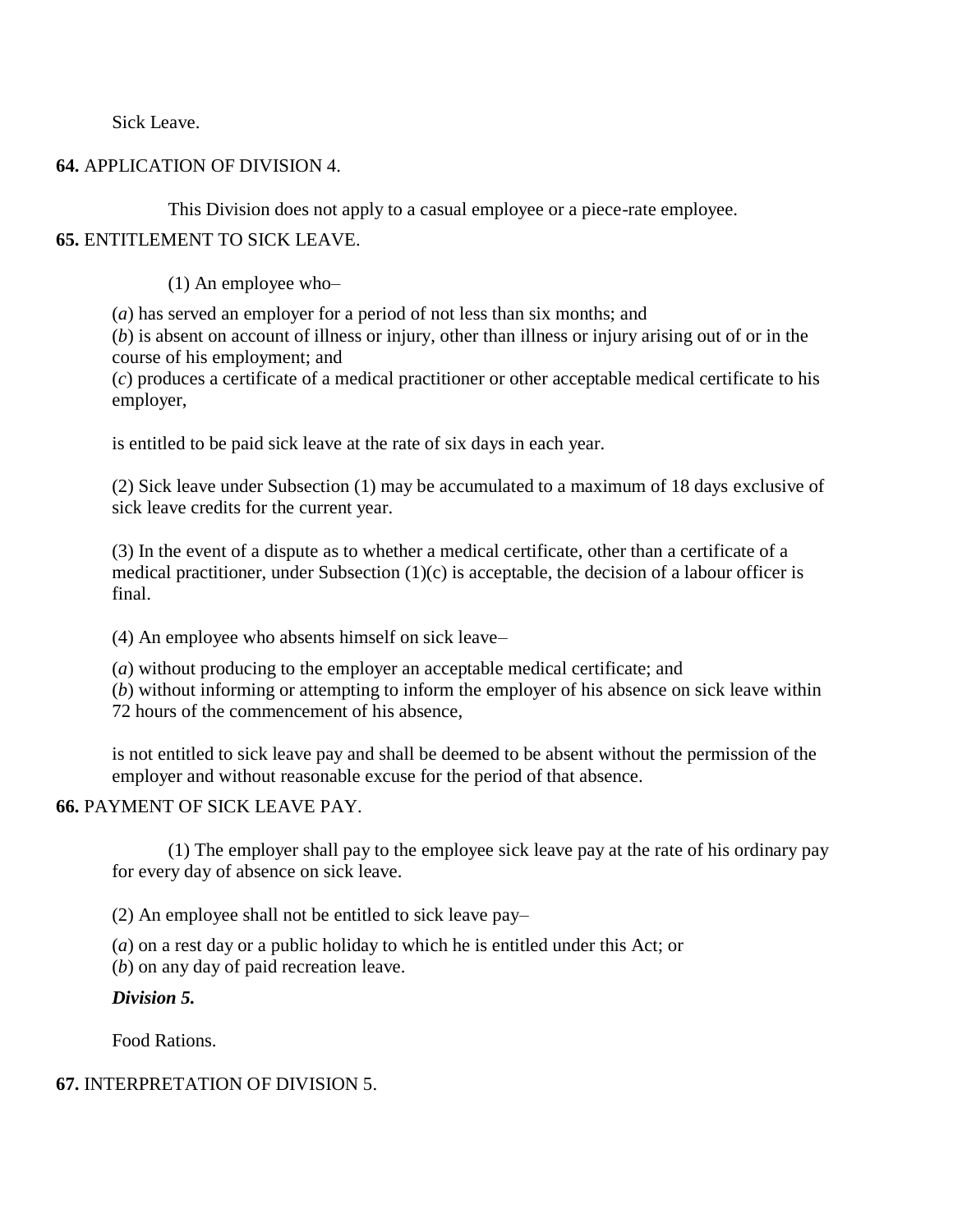(1) For the purposes of this Division, "the ration scale" means the ration scale specified in Part 1 of Schedule 1.

(2) Subject to Section 69(2), a reference in this Division to a unit shall be read as a reference to a unit of food specified in the ration scale.

#### **68.** SUPPLY OF FOOD RATIONS.

Where, by agreement between an employer and an employee, food rations are to be supplied by the employer to the employee, they shall, unless otherwise agreed by the employer and an employee or otherwise provided for by a registered award, be supplied in accordance with the ration scale.

#### **69.** DAILY FOOD RATION.

(1) Subject to any agreement between the employer and the employee and to any registered award, the minimum daily food ration to be issued daily in advance to the employee by the employer shall be one unit selected from each of the items specified in the ration scale.

(2) The employer may, at his discretion–

(*a*) where there is provision in the ration scale for the issue of alternative units, determine from time to time which unit he shall issue; and

(*b*) for the purpose of providing a varied diet, instead of issuing a complete unit or portion of a unit as prescribed in the ration scale, issue a proportion of two or more units selected from that item of the ration scale so that the total quantity issued is equivalent to a complete unit or portion of a unit as prescribed; and

(*c*) comply with the footnotes to the ration scale which shall be construed as special conditions applicable to the issue of food rations.

#### **70.** STANDARD OF FOOD RATIONS.

Where appropriate food rations are issued to an employee, they shall, at the time of issue, be–

(*a*) edible; and

(*b*) of good quality; and

(*c*) to standards prescribed in Part 2 of Schedule 1.

#### **71.** STORAGE OF FOOD RATIONS.

All food held by an employer for issue to an employee shall be stored to the satisfaction of an authorized officer.

#### **72.** PROVISION OF COOKS.

(1) Subject to Subsection (2), where the number of employees resident at the place of employment and in receipt of food rations is more than–

(*a*) 10, but not more than 40, the employer shall provide at his expense, one person to cook and serve the meals; and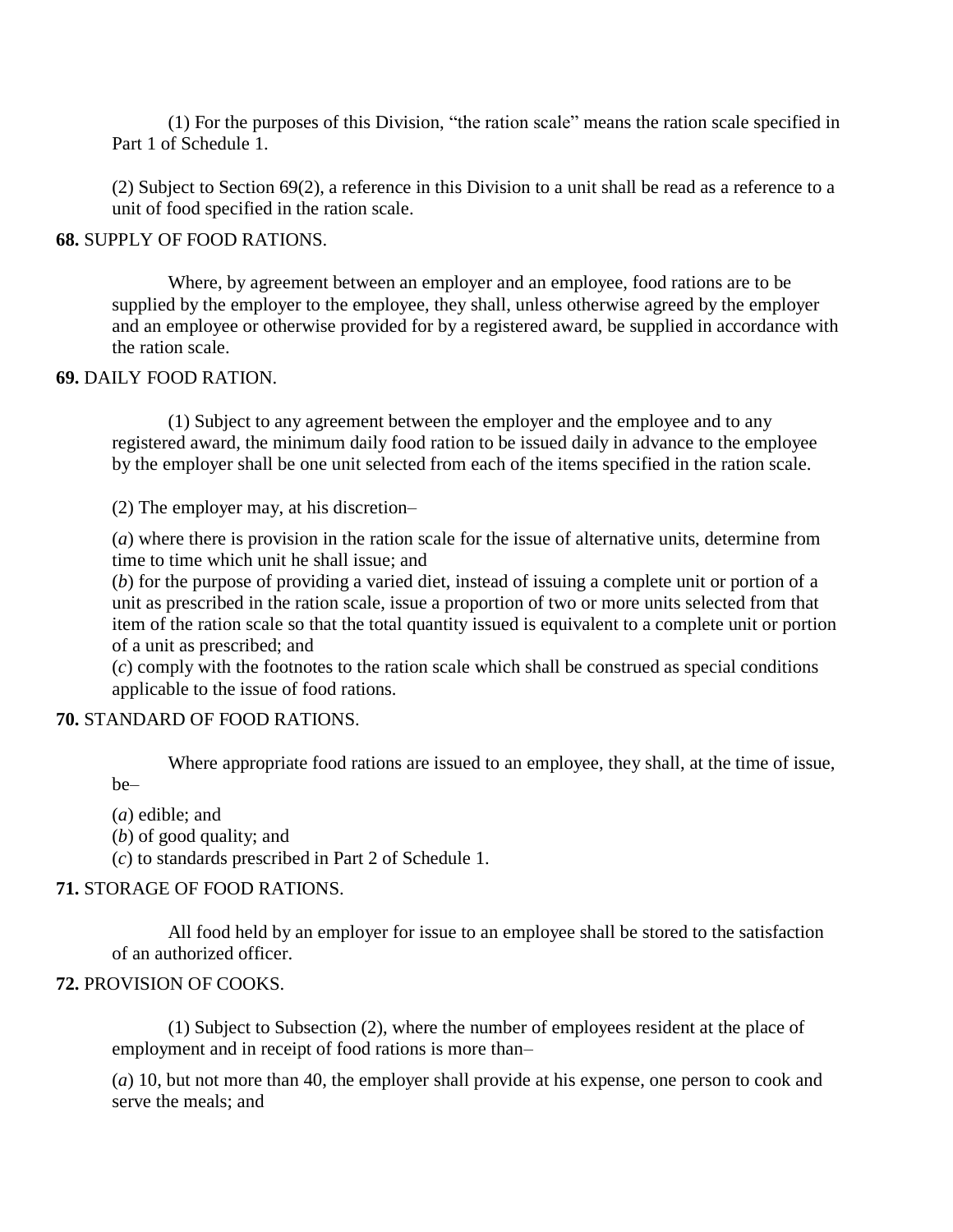(*b*) 40, the employer shall, for each 40 or part of 40 employees, provide one person to cook and serve the meals.

(2) In calculating the number of employees for the purposes of Subsection (1), an employee whose wife resides with him at the place of employment shall not be taken into consideration.

#### *Division 6.*

Division 6. -Clothing and Other Articles..

#### **73.** CLOTHING AND OTHER ARTICLES.

(1) Where by agreement between the employer and the employee clothing and other articles are to be issued by an employer to an employee–

(*a*) the clothing and other articles to be issued; and

(*b*) the time of issue,

are, unless otherwise agreed to by the employer and an employee or otherwise provided for by a registered award, as prescribed.

(2) An item or other article issued by an employer to an employee under this section becomes, at the time of issue, the property of the employee to whom it is issued.

#### **PART V. –** PAYMENT AND PROTECTION OF WAGES.

#### **74.** INTERPRETATION OF PART V.

For the purpose of this Part, when determining the day immediately preceding a public holiday, a Saturday, Sunday or public holiday immediately preceding that public holiday shall not be taken into account.

#### **75.** EMPLOYER MAY AUTHORIZE EMPLOYMENT AGENT.

An employer may, by instrument, authorize an employment agent to perform any or all of his functions under this Part.

#### **76.** MINIMUM WAGES, ETC.

(1) The wages payable to an employee shall be not less than those provided for by registered awards relevant to the employee.

(2) The minimum rates of remuneration for piece-rate work shall be not less than those provided for by registered awards relevant to that work.

# **77.** NO ENTITLEMENT TO WAGES IN CERTAIN CIRCUMSTANCES.

An employee is not entitled to be paid wages in respect of any period during which he is–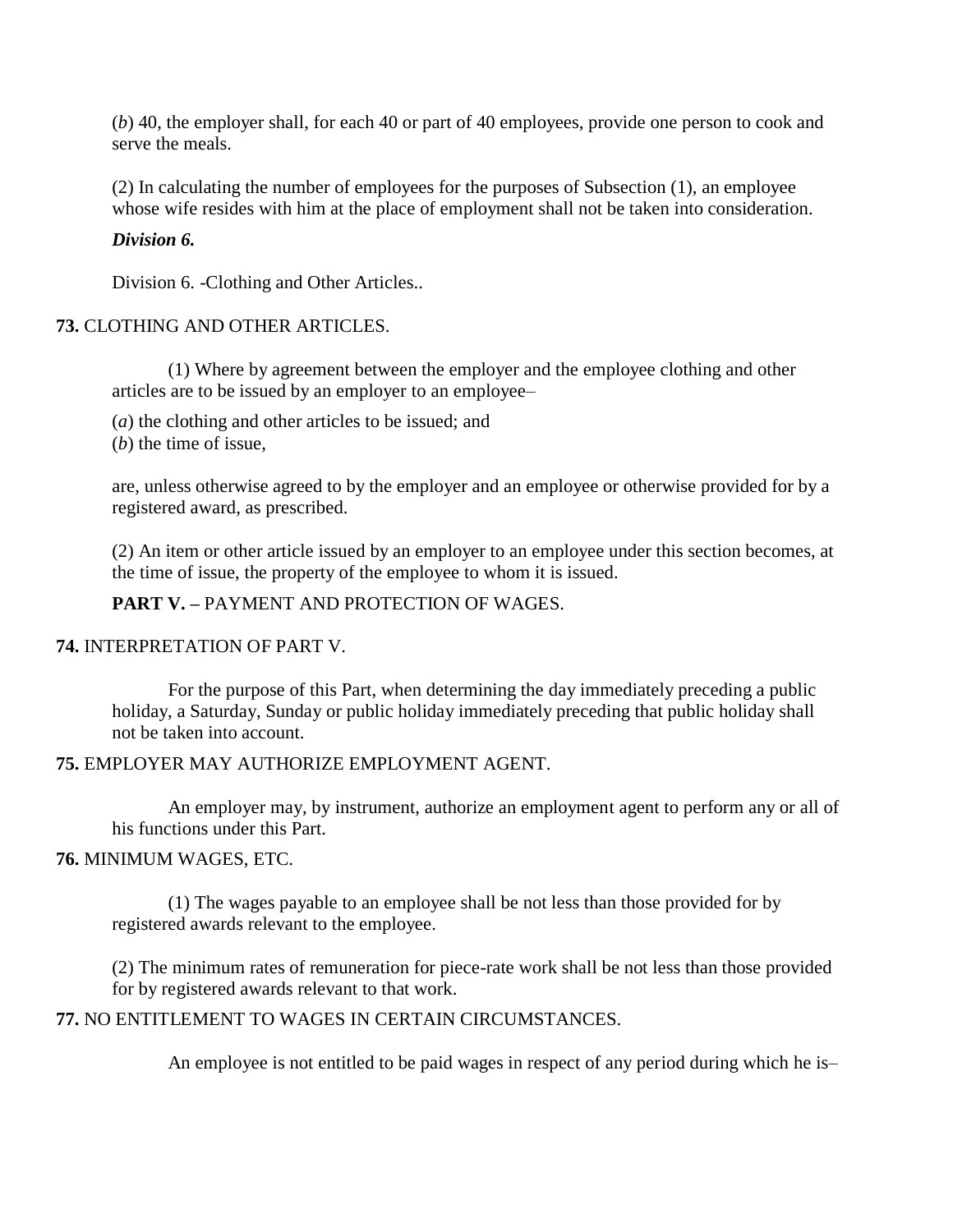(*a*) imprisoned under any law or otherwise detained in lawful custody; or

(*b*) absent without leave or without reasonable excuse.

### **78.** PERIOD OF PAYMENT OF WAGES.

(1) A casual employee shall be paid a day's wages at the completion of each day's employment.

(2) Subject to Subsection (3), a piece-rate employee shall be paid wages in proportion to the amount of work performed–

(*a*) at intervals of not longer than two weeks; or

(*b*) on completion of the piece-rate work,

whichever is the earlier.

(3) An employer may pay a piece-rate employee by mutual agreement at intervals longer than a fortnight but not longer than one month.

(4) Subject to Subsection (5), an employee other than a casual employee or a piece-rate employee shall be paid at intervals–

(*a*) of not longer than two weeks; or

(*b*) by agreement between the employer and employee–of not longer than one month.

(5) Where food rations are issued to an employee referred to in Subsection (4), that employee shall be paid at intervals of not longer than one month.

#### **79.** DATE FROM WHICH WAGES COMMENCE.

The wages of an employee shall commence–

(*a*) in the case of an employee under an attested contract–on or from the day the contract is attested, and that day shall be regarded as a full day for the purpose of calculating wages; and (*b*) in the case of an employee under a written contract of service that is not an attested contract, unless mutually agreed– on and from the date on which the contract is signed, and that day shall be regarded as a full day for the purpose of calculating wages; and

(*c*) in the case of an employee under an oral contract of service, unless otherwise mutually agreed–on and from the date on which he commences duty at the place of employment, and that day shall be regarded as a full day for the purpose of calculating wages; and

(*d*) in any case–no later than the day on or from which the employee commences duty and that day shall be regarded as a full day for the purpose of calculating wages.

### **80.** WAGES TO BE PAID ON WORK DAYS.

Wages shall be paid on work days during working hours at or near the place of employment.

### **81.** METHOD OF PAYMENT.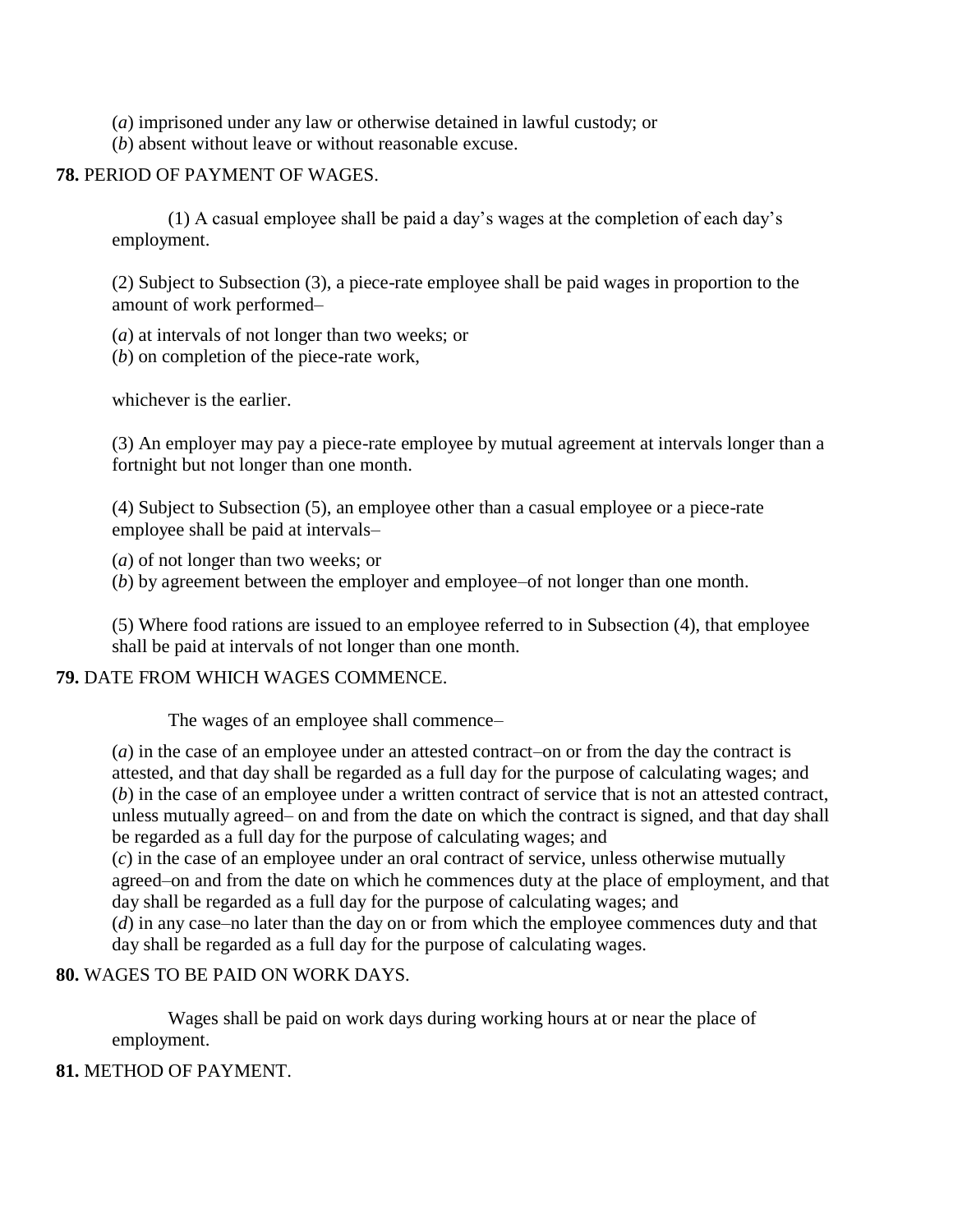- (1) Wages paid to an employee–
- (*a*) shall be in Papua New Guinea currency; and
- (*b*) shall, subject to Subsection (2), be paid directly to the employee.

(2) Where an employee who is absent, authorizes in writing a person to receive his wages on his behalf, the employer may pay to the person so authorized the wages of the employee.

- (3) Where–
- (*a*) the employee makes a written request to the employer; or
- (*b*) a registered award applicable to the employee so provides,

payment may be made–

(*c*) into an account at a bank or saving society being an account standing in the name of the employee, or the employee jointly with one or more other persons; or

(*d*) by postal order; or

(*e*) by cheque.

#### **82.** STATEMENT, ETC., OF WAGES.

An employer shall, when paying an employee, provide him with a written statement or pay envelope endorsed with particulars in respect of the wage period including–

- (*a*) the gross amount of ordinary wages earned; and
- (*b*) the amount of pay earned for overtime, call-out and stand-by duty; and
- (*c*) the amount of any extra payment; and

(*d*) the amount of any deductions made from the employee's wages and the reasons for those deductions; and

- (*e*) the net amount of wages due; and
- (*f*) the date of the pay period.

### **83.** REGISTER TO BE KEPT.

(1) Every employer shall keep a record as prescribed of–

- (*a*) the wages paid to each employee; and
- (*b*) any deduction made from wages, and the reason for the deduction.

(2) The record under Subsection (1) shall be–

(*a*) kept at the place of employment or any other place that the Secretary may, in writing, in any particular case approve; and

(*b*) available at all reasonable times for inspection by a labour officer.

### **84.** FINAL PAYMENT OF WAGES UNDER ATTESTED CONTRACT.

(1) Subject to Subsection (2), where an attested contract is terminated or expires, the employer shall–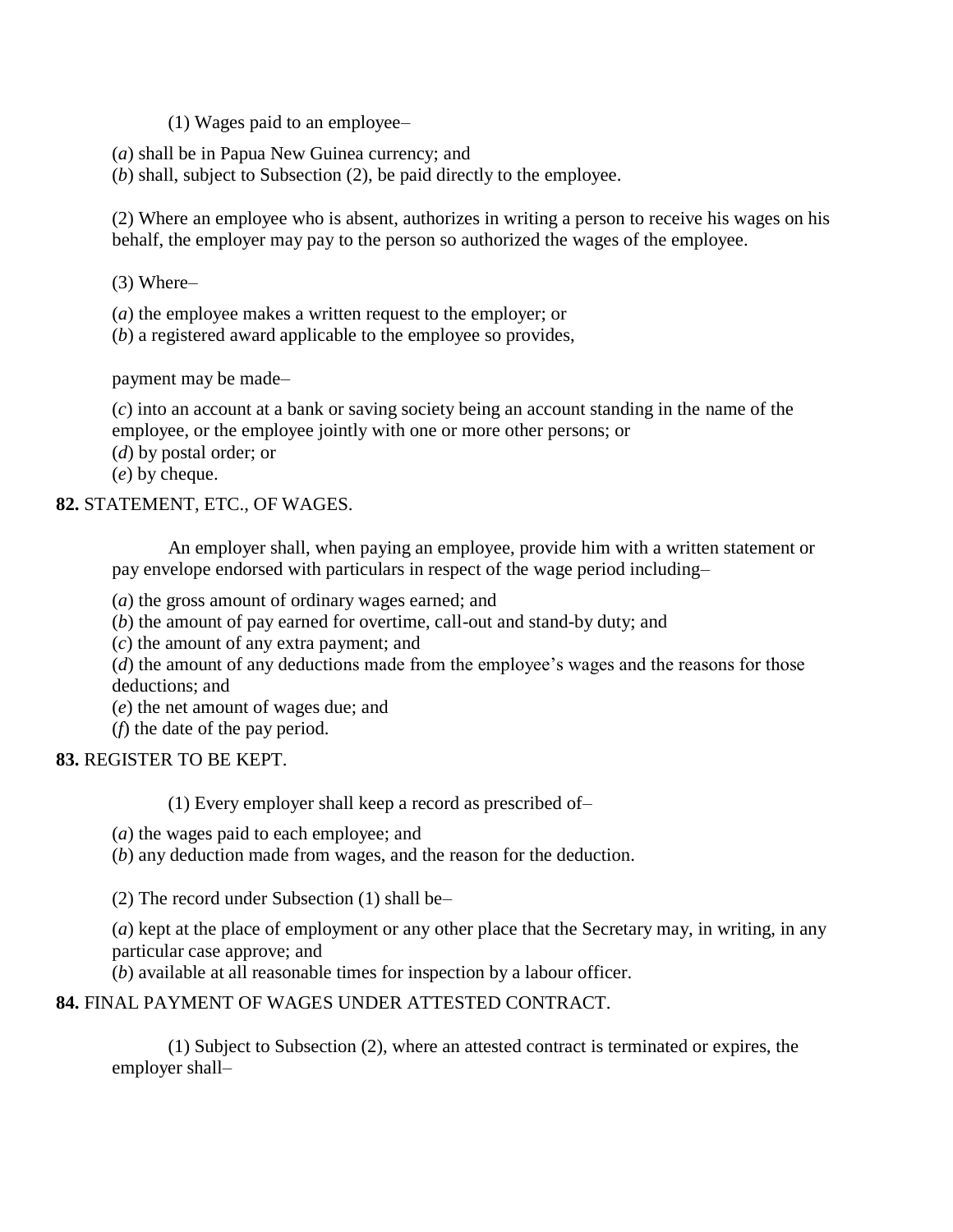(*a*) as soon as practicable after the date of termination or expiration, present to a labour officer at the Labour Office at a place mutually acceptable to the employer and the employee–

(i) the original contract; and

(ii) a statement, in the prescribed form, showing all particulars of current and deferred wages due to the employee and of all leave or money instead of leave received by the employee; and

(*b*) pay to the employee in the presence of a labour officer at the Labour Office referred to in Paragraph (a)–

(i) all current and deferred wages; and

(ii) any other amounts,

due to the employee.

(2) Where an attested contract has been terminated or has expired and the employee–

(*a*) is absent and cannot be located by the employer; or

(*b*) does not present himself for payment of wages due in accordance with this Part.

the employer shall pay all current and deferred wages and all other amounts due to the employee to a labour officer.

(3) Where an employee employed under an attested contract dies before all wages and other amounts due to him have been paid, the employer shall pay those wages to a labour officer for distribution according to law.

#### **85.** PAYMENT OF DEFERRED WAGES.

Any payment of deferred wages that is made otherwise than in accordance with this Part is not a valid discharge to the employer for those wages.

#### **86.** PAYMENT FOR PUBLIC HOLIDAYS.

(1) Subject to Subsection (2), where an employee is in employment on a day immediately preceding a public holiday he shall–

(*a*) if required to work on that holiday–be paid his usual wages for that day as if it had not been a public holiday and in addition, be paid in accordance with the provisions of this Act for the time worked; or

(*b*) if not required to work on that holiday–be paid his usual wages for that day as if he had worked and it had not been a public holiday.

(2) Subsection (1)(b) does not apply to a casual employee or a piece-rate employee.

(3) Where an employer terminates the employment of an employee, other than a casual employee or a piece-rate employee, on a day immediately preceding a public holiday, the employer shall pay to the employee the wages he would have received if he had worked on that public holiday and it had not been a public holiday.

#### **87.** ADVANCE OF WAGES.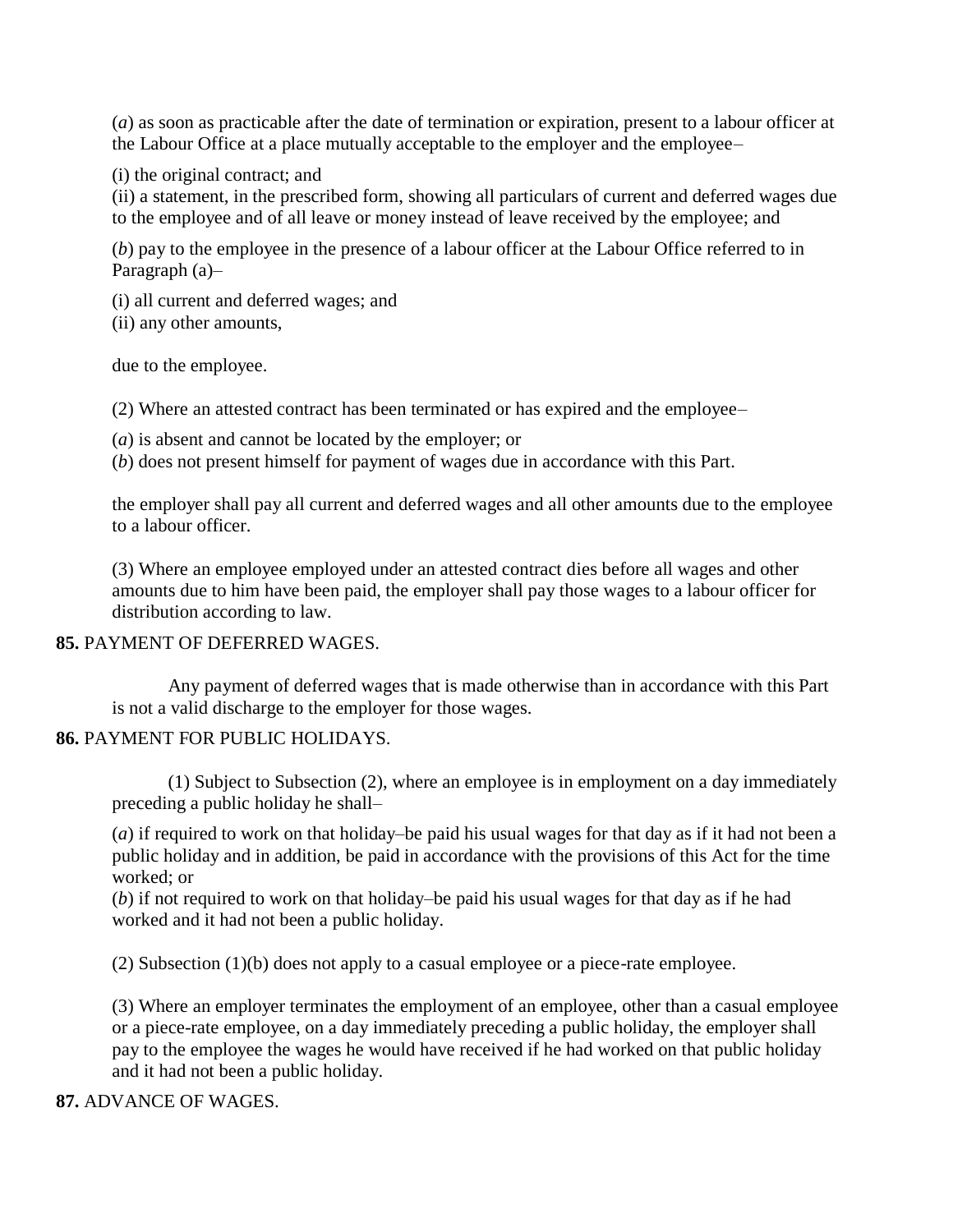(1) An employer shall not, without the approval of a labour officer, make an advance of wages to an employee exceeding 50% of one months' wages.

(2) A sum advanced by an employer to an employee in excess of the amount of 50% of one months' wages is not recoverable by the employer unless the employer obtained an approval under Subsection (1) before the advance was made.

(3) Subject to Subsections (1) and (2), an advance of wages made by an employer may be recovered from the employee to whom the advance was made by deductions from the wages of the employee but in no case shall more than 25% of the net wages due to the employee for any pay period be deducted for that purpose.

(4) Subject to Subsections (1) and (2), where an advance of wages made by an employer to an employee has not been recovered at the time of termination or expiration of the contract of service in relation to that employee, the employer may recover the whole of the amount of the advance outstanding from any wages payable to the employee.

#### **88.** DEDUCTIONS FROM WAGES.

(1) Notwithstanding any other provisions of this Act but subject to Subsection (2), an employer may make deductions from any wages due and payable to an employee for–

(*a*) contributions to a provident, medical or pension fund or to any scheme approved by the Secretary; and

(*b*) food rations, clothing and other articles issued under Divisions IV.5 and 6 and in accordance with registered awards; and

(*c*) any amount paid to the employee in error as wages in excess of the amount of wages due to him; and

(*d*) subject to any direction by the Secretary–an amount or part of an amount of any shortage of money due to the negligence of the employee where his contract of service provides specifically for his being employed in connection with the receipt, payment and custody of money; and

(*e*) in the case of an employee employed under an attested contract–deferred wages; and

(*f*) rental for housing provided under Part VIII; and

(*g*) cost of repatriation where the employee is not a citizen; and

(*h*) any other prescribed items; and

(*i*) any advance paid to the employee under Section 87.

(2) Deductions under Subsection (1) shall not be made unless the employer has first received the written consent of the employee and, in the case of an employee employed under an attested contract, that consent has been witnessed by a labour officer.

(3) An employer may, whether or not the employee consents, deduct from the wages of the employee any amount that the employer is required or empowered to deduct from those wages under any law in force in Papua New Guinea.

(4) Notwithstanding any other law but subject to any right of recovery of the employer of any debt due to him by the employee, the total amount of all deductions made under this Part shall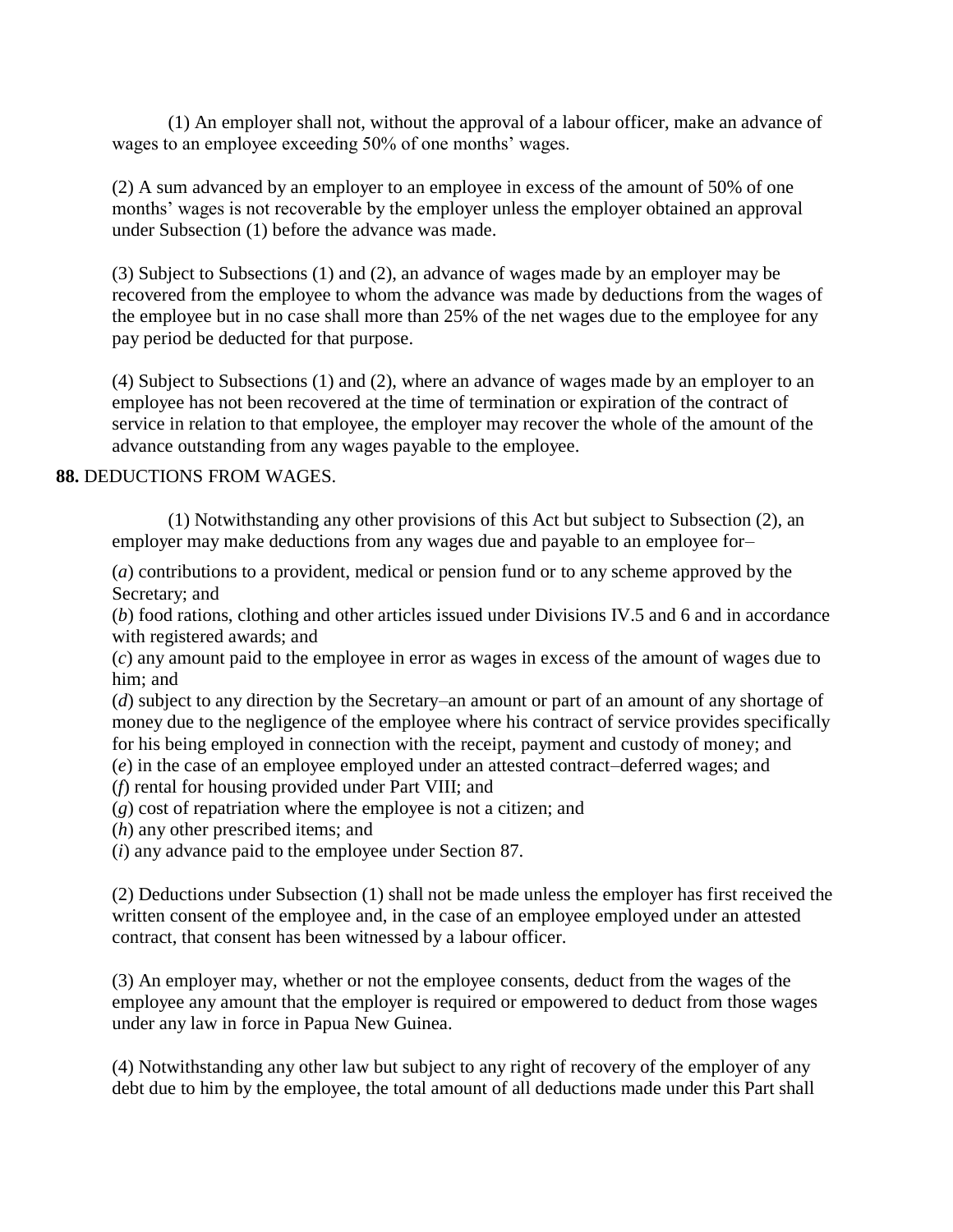not exceed 50% of the wages due to be paid to the employee for any pay period and such additional amount (if any) as the Secretary may declare, either generally or in relation to–

(*a*) any employer or employee; or

(*b*) any class of employers or employees; or

(*c*) any trade or industry.

#### **89.** DEDUCTIONS FOR PROVIDENT FUND, ETC.

Any deductions made by an employer under Section 88(1)(a) shall be paid as soon as practicable by the employer to the person or fund entitled to receive them.

#### **90.** DEFERRED WAGES, ETC., TO BE PAID ON DEMAND.

(1) An employer shall, when requested by an employee to do so, with the approval of a labour officer, pay to that employee all or any part of the deferred wages held by the employer on behalf of the employee.

(2) Where an employer makes deductions from the wages of an employee to cover the expenses of repatriating the employee and his dependants (if any) to the place of engagement of the employee, the employer shall refund the whole of those deductions to the employee immediately after–

(*a*) the date of expiration of–

(i) the contract of service; or

(ii) two years from the date of engagement,

of the employee, whichever is the earlier; or

(*b*) the date of termination of the contract of service of the employee under Section 35 or 36,

as the case may be, but, where the contract of service is terminated under Section 36(1), the employer–

(*c*) may use such part of those deductions as is necessary to repatriate the employee and his dependants (if any) to the place of engagement of the employee; and

(*d*) shall refund to the employee such part of the deductions as is not used for the purposes of Paragraph (c).

#### **91.** CERTAIN DEDUCTIONS PROHIBITED.

An employer shall not make any deductions from the wages payable to an employee by way of discount, interest or similar charge in consideration–

- (*a*) for any advance of wages; or
- (*b*) as a reward for providing employment for the employee; or
- (*c*) for retaining the employee in employment.

#### **92.** DISPOSITION OF WAGES BY EMPLOYEES NOT TO BE LIMITED.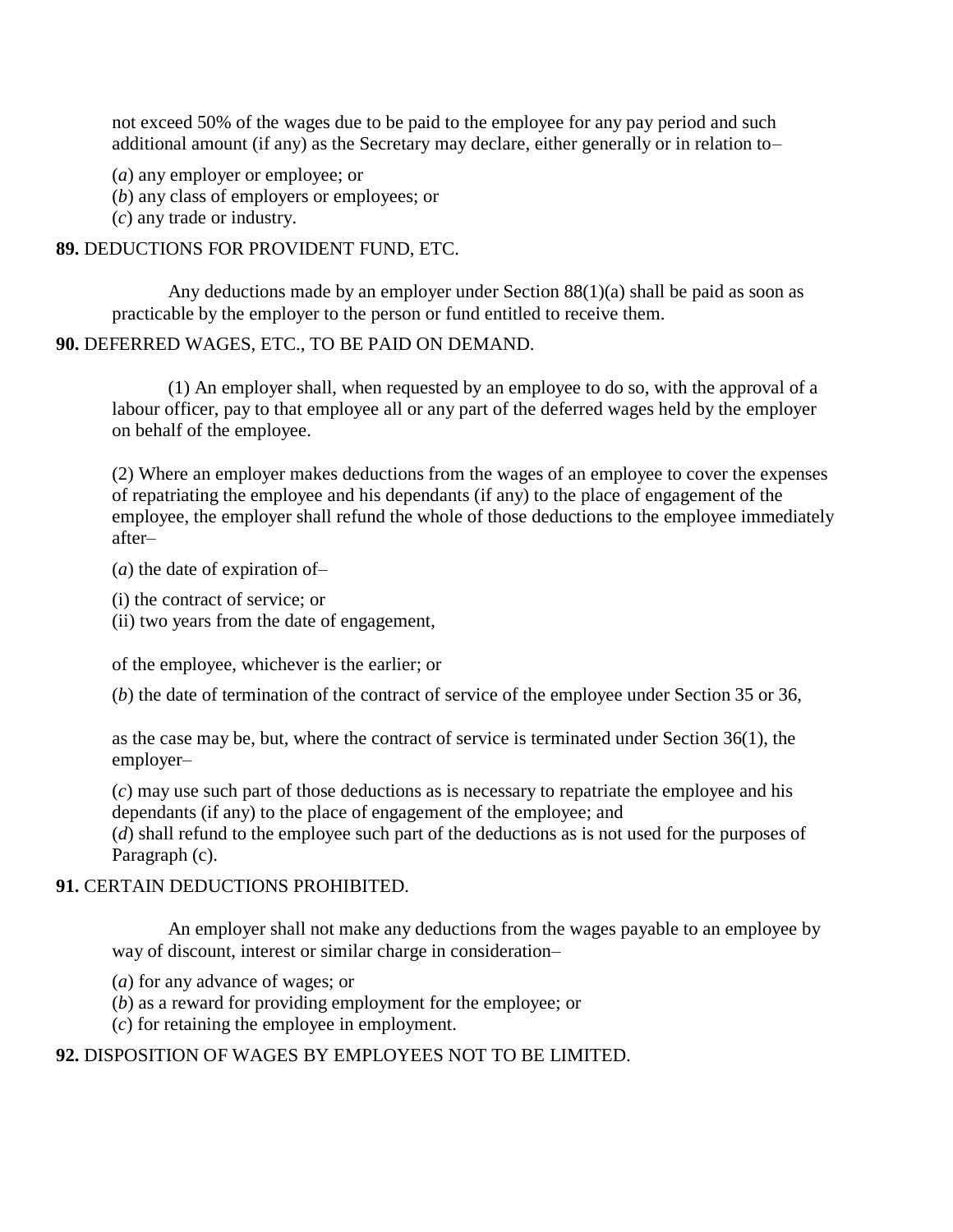(1) An employer must not limit or attempt to limit the right of an employee to dispose of his wages in any manner he deems fit.

(2) An employer lawfully entitled to do so may establish a shop for the sale of provisions generally to his employees, but an employee must not be compelled by any contract, award or oral or written order to make any purchase from that shop.

Penalty: A fine not exceeding K500.00.

# **93.** PRIORITY OF PAYMENT OF WAGES.

(1) Subject to any other law in force in Papua New Guinea, the wages due to an employee to the extent of a sum not exceeding four months' wages has priority over all other debts of an employer.

(2) This Act does not prevent an employee from recovering any balance of wages due to him by an employer by ordinary process of law.

#### **94.** IMPOSITION OF FINES PROHIBITED.

An employer who imposes a fine of any kind on an employee is guilty of an offence.

Penalty: A fine not exceeding K500.00.

#### **95.** PAYMENT OF WAGES IN SHOP, ETC., PROHIBITED.

An employer who pays any wages to an employee whilst the employee is in any shop, store, canteen or place where intoxicating liquor is sold is guilty of an offence, unless the employee is employed to work in that place.

Penalty: A fine not exceeding K300.00.

### **96.** FAILURE TO PAY WAGES.

Any person who–

(*a*) employs or continues in his employment an employee without–

(i) the intention of paying; or

(ii) having reasonable grounds for believing that he will be able to pay, the wages of the employee as they become due; or

(*b*) without reasonable excuse, fails on demand to pay in accordance with this Part any wages due and payable to an employee; or

(*c*) makes any deductions from wages other than those authorized under this Part; or

(*d*) contravenes by any act or omission any provision of this Act relating to the payment of wages,

is guilty of an offence.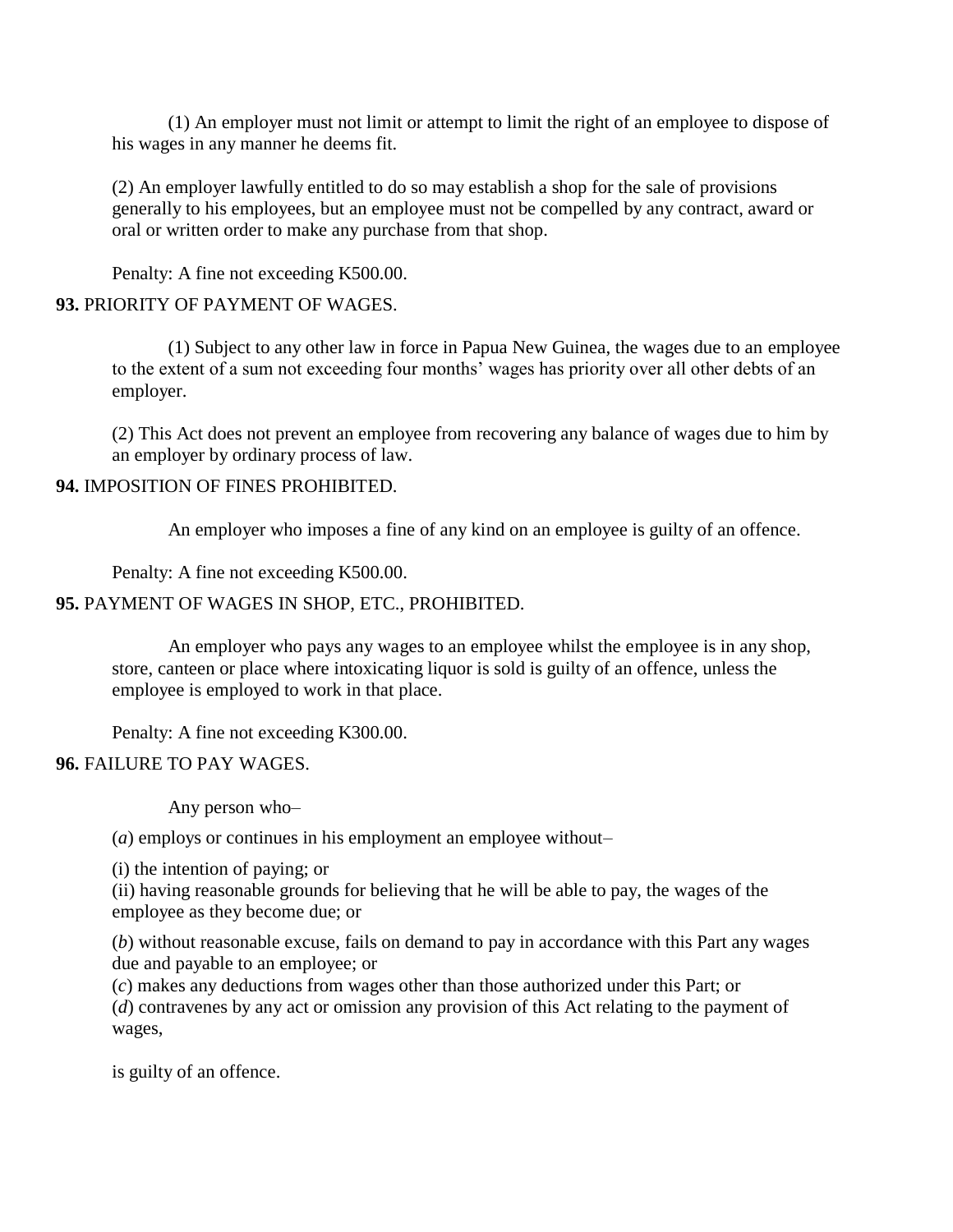Penalty: A fine not exceeding K500.00.

# **PART VI. –** EMPLOYMENT OF FEMALES AND YOUNG PERSONS.

# *Division 1.*

Females.

### **97.** DISCRIMINATION PROHIBITED.

Subject to this Part, an employer who–

(*a*) discriminates against a female person on account of her sex; or (*b*) fails to pay a female employee the same wages as a male employee employed at the same level in the same work,

is guilty of an offence.

Penalty: A fine not exceeding K200.00.

# **98.** CERTAIN EMPLOYMENT OF FEMALES PROHIBITED.

A female person shall not be employed–

(*a*) in heavy labour; or

(*b*) underground in any mine except where she holds a responsible position and is not employed in manual work.

# **99.** EMPLOYMENT OF FEMALES DURING THE NIGHT.

(1) Subject to Subsection (2), female persons other than those–

(*a*) holding responsible positions at a managerial or technical level; or

(*b*) employed in health or welfare services; or

(*c*) employed in an undertaking in which only members of the same family are employed,

shall not be employed between the hours of 6 p.m. and 6 a.m. in any industrial undertaking.

(2) The Minister may, where in his opinion there exists a national emergency or it is in the national interest to do so, by notice in the National Gazette, suspend the operation of Subsection (1).

# **100.** PREGNANCY AND MATERNITY LEAVE.

(1) Where the employer of a female employee is notified or becomes aware of the pregnancy of the employee, the employer, in addition to complying with the other provisions of this Act–

(*a*) shall agree, if the employee so desires, to the termination of the employment without penalty; and

(*b*) shall not, except where the employee has been employed for less than 90 days, without the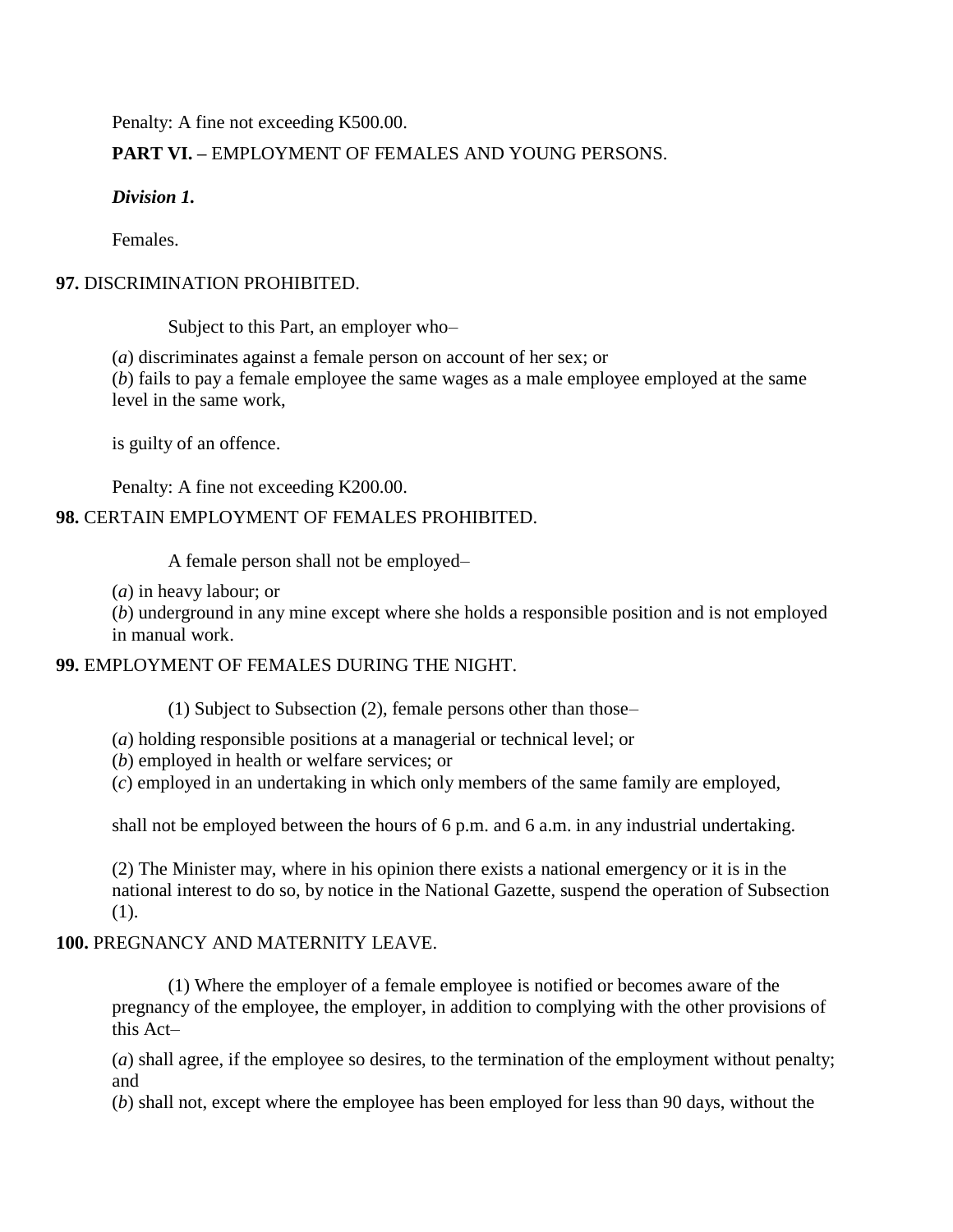consent of the employee, terminate the employment on the grounds of or arising out of the pregnancy; and

(*c*) shall, where the employment is not terminated, grant to the employee maternity leave in accordance with this section where the employee has been employed by the employer–

(i) for not less than 108 days within the period of 12 months; or

(ii) for not less than 90 days within the period of six months,

immediately preceding the grant of leave.

(2) During the period of maternity leave granted under Subsection (1)(c), the employment of the employee shall not be terminated except by mutual consent.

(3) The period of maternity leave to be granted under Subsection  $(1)(c)$  shall be–

(*a*) the period necessary for hospitalization prior to confinement; and

(*b*) subject to Subsection (4), six weeks following confinement.

(4) Where, due to sickness following confinement, an employee is unable to carry out her employment, the employee shall be granted, in addition to maternity leave under Subsection (3), an additional period of maternity leave not exceeding four weeks.

(5) Maternity leave granted under Subsections (3) and (4) shall–

(*a*) be deemed to be a period of work under the contract of service; and

(*b*) shall be without wages except where the employee elects to convert recreation or sick leave credits into paid maternity leave.

### **101.** ABSENCE FROM DUTY WHERE EMPLOYEE NURSING CHILD.

(1) Where an employee is nursing her child she shall, for that purpose, be allowed periods of absence from duty.

(2) Periods of absence allowed under Subsection (1) shall be–

(*a*) not less than one half hour twice daily during normal working hours; and

(*b*) counted as working hours for the purposes of calculating wages.

(3) An employer shall not make any deductions from the wages of an employee for periods of absence allowed under Subsection (1).

### **102.** RESUMPTION OF DUTY.

(1) Notwithstanding the grant of maternity leave under Section 100 but subject to Subsection (2), a female employee may, if she so desires, resume her employment at any time during the period of the maternity leave.

(2) Before resuming employment under Subsection (1), the employee shall obtain a certificate as to her medical fitness.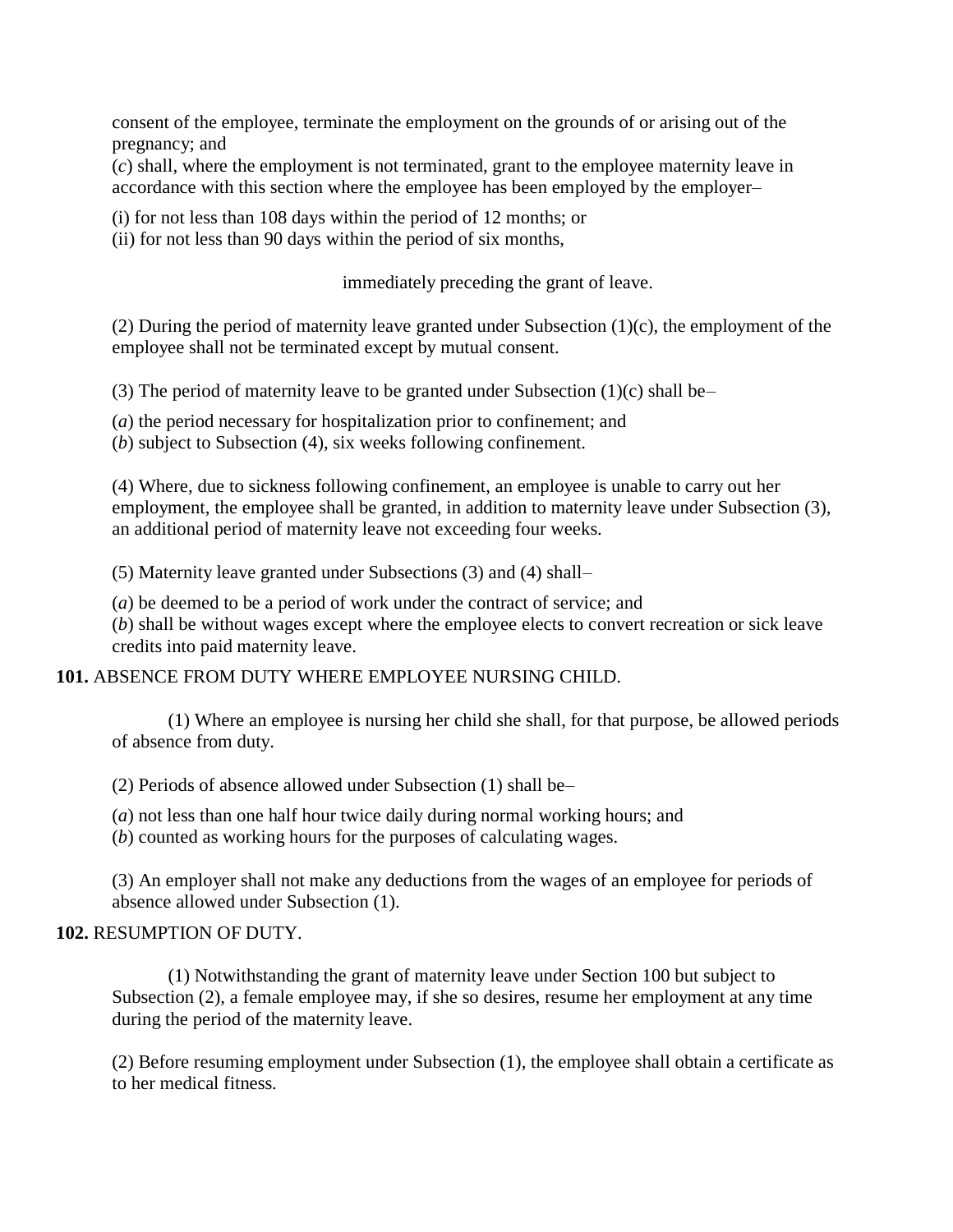(3) An examination for a medical certificate under Subsection (2) shall be made by a medical practitioner or a nurse registered under the Medical Registration Act 1980.

### *Division 2.*

Young persons.

# **103.** EMPLOYMENT OF YOUNG PERSONS.

(1) Subject to Subsections (2) and (3), a person under 16 years of age shall not be employed.

(2) Subject to Subsection (3), a person over 11 years of age but under 16 years of age may be employed if the employer first obtains–

(*a*) at the employer's own expense, a certificate from a medical practitioner indicating that the person is fit for the type of employment proposed; and

(*b*) the written consent of his parent or guardian to the employment.

(3) Where the employment–

(*a*) is not prejudicial to attendance at school; and

(*b*) is outside the hours prescribed for attendance at school,

and the employer has complied with Subsection (2), a person–

(*c*) who is over 11 years of age but under 16 years of age may be employed in an undertaking in which only members of his family are employed; and

(*d*) of 14 or 15 years of age may be employed in any industry other than an industrial undertaking or the fishing industry.

(4) Notwithstanding Subsection (3), a person of 14 or 15 years of age may be employed during the hours prescribed for attendance at school where the employer is satisfied that the person no longer attends school.

# **104.** EMPLOYMENT UNDER INJURIOUS CONDITIONS.

(1) A person under 16 years of age shall not be employed in any employment or in any place or under working conditions that are injurious or likely to be injurious to the health of the person.

(2) The certificate of a medical practitioner shall be conclusive evidence as to whether the employment, place of employment or working conditions is or are injurious or likely to be injurious to the health of the person.

(3) An employer who employs a person under 16 years of age in any employment–

(*a*) that is injurious to health, dangerous or unsuitable; or

(*b*) concerning which he has been notified by the Secretary that it is injurious to health, dangerous or unsuitable,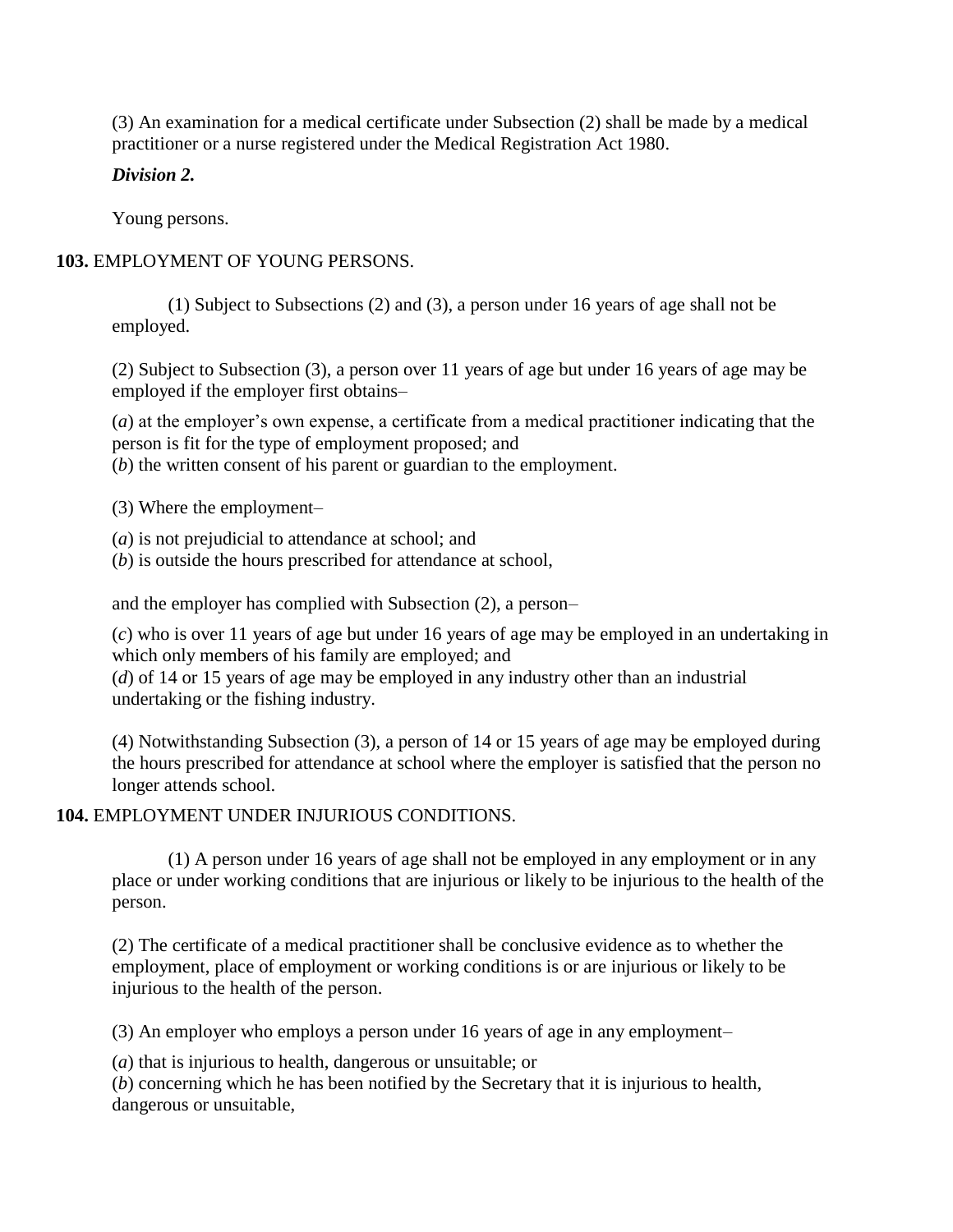is guilty of an offence.

Penalty: A fine not exceeding K500.00.

(4) Where the employment of a person under 16 years of age is discontinued under Subsection (3), he retains his right under the terms of his contract of service to be paid all wages due to him up to and including the date of discontinuance.

#### **105.** HOURS OF EMPLOYMENT OF YOUNG PERSONS.

(1) A person under 16 years of age shall not be employed between the hours of 6 p.m. and 6 a.m.

(2) A person 16 or 17 years of age shall not be employed between the hours of 6 p.m. and 6 a.m, except in an undertaking in which only members of his family are employed.

#### **PART VII. –** RECRUITING AND EMPLOYMENT AGENTS.

### *Division 1.*

Worker-Recruiters.

### **106.** RECRUITING BY PERSONS PROHIBITED.

A person who–

(*a*) is not a worker-recruiter; or

(*b*) is not an employer acting on his own behalf,

and who engages in or assists a person who engages in recruiting is guilty of an offence.

Penalty: A fine not exceeding K500.00 or imprisonment for a term not exceeding two years, or both.

#### **107.** AUTHORITY OF WORKER-RECRUITER.

(1) Each worker-recruiter shall be furnished with an authority in a form approved by the Secretary signed by his employer which he shall produce on demand to a labour officer.

(2) A worker-recruiter shall not be authorized simultaneously by more than one employer to recruit labour.

(3) Where a worker-recruiter is convicted of an offence under this Division, his employer must–

(*a*) withdraw the authority furnished under Subsection (1); and

(*b*) cease employing the worker-recruiter in any recruiting.

Penalty: A fine not exceeding K200.00.

# **108.** RECRUITING IN CERTAIN AREAS PROHIBITED.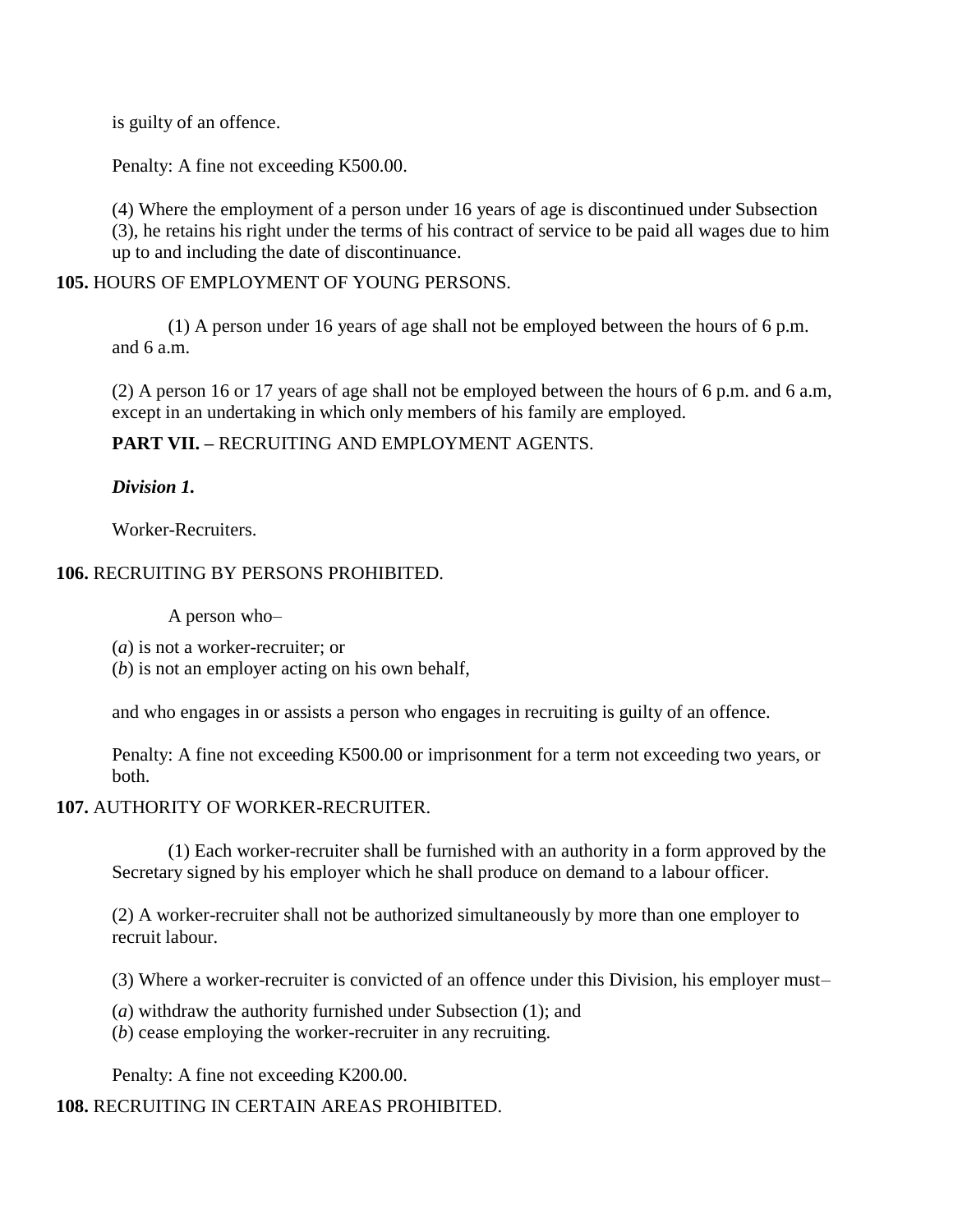(1) The Minister may, by notice in the National Gazette, declare an area to be an area in which recruiting is prohibited.

(2) A worker-recruiter or an employer recruiting on his own behalf who recruits in an area declared under Subsection (1) is guilty of an offence.

Penalty: A fine not exceeding K500.00.

#### **109.** ADVANCES SUBJECT TO SECTION 87.

Where a worker-recruiter or an employer recruiting on his own behalf makes an advance to a recruited employee, that advance is subject to Section 87.

#### *Division 2.*

Employment Agents.

#### **110.** EMPLOYMENT AGENT TO BE LICENSED.

A person who carries on or causes to be carried on, an employment agency without being licensed for that purpose under this Act is guilty of an offence.

Penalty: A fine not exceeding K500.00.

#### **111.** APPLICATION FOR LICENCES.

An application for an employment agent's licence or renewal of an employment agent's licence shall be made to the Secretary in the form approved by him.

#### **112.** SECRETARY MAY GRANT LICENCES.

(1) The Secretary may grant or refuse an application for an employment agent's licence or renewal of an employment agent's licence.

(2) A licence may be issued subject to such conditions, (if any) as the Secretary thinks fit and as are endorsed on the licence.

(3) The annual fee for an employment agent's licence and for each renewal of licence is as prescribed.

(4) An employment agent's licence remains in force, unless sooner cancelled or suspended, until 31 December next following the date of issue.

(5) An employment agent's licence shall be in the prescribed form and shall be produced on demand to a labour officer.

#### **113.** LICENCE ISSUED TO PERSON.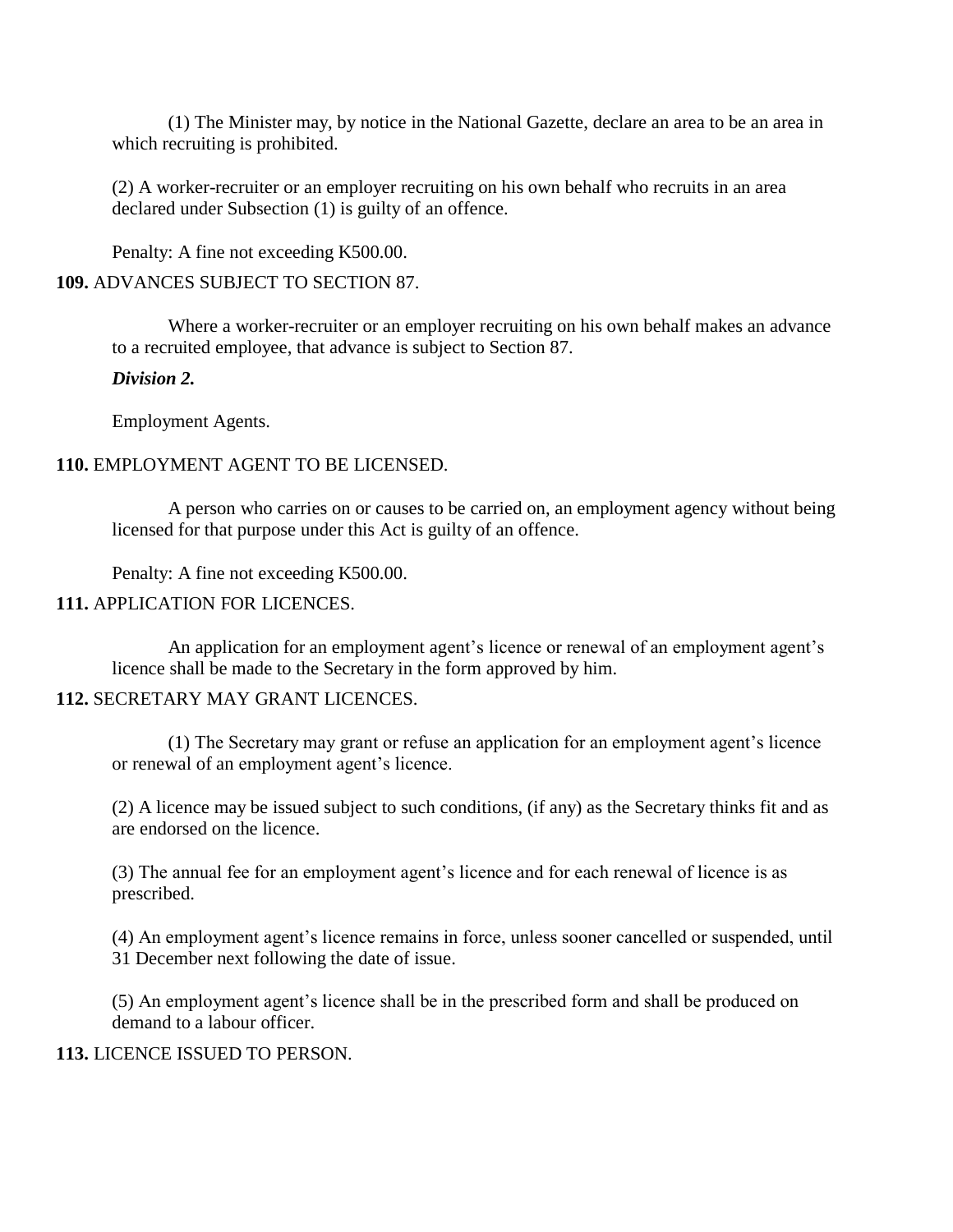(1) An employment agent's licence shall not be issued in the name of any company, partnership or association.

(2) Where a company, partnership or association operating as an employment agent applies for an employment agent's licence, it shall nominate a person to hold the licence on behalf of that company, partnership or association.

(3) Where a person nominated under Subsection (2) dies or ceases to be associated with the company, partnership or association, the licence issued to him shall, on the request of the company, partnership or association on whose application it was issued, be transferred by the Secretary to another person nominated by the company, partnership or association.

(4) A request for a transfer of an employment agent's licence under Subsection (3) shall be made to the Secretary within 14 days after the happening or event which gave rise to the request for a transfer.

### **114.** CANCELLATION, ETC., OF LICENCES.

(1) The Secretary, where he is satisfied that a licensed employment agent–

- (*a*) has been convicted of an offence against this Act; or
- (*b*) has failed to perform a duty that he is required to perform under this Act; or
- (*c*) is not a fit and proper person to continue to hold a licence; or
- (*d*) has failed to comply with a condition of his licence,

may cancel or suspend the licence of that employment agent.

(2) Where an employment agent's licence is cancelled, the holder of the licence shall return the licence to the Secretary within 14 days after the notice of cancellation is received by him.

# **115.** NOTIFICATION BY SECRETARY.

(1) Where–

(*a*) an application for the grant or renewal of an employment agent's licence has been refused; or

(*b*) an employment agent's licence has been cancelled or suspended; or

(*c*) conditions have been endorsed on an employment agent's licence,

the Secretary shall notify the applicant, in writing, of the reasons for the refusal to grant or renew, or the cancellation, suspension or endorsement of the licence, as the case may be.

(2) A person aggrieved by a decision of the Secretary under Subsection (1), may, within 30 days after receipt of the notification under that subsection appeal to the Minister whose decision is final.

# **116.** FEE NOT TO BE CHARGED.

An employment agent who–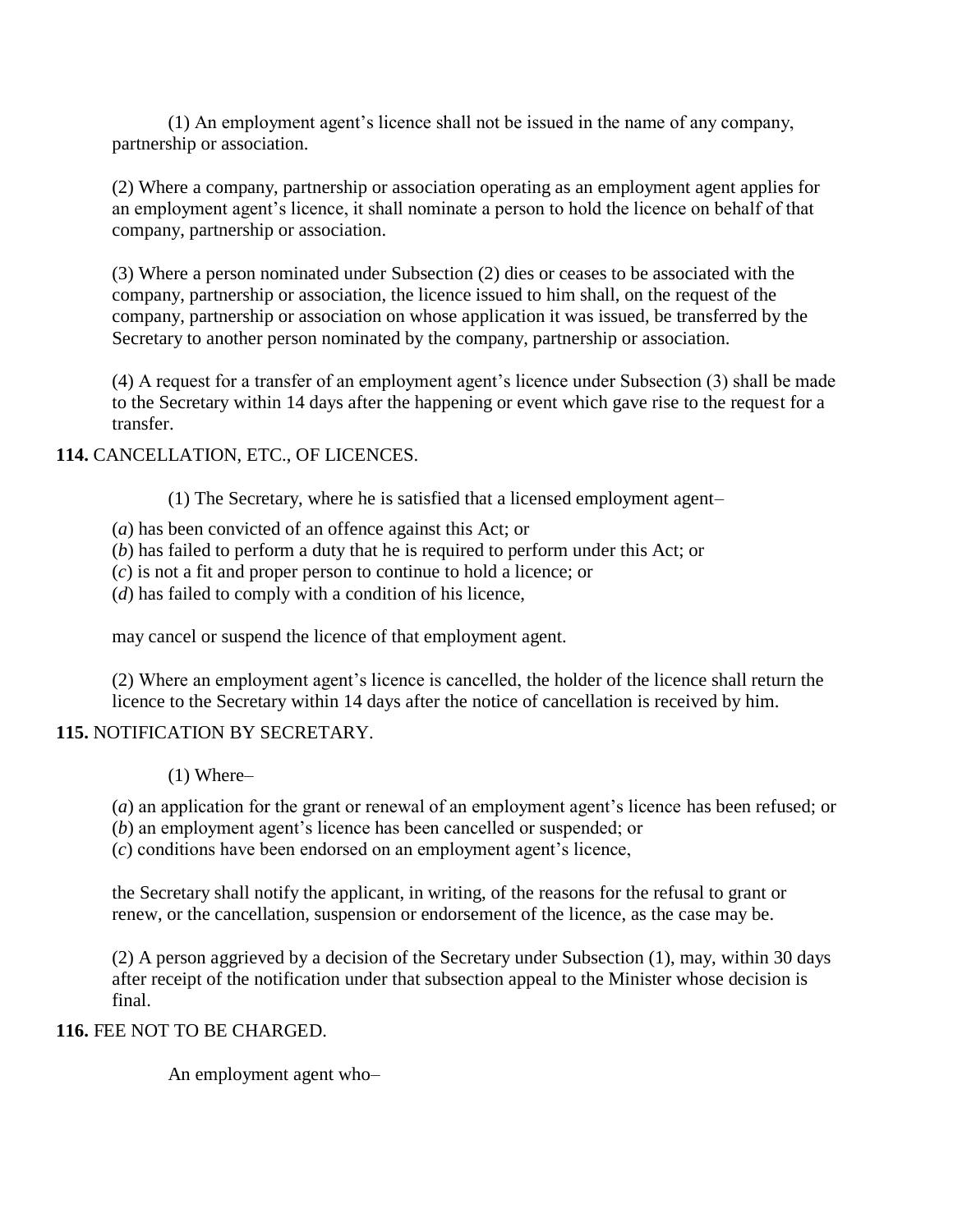(*a*) charges an employee a fee; or

(*b*) receives any remuneration from an employee,

is guilty of an offence.

Penalty: A fine not exceeding K300.00.

#### **117.** REGISTER, ETC., TO BE KEPT.

An employment agent shall–

(*a*) keep detailed records and a register; and

(*b*) submit returns to the Secretary,

in connection with the employment agency, as prescribed.

#### **118.** SOLICITING, ETC., PROHIBITED.

An employment agent who–

(*a*) solicits, procures or entices a prospective employee to use the services of that employment agent in any manner other than by written advertisement; or

(*b*) knowingly deceives a person by giving false information; or

(*c*) makes, causes to be made or knowingly allows to be made, a register, record or return which is false in any material particular,

is guilty of an offence.

Penalty: A fine not exceeding K300.00.

**PART VIII. –** HOUSING.

#### **119.** INTERPRETATION OF PART VIII.

For the purposes of this Part "adequate housing" means–

(*a*) in an urban area–housing of a standard prescribed by the relevant building authority; or

(*b*) in a rural area–housing of a standard prescribed by the relevant local authority; or

(*c*) in an area where there is no local authority to prescribe the standard of housing–housing of a standard approved by the Secretary.

### **120.** WHERE HOUSING TO BE PROVIDED.

(1) Where the place of employment is in an urban area–

(*a*) adequate housing shall, subject to Paragraph (b), be provided by an employer for–

(i) all single persons; and

(ii) all married persons not accompanied by dependants,

employed by him; and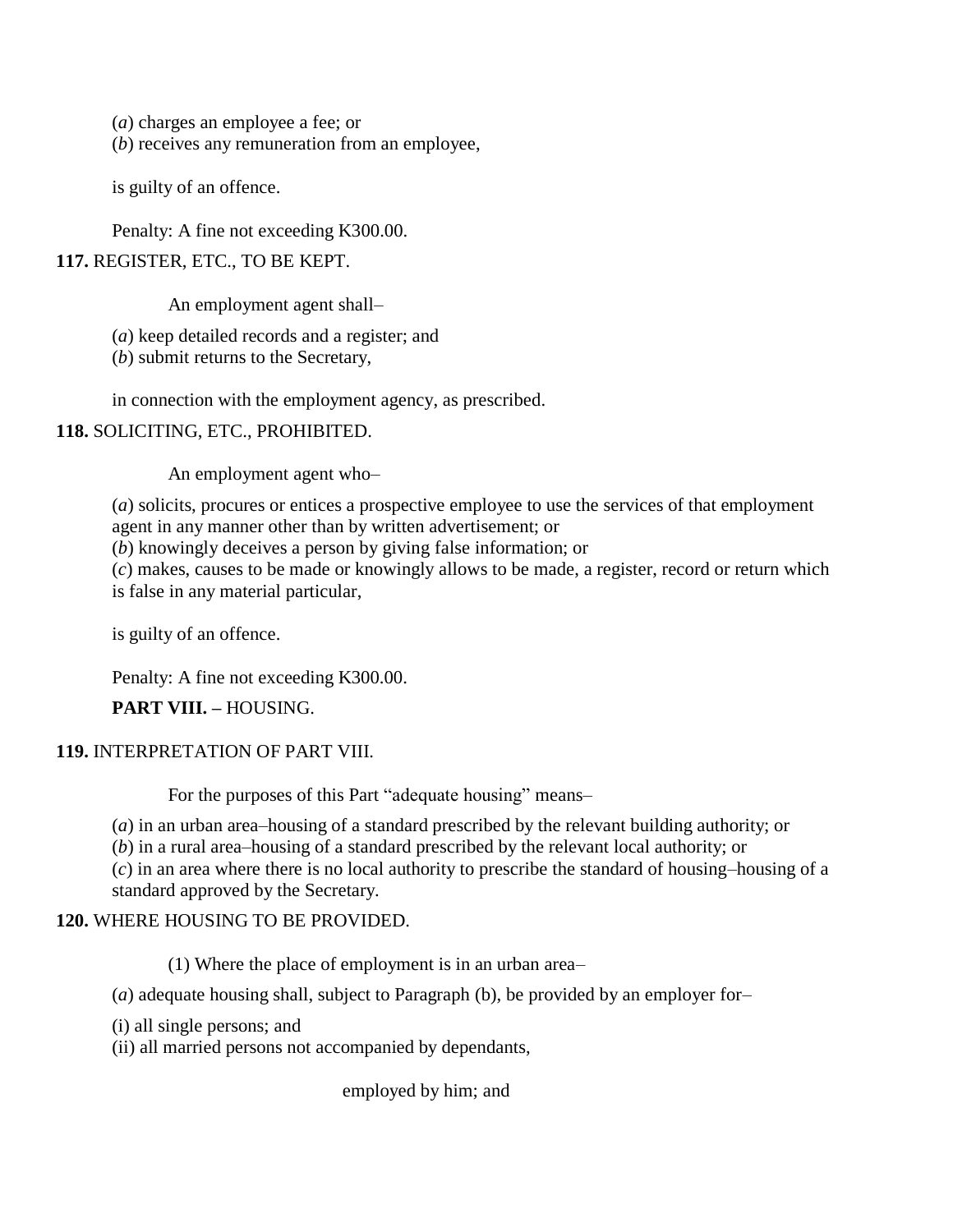(*b*) an employer is not required to provide housing for–

(i) any employee in receipt of a wage equivalent to or more than a qualified tradesman; or

(ii) any employee who owns a house that is within close proximity and reasonably accessible to the place of employment; or

(iii) any employee who has written permission of the owner of a house to occupy the house, within close proximity and reasonably accessible to the place of employment.

(2) Where the place of employment is in a rural area–

(*a*) adequate housing shall, subject to Paragraph (b), be provided by the employer for all persons employed by him; and

(*b*) an employer is not required to provide housing for–

(i) any employee who owns a house; or

(ii) any employee who has written permission of the owner of a house to occupy the house,

within close proximity and reasonably accessible to the place of employment.

(3) Where the place of employment is in a rural area, employees with accompanying dependants shall be provided by the employer with adequate housing in separate accommodation for each family.

(4) The consent of an employer for an employee to be accompanied by his dependants cannot be terminated whilst the employee continues to be employed by that employer.

(5) Where it is impracticable for an employer to provide adequate housing–

(*a*) he may apply in writing to the senior labour officer in the province where the place of employment is situated to be exempted from providing adequate housing; and (*b*) on receipt of an application under Paragraph (a) the labour officer may, by instrument, exempt an employer from providing adequate housing for the period and subject to any conditions he thinks fit and as are specified in the instrument.

(6) It is a defence to a charge of an offence against this section for the employer to prove that genuine efforts by him to obtain land for adequate housing have failed.

### **121.** WATER TO BE PROVIDED.

(1) Where housing is supplied for employees by an employer, the employer shall provide, within a reasonable distance of the house, an adequate supply of water suitable for drinking and washing purposes.

(2) Where, in the opinion of an authorized officer, the supply of water under Subsection (1) is–

(*a*) inadequate; or

(*b*) not reasonably accessible for use,

the authorized officer may serve on the employer a written notice requiring him to remedy the defect within the time specified in the notice.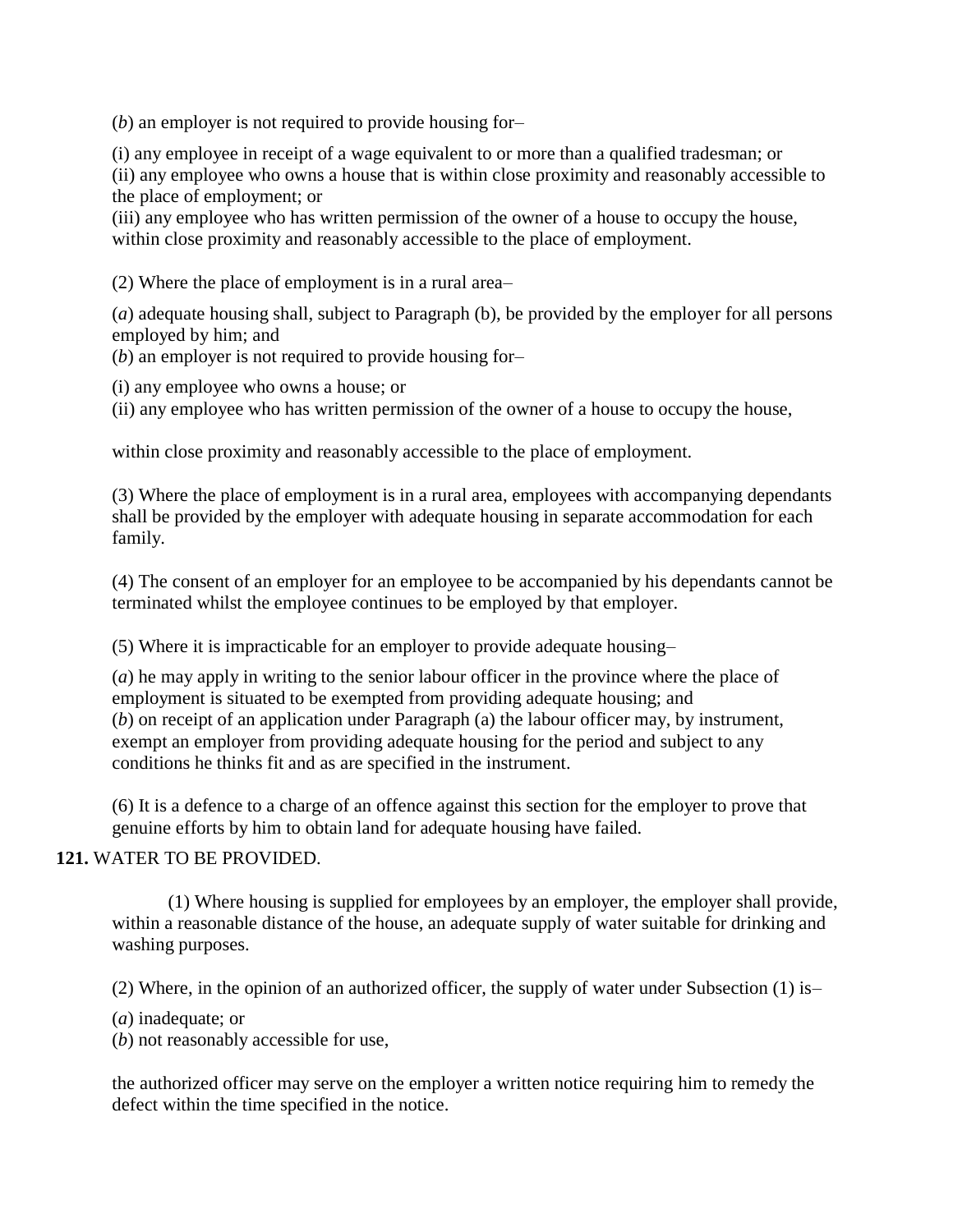(3) An employer who fails or refuses to comply with a notice served on him under Subsection (2) is guilty of an offence.

Penalty: A fine not exceeding K200.00.

**122.** ELECTRICITY, LIGHTING, ETC., TO BE PROVIDED.

(1) Where housing is provided for his employees by an employer and–

(*a*) electricity is readily available, the housing shall be adequately illuminated by electricity; and (*b*) electricity is not readily available, the employee shall be provided by the employer with sufficient lighting appliances and fuel to adequately illuminate the housing,

at, subject to any registered award to the contrary, the cost of the employer, but the employer may deduct the cost of such electricity or illumination, other than the cost of installation, from the wages of the employee.

(2) The question of whether any housing is adequately illuminated shall be determined by a labour officer.

# **123.** MOSQUITO NETS TO BE PROVIDED.

(1) The Secretary may, by notice in the National Gazette, declare an area to be an area where mosquito nets need not be provided.

(2) In all areas, other than areas declared under Subsection (1), where housing provided by an employer is not adequately mosquito-proofed, the employer shall provide–

(*a*) for each employee employed and housed by him; and

(*b*) for each accompanying dependant of those employees over the age of two years,

a suitable mosquito net.

# **124.** HOUSING, ETC., TO BE MAINTAINED IN CLEAN CONDITION.

(1) All buildings, premises and surrounding areas where an employee or accompanying dependants are housed or employed shall be maintained in a clean and sanitary condition.

(2) An employee may be required by an employer to perform such duties as may reasonably be necessary to maintain buildings, premises and surrounding areas referred to in Subsection (1) in a clean and sanitary condition.

# **125.** DEDUCTIONS FOR HOUSING.

(1) Subject to Subsection (2), any deductions from an employee's wages relating to the provision of housing shall be in accordance with the deductions specified in registered awards relating to the employment in which the employee is engaged.

(2) Where an employee is in receipt of a wage equivalent to or more than a qualified tradesman, deductions for housing may only be made from the wages of the employee in accordance with an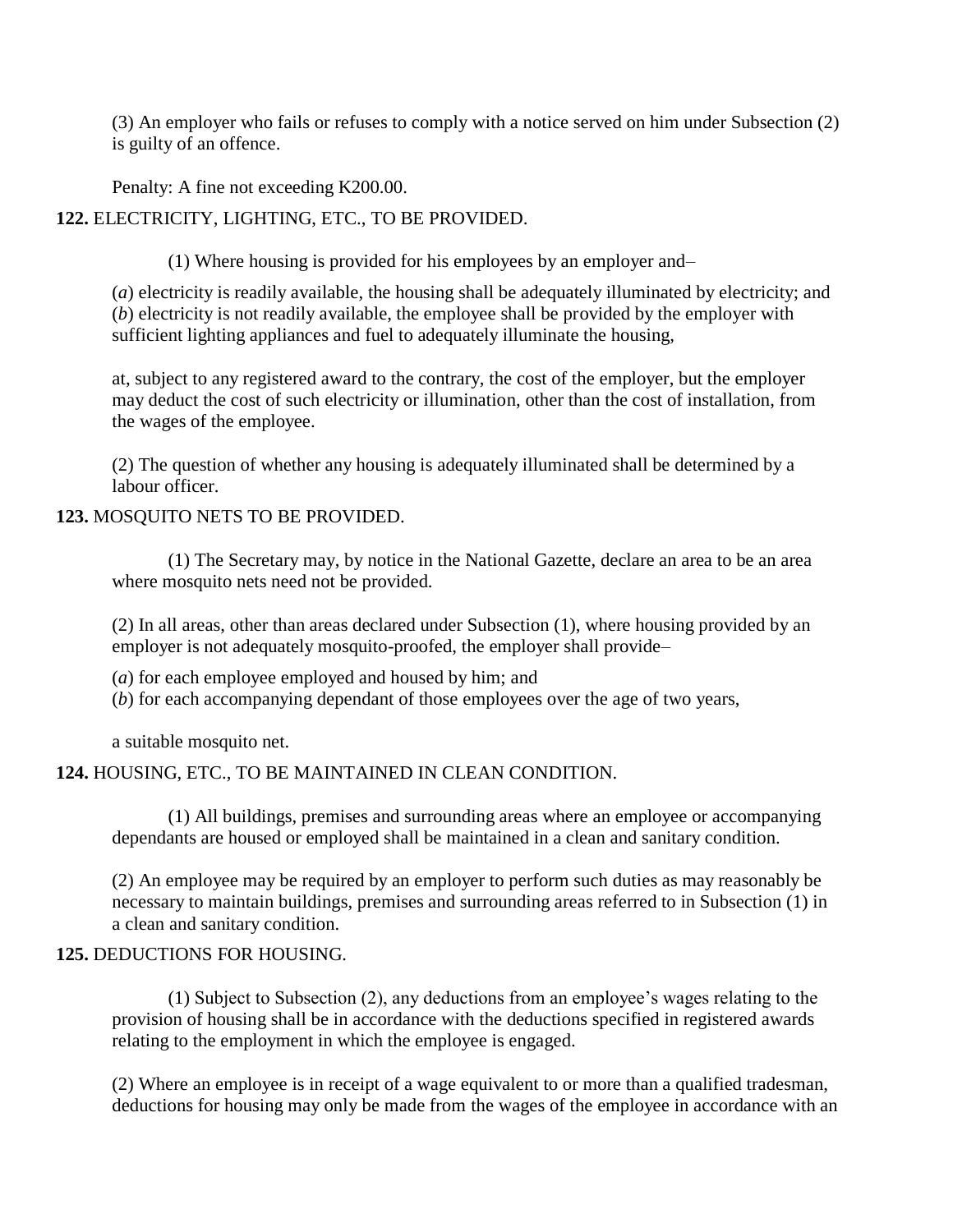agreement between the employee and the employer or between their respective registered associations.

**126.** EMPLOYEE'S RIGHT TO HOUSING.

(1) Where an employee is provided with housing under the terms of his employment or by a rental agreement made in connection with his employment, his right to make use of that housing shall continue throughout the period of his employment.

(2) The employee's right to the use of housing under Subsection (1) is not affected during periods where he does not perform his work including–

(*a*) strikes and lay-offs; and

(*b*) illness and leave.

(3) Where the contract of an employee expires or is terminated, otherwise than by dismissal under Section 36(1), he may remain in the housing provided for a period not exceeding two weeks.

(4) Any agreement restricting the rights of an employee under this section is void.

**PART IX. –** HEALTH AND WELFARE.

#### **127.** EMPLOYEES NOT PHYSICALLY FIT.

An employer who knowingly requires an employee to perform work for which he is not physically fit is guilty of an offence.

Penalty: A fine not exceeding K500.00.

#### **128.** MEDICAL SUPERVISION.

(1) At each place where an employer employs or accommodates–

(*a*) more than 800 employees and accompanying dependants–the employer shall provide–

(i) a medical practitioner; and

(ii) a medical aid; and

(*b*) not less than 400 but not more than 800 employees and accompanying dependants–the employer shall provide a medical aid or a health extension officer,

whose full time duty is the medical care of the employees and their accompanying dependants.

(2) At each place where an employer employs or accommodates–

(*a*) not less than 50 but not more than 400 employees and accompanying dependants–the employer shall provide a medical aid or a health extension officer; and

(*b*) not less than 10 but not more than 50 employees–the employer shall provide a person in possession of a current First Aid Certificate issued by the Department of Health, or higher medical qualifications.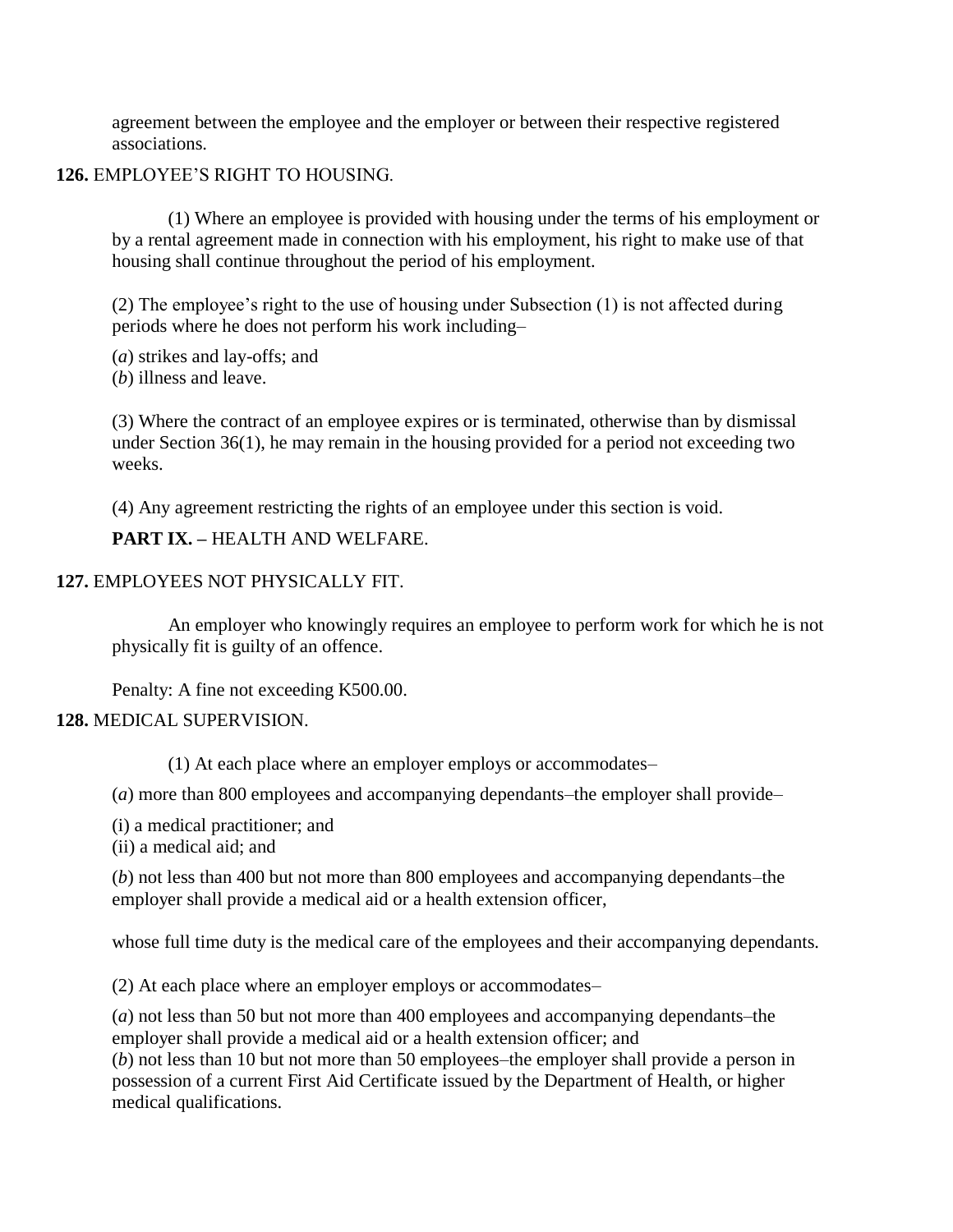(3) Subject to Subsection (4), the provisions of Subsections (1) and (2) do not apply to a place that is within reasonable distance from a hospital conducted by a medical practitioner, medical aid or nurse registered under the Medical Registration Act 1980, the services of whom are available to the employees and accompanying dependants.

(4) Subject to Subsection (5), a medical practitioner may, where he thinks fit, by written notice, declare that a place is a place to which Subsection (3) does not apply.

(5) The Secretary may, with the approval of the Secretary for Health, by written notice–

(*a*) exempt an employer wholly or in part from the provisions of Subsection (1) or (2) in respect of a place of employment; or

(*b*) modify those provisions in a particular case,

subject to any conditions he considers necessary in the circumstances.

#### **129.** HOSPITALS AND SICK WARDS.

(1) Subject to Subsections (2), (3) and (4), an employer shall provide in a convenient area–

(*a*) where less than 400 employees and accompanying dependants are employed or housed–a suitable, well-ventilated building for use as a sick ward; and

(*b*) where 400 or more employees and accompanying dependants are employed or housed–a building approved by the Secretary for Health or a medical officer for use as a hospital,

for the medical treatment of his employees and accompanying dependants.

(2) Subject to Subsection (3), Subsection (1) does not apply to a place–

(*a*) where less than 10 employees and accompanying dependants are employed or housed; or (*b*) that is within a reasonable distance from a hospital conducted by a medical practitioner, medical assistant or nurse registered under the Medical Registration Act 1980, the services of which are available to the employees and accompanying dependants.

(3) Subject to Subsection (4), a medical practitioner may, by written notice declare a place to be a place to which Subsection (2) does not apply.

(4) The Secretary may, with the approval of the Secretary for Health, by written notice–

(*a*) exempt an employer wholly or in part from the provisions of Subsection (1); or

(*b*) modify those provisions in a particular case,

subject to any conditions he considers necessary in the circumstances and specifies in the notice.

**130.** MEDICAL AND HOSPITAL TREATMENT.

(1) At the request of an employee or an accompanying dependant who resides at or adjacent to the place of employment, the employer shall make or cause to be made all necessary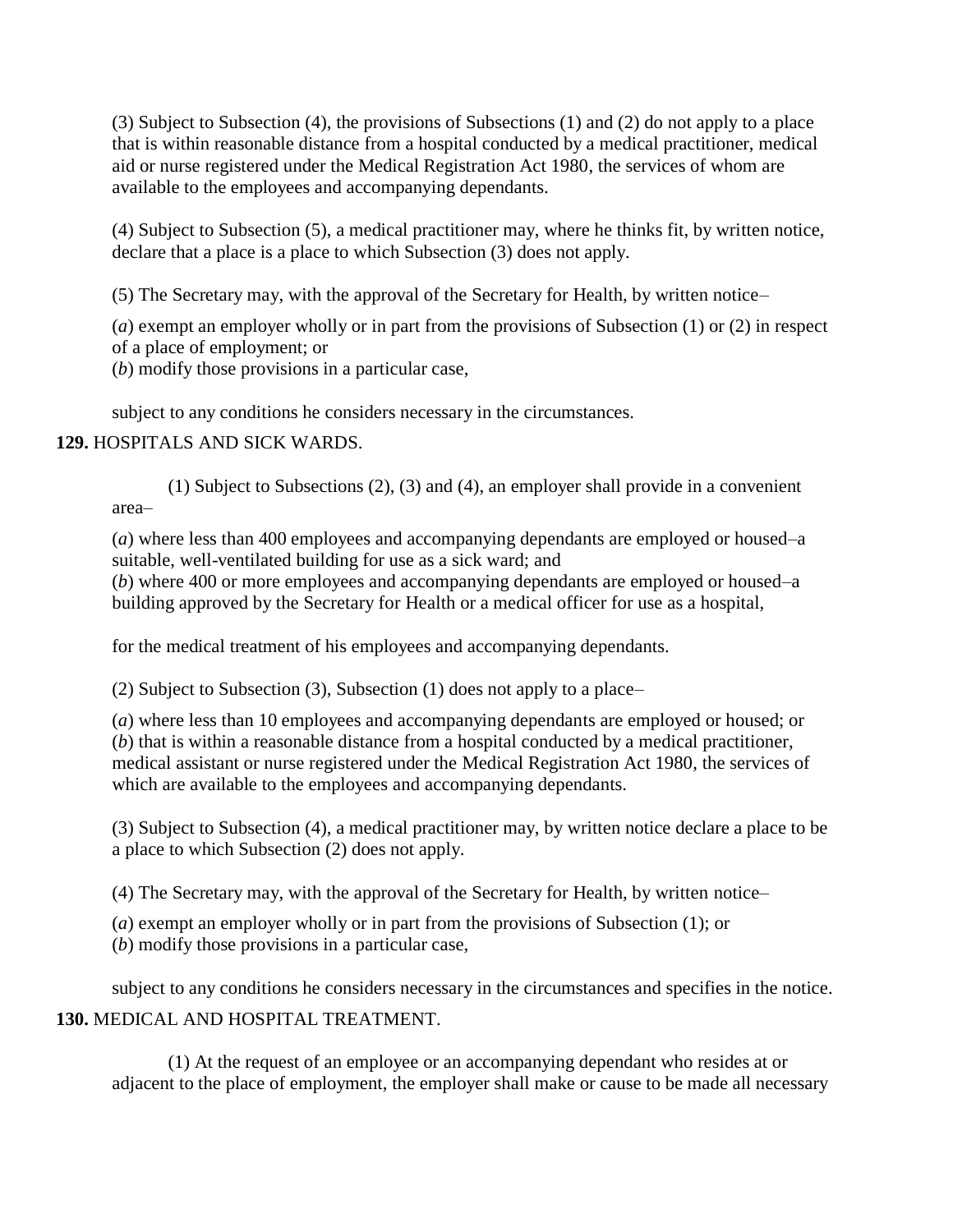arrangements for the treatment or hospitalization of the employee or accompanying dependant, as the case requires.

(2) Medical and other treatment provided by the employer at the place of employment shall be free of charge to the employee.

(3) Subject to Subsection (4), all necessary medical and other treatment required by an employee employed under an attested contract and his accompanying dependants shall be provided by the employer free of charge to the employee.

(4) An employer shall not be liable under this section for the cost of medical and other treatment provided for an employee employed under an attested contract and his accompanying dependants where the illness or incapacity is treated at a place other than the place of employment and is-

(*a*) occasioned by neglect or fault; or

(*b*) due to the refusal or failure to use the medical aid provided by the employer,

by the employee or his accompanying dependants, as the case may be.

(5) Where an employer arranges for an employee or accompanying dependant to receive treatment or hospitalization, he shall, if the employee or accompanying dependant so desires–

(*a*) arrange necessary transport and other facilities; and

(*b*) take all reasonable steps to ensure the health, comfort and well-being of the employee or accompanying dependant during any travel that is necessary.

(6) Where hospital or other treatment is necessary, the employer shall provide the person responsible for the hospitalization or treatment with a written statement setting out–

- (*a*) the name and address of the patient; and
- (*b*) all details of the symptoms of the illness; and
- (*c*) the nature of the treatment already given (if any); and
- (*d*) any other details relevant to the illness; and
- (*e*) the name and address of the employer.

(7) An employer shall comply with all reasonable directions given by a medical practitioner, medical assistant or health extension officer in relation to any matter affecting the health, treatment or hospitalization of an employee.

### **131.** MEDICAL EXAMINATION ON APPROVAL, ETC., OF CONTRACT.

(1) Subject to Subsection (2), a labour officer shall not approve and attest a contract of service unless a medical officer or medical assistant has certified that the employee–

(*a*) is medically fit; and

(*b*) is physically able to perform the class of work for which he is employed; and

(*c*) is, in the opinion of the medical practitioner or medical assistant, of employable age.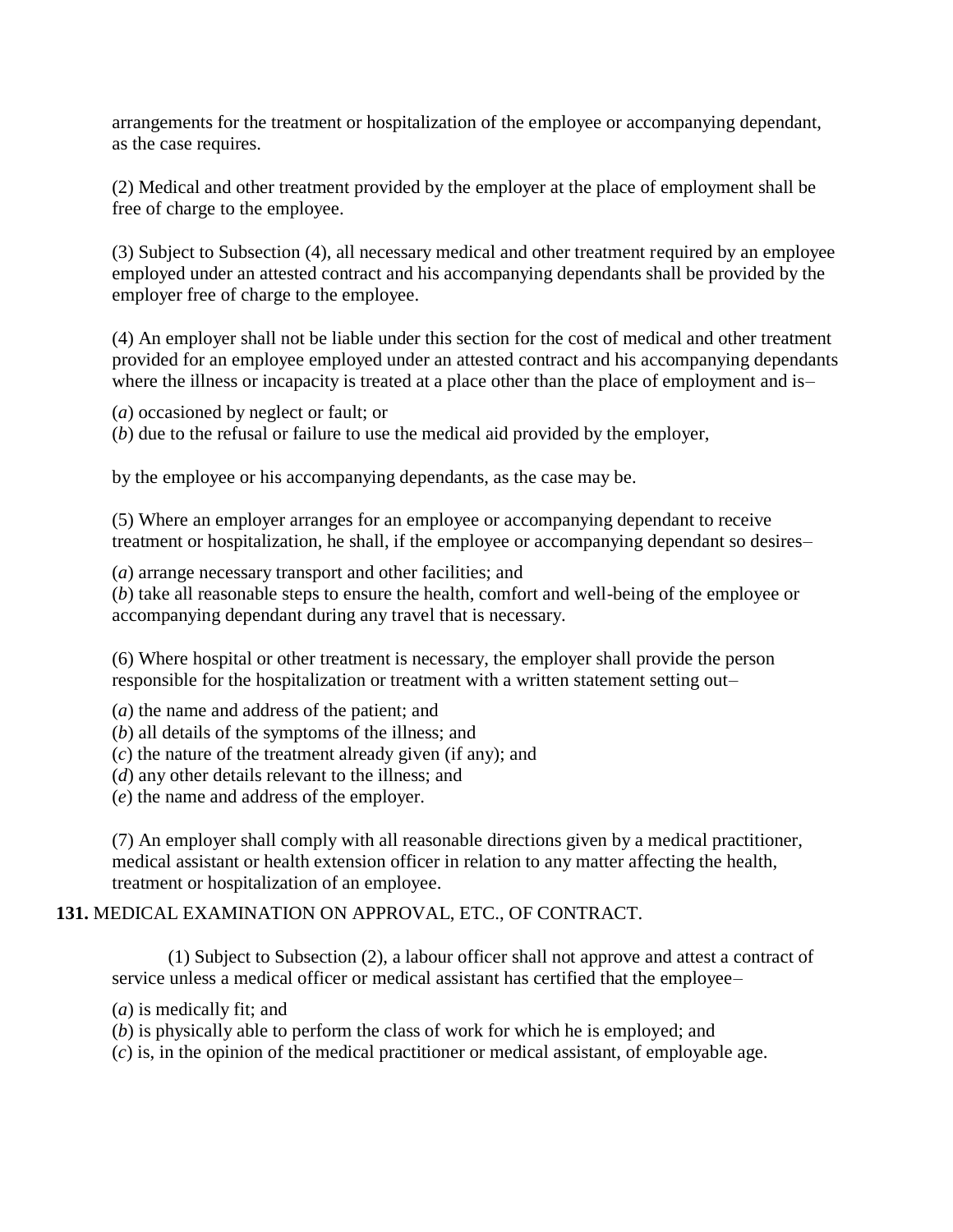(2) Where a medical practitioner or medical assistant is not available to conduct a medical examination for the purpose of providing a certificate under Subsection (1), a labour officer–

(*a*) may, if he is satisfied as to the apparent medical fitness, physical ability and age of the employee–approve the contract of service; and

(*b*) shall, if he approves the contract under Paragraph (a), endorse the contract noting the absence of a medical certificate.

(3) Where a contract of service is endorsed under Subsection (2)(b), the employer shall ensure that the employee is medically examined in accordance with Subsection (1) as soon as practicable after the commencement of employment.

(4) Where under Subsection (1), an employee is examined and found to be–

- (*a*) medically unfit; or
- (*b*) not of the required physical standard; or

(*c*) under the minimum employable age,

the employer shall comply with any directions of a medical practitioner, medical assistant or health extension officer as to the–

(*d*) variation or termination of the contract of service; or

(*e*) treatment or hospitalization of the employee.

(5) The cost of any medical examination required under this section shall be borne by the employer.

### **132.** EMPLOYEE NOMINATED TO OVERSEE GENERAL WELFARE.

(1) Where an employer employs or accommodates–

(*a*) more than 200 employees and accompanying dependants, he shall nominate an employee whose sole duty is to oversee the general welfare of the employees and accompanying dependants; and

(*b*) more than 10 but less than 200 employees and accompanying dependants, he shall nominate an employee whose duties shall include the overseeing of the general welfare of the employees.

(2) The Minister may, in respect of a place of employment, by written notice–

(*a*) exempt an employer from the provisions of Subsection (1); or

(*b*) modify the provisions of that subsection in a particular case.

**PART X. –** OFFENCES.

# **133.** FRAUD, ETC., FOR EMPLOYMENT PURPOSES.

A person who commits an act of fraud, misrepresentation, intimidation or coercion, or who uses undue influence for the purpose of–

(*a*) inducing an employee to enter into or refrain from entering into employment under this Act; or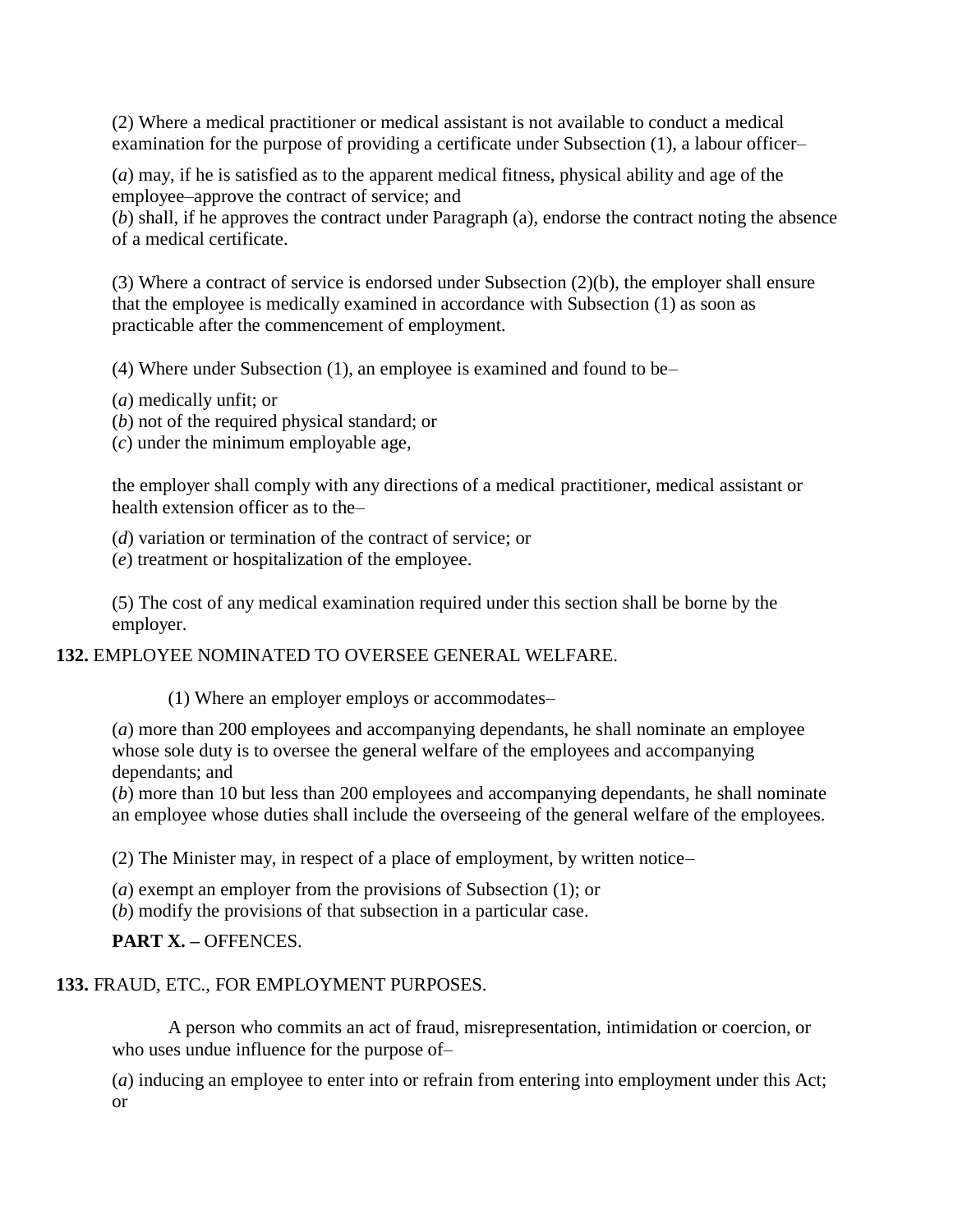(*b*) inducing an employer to engage for employment or refrain from engaging for employment under this Act, any employee; or

(*c*) inducing an employer or employee to refrain from exercising his rights under this Act; or

(*d*) misleading an employer or employee as to his rights, duties and responsibilities under this Act or under a contract of employment; or

(*e*) inducing an employer or employee to fail to carry out a duty under this Act or under a contract; or

(*f*) inducing a person to take action to terminate a contract,

is guilty of an offence.

Penalty: A fine not exceeding K500.00.

**134.** UNDUE INFLUENCE, ETC., TO PURCHASE GOODS.

An employer or a member of the staff or family of an employer who uses undue influence to induce an employee or accompanying dependants to purchase goods from any person is guilty of an offence.

Penalty: A fine not exceeding K300.00.

### **135.** EMPLOYMENT AGENT, ETC., TO ENSURE THAT CORRECT EMPLOYEE PROCEEDS TO PLACE OF EMPLOYMENT.

An employment agent or worker-recruiter who engages an employee on behalf of an employer and who fails to take all reasonable steps to ensure that the person who proceeds to the place of employment is identical with the person engaged is guilty of an offence.

Penalty: A fine not exceeding K200.00.

#### **136.** HIRING OUT OF LABOUR.

(1) An employer who, for gain, places or permits to be placed, an employee employed by him under the immediate authority of a person other than–

(*a*) the employer; or

(*b*) a member of a firm or partnership of which the employer is a member; or

(*c*) a person employed by the employer,

is guilty of an offence.

Penalty: A fine not exceeding K300.00.

(2) A prosecution under Subsection (1) shall not be instituted without the consent of the Secretary.

**137.** FAILURE TO ANSWER QUESTIONS, ETC.

 $(1)$  A person who-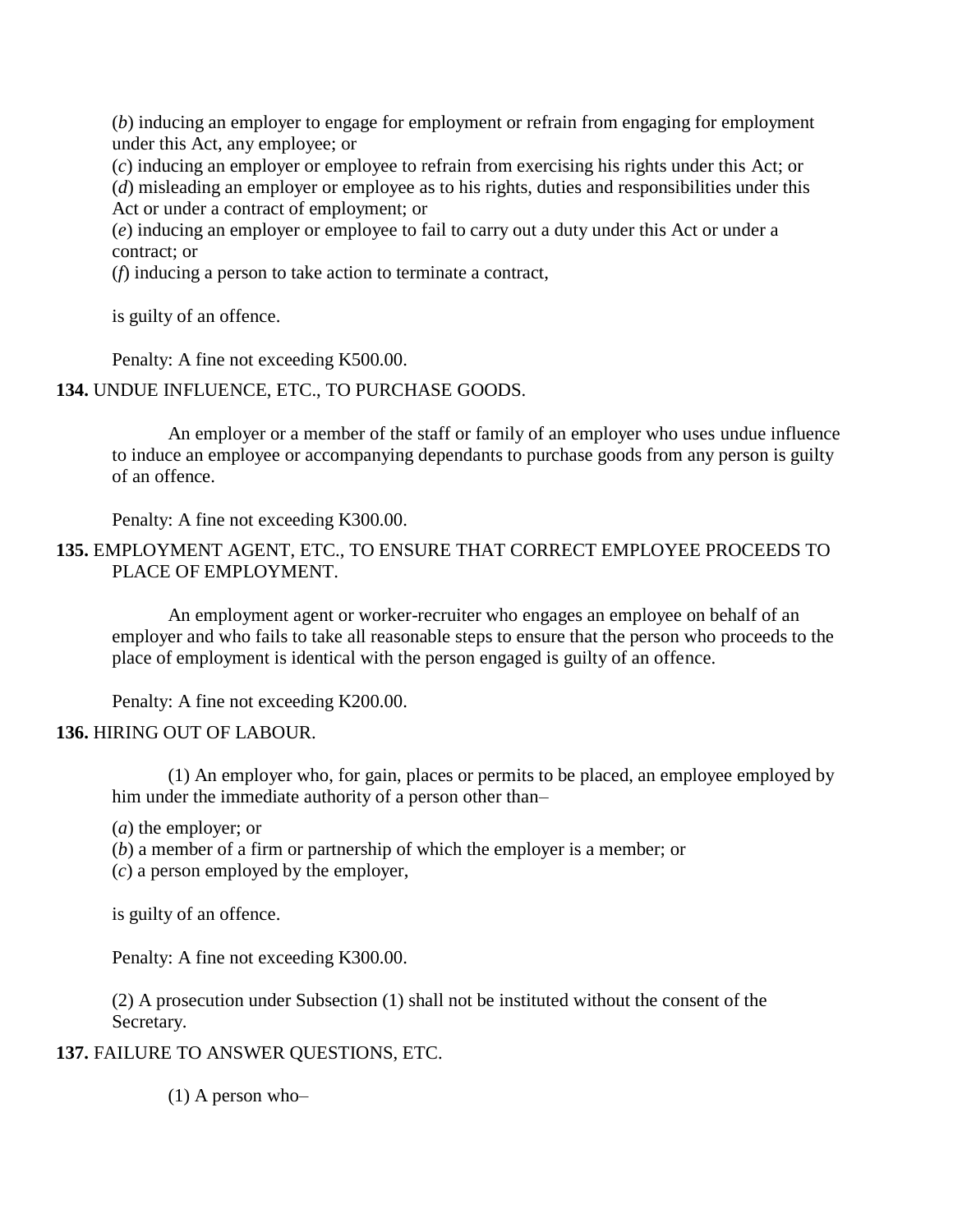(*a*) refuses or fails to answer any questions, or produce any books required, under this Act; or (*b*) refuses to obey any order, direction or requirement lawfully made under this Act; or (*c*) knowingly makes a false entry or unauthorized alteration or erasure in any books required to be kept under this Act,

is guilty of an offence.

Penalty: A fine not exceeding K200.00.

(2) Subsection (1) does not apply to a refusal or failure by an employee to comply with an order, direction or requirement made or given by an employer in his capacity as employer.

#### **138.** EMPLOYER TO PROVIDE INFORMATION.

An employer who–

(*a*) refuses to supply any information reasonably required by an employee relating to his employment under this Act or the [Industrial Relations Act](http://www.paclii.org/pg/legis/consol_act/ira1962242/) [1962;](http://www.paclii.org/pg/legis/consol_act/ira1962242/) or (*b*) penalizes in any way an employee or accompanying dependants on account of any requirements of an employee under Paragraph (a),

is guilty of an offence.

Penalty: A fine not exceeding K200.00.

#### **139.** FALSE CLAIMS.

A person who falsely claims or represents himself to be the holder of any document issued, given or granted under this Act is guilty of an offence.

Penalty: A fine not exceeding K200.00.

### **140.** OBSTRUCTION OF AUTHORIZED OFFICERS.

A person who–

(*a*) hinders or obstructs an authorized officer in the execution of his duty; or

(*b*) uses abusive language or directly or indirectly threatens an authorized officer; or

(*c*) assaults an authorized officer in the execution of his duty under this Act; or

(*d*) impersonates an authorized officer; or

(*e*) falsely purports to be engaged in or associated with the administration of this Act; or

(*f*) refuses or fails to comply with any reasonable direction given by an authorized officer in the exercise or performance of his powers and functions under this Act; or

(*g*) directly or indirectly prevents a person appearing before or being questioned by an authorized officer,

is guilty of an offence.

Penalty: A fine not exceeding K300.00.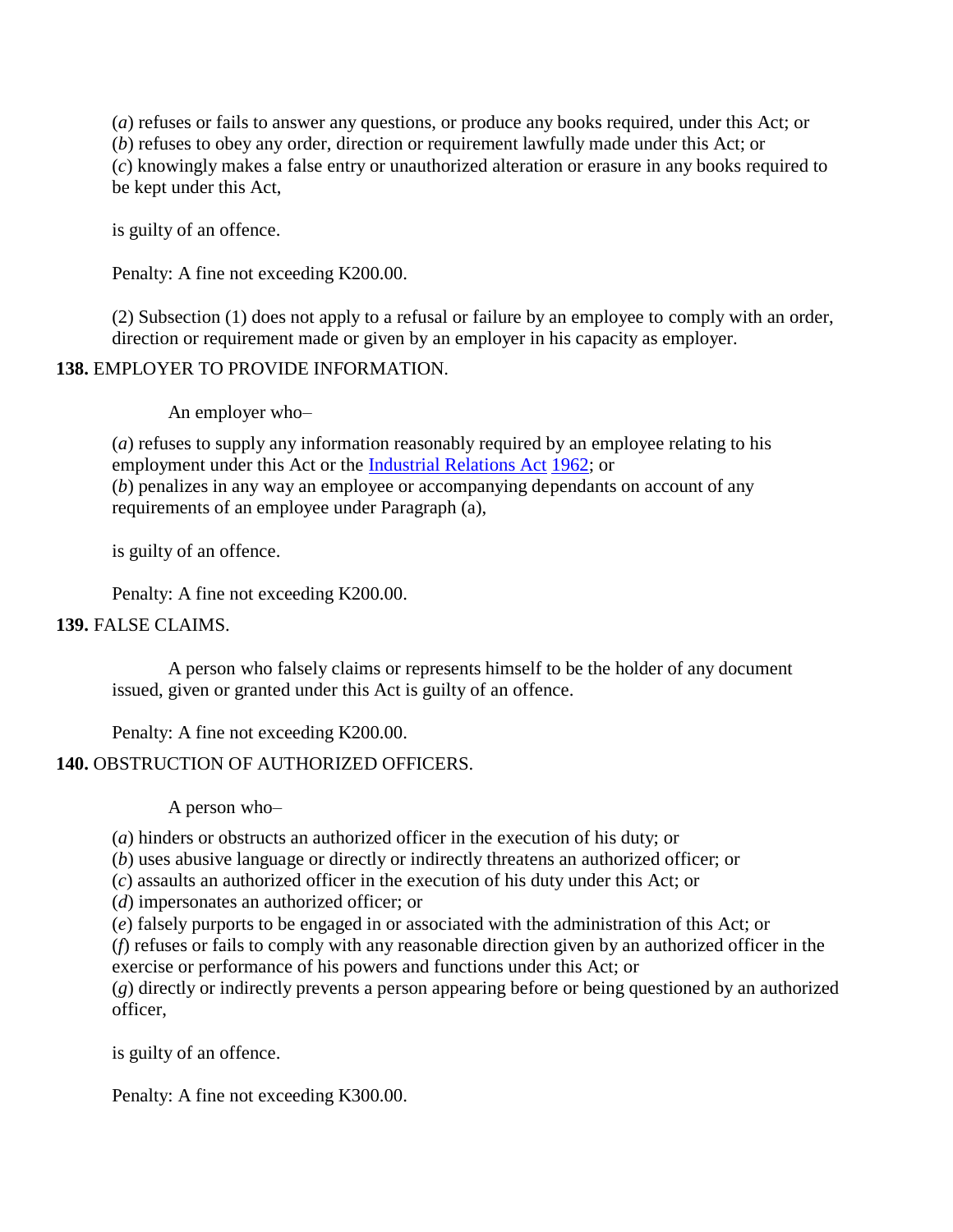#### **141.** GENERAL PENALTY.

A person who contravenes or fails to comply with any provision of this Act is guilty of an offence, and where no other penalty is imposed is liable to a penalty not exceeding K100.00.

**PART XI. –** MISCELLANEOUS.

#### **142.** POWERS OF AUTHORIZED OFFICERS, ETC.

(1) Subject to Subsections (2) and (3), an authorized officer may at all reasonable times, both day and night, without notice, enter and inspect any industrial work place where work is in progress and may, at all reasonable times during the day, without notice–

(*a*) enter and inspect any place or building where he has reason to believe that an employee is employed or housed by an employer; and

(*b*) inspect and examine any sanitary arrangements used or intended to be used by employees in any place or building; and

(*c*) examine and take samples of any water supply available for the use of employees at any place or building; and

(*d*) ascertain whether in any place or building where persons are employed there is an adequate supply of suitable medicines and remedies provided for the use of employees; and (*e*) enter, inspect and examine kitchens and places in which food provided for the use of employees is stored, prepared or eaten.

(2) An authorized officer other than an inspector appointed under the [Mining Act](http://www.paclii.org/pg/legis/consol_act/ma199281/) [1992](http://www.paclii.org/pg/legis/consol_act/ma199281/) or a mining engineer shall not enter and inspect a mine unless he is accompanied by an inspector or mining engineer.

(3) An authorized officer shall not enter a private dwelling house without–

- (*a*) the consent of the occupier; or
- (*b*) the authority of a magistrate.

(4) Where an authorized officer enters a place or building for the purposes of an examination or inspection, he shall notify the employer or his representative, unless he has reasonable grounds for believing that that notification may be prejudicial to the performance of his duties.

(5) Subject to Subsection (4), an authorized officer, if required by the employer, shall be accompanied on an inspection or examination by the employer or a representative of the employer.

(6) For the purpose of satisfying himself that the provisions of this Act are being observed, an authorized officer may at all reasonable times–

(*a*) interrogate, alone or in the presence of witnesses, the employer, any representative of the employer or any person employed by the employer, on any matter concerning the carrying out of the provisions of this Act; and

(*b*) make application for information to any other person whose evidence he considers necessary; and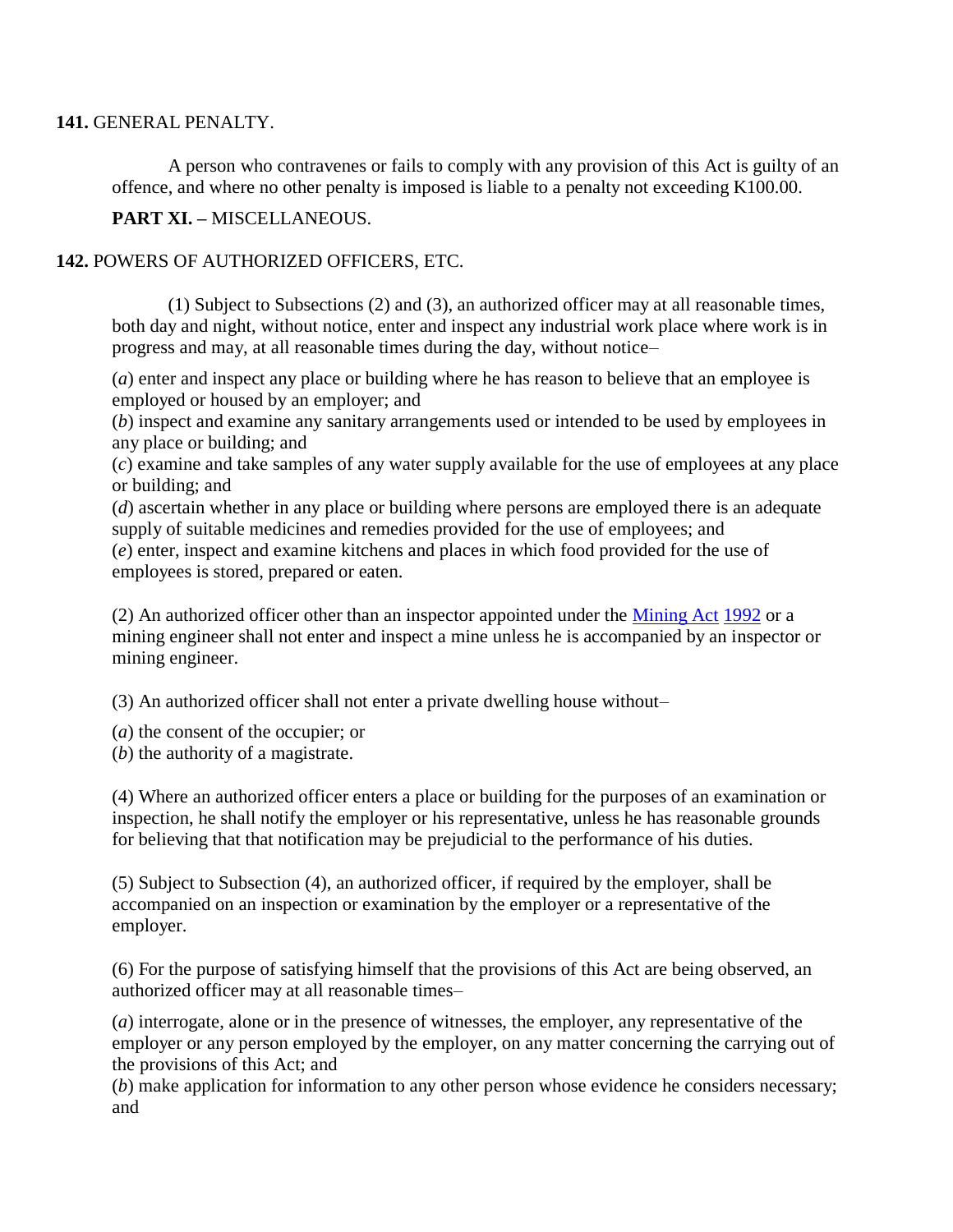(*c*) require the production of any books, and make copies or take extracts from them; and (*d*) remove for analysis samples of materials or substances used or handled by an employee in the course of his occupation.

(7) Where, in the opinion of an authorized officer, a building or place where an employee is employed or housed is–

(*a*) insanitary; or

(*b*) in such a condition as to constitute a danger to health or is unfit for occupation or use,

the authorized officer may, by written notice, direct the employer or his representative to discontinue the occupancy or use from the date specified in the notice until–

(*c*) the requirements specified in the notice have been complied with; and

(*d*) the building or place, has been inspected by the authorized officer and certified to be fit for further occupation or use.

#### **143.** SECRECY.

An authorized officer who, except in the course of his duties under this Act, directly or indirectly discloses or causes to be disclosed any matter relating to the business of any person that comes to his knowledge in the course of those duties is guilty of an offence.

Penalty: A fine not exceeding K200.00.

#### **144.** IMMUNITY OF AUTHORIZED OFFICERS.

An authorized officer is not liable to any action, suit or other proceeding for any act or thing done or omitted to be done by him in good faith in the exercise of any power or the performance of any duty or function conferred or imposed on him by or under this Act.

#### **145.** INSTITUTION OF PROCEEDINGS.

The Secretary and any officer authorized by the Secretary for the purpose may–

(*a*) institute any proceedings for a breach or contravention of any provision of this Act; and

(*b*) appear in any proceeding referred to in Paragraph (a); and

(*c*) appear on behalf of an employee in any civil proceedings brought by that employee arising out of or in the course of the employment of that employee.

#### **146.** THE STATE MAY INCUR EXPENSE FOR WHICH EMPLOYER LIABLE.

(1) The State may incur any expense on account of an employer in respect of an employee or accompanying dependant for any matter or thing for which the employer is liable under this Act.

(2) Where for any reason, expenditure is incurred by the State on account of an employer under Subsection (1), the expenditure shall–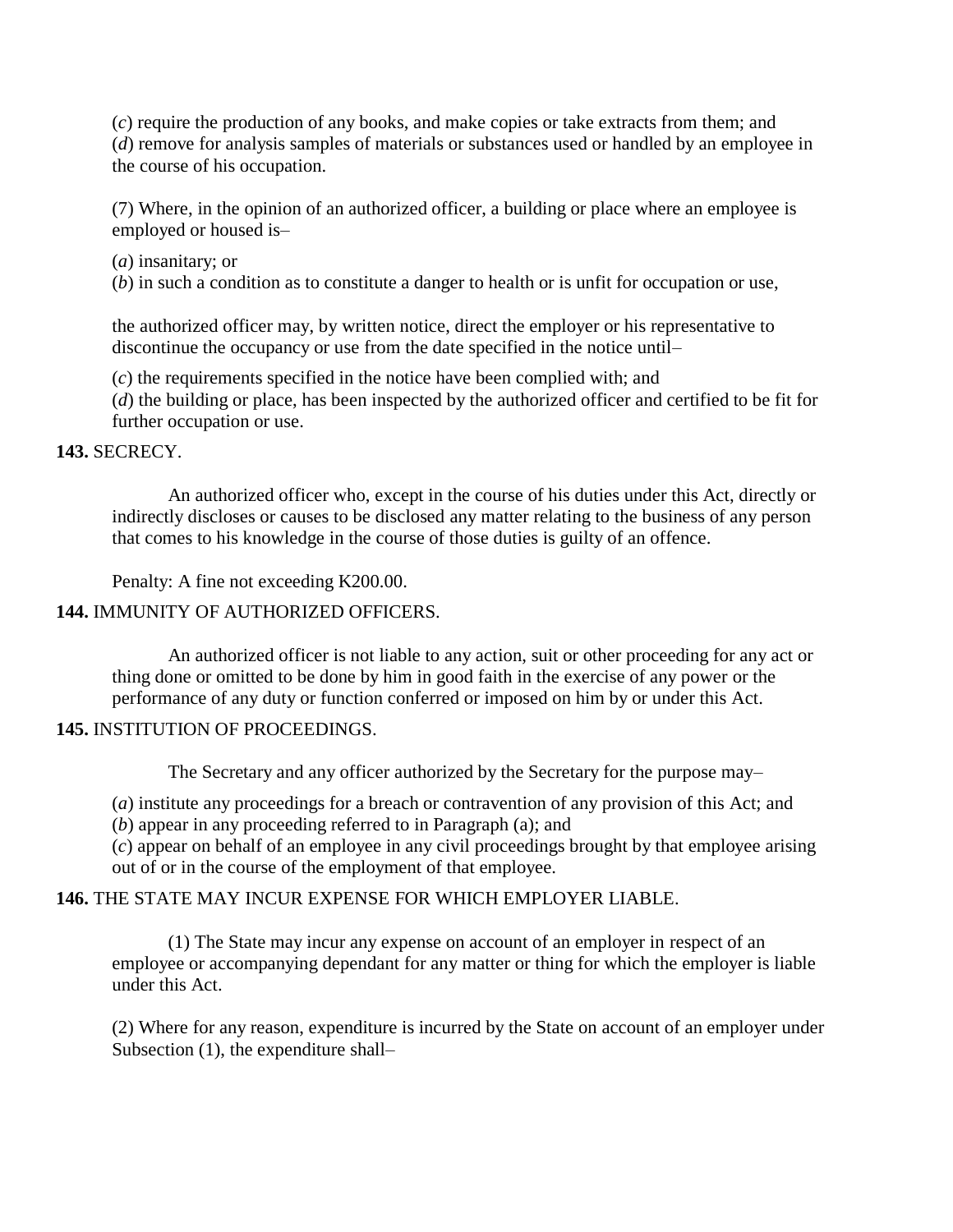(*a*) be a debt due to the State; and

(*b*) subject to Section 93(1) but notwithstanding any other law–be a first charge on the real and personal estate of the employer.

(3) In any proceedings for the recovery of a debt incurred under this section, the production of the account of the debt supported by a certificate of a labour officer stating that it is true and correct and relates to the expenditure actually incurred shall be prima facie evidence of the debt and the amount of the debt.

(4) Where an employer is adjudicated as insolvent, the debt incurred under this section, whether incurred before or after the adjudication, shall, notwithstanding any other law, be a first charge on the property divisible among his creditors.

**147.** NOTICES, ETC., TO BE DISPLAYED.

An employer shall display prominently at each place of employment or housing provided by him all notices approved or made available by the Secretary relating to–

- (*a*) employment conditions; and
- (*b*) safety, health and welfare, of employees and accompanying dependants; and
- (*c*) any other matters approved by the Secretary.

#### **148.** BOOKS, PAMPHLETS, ETC., TO BE AVAILABLE.

An employer shall keep at each place of employment or housing provided by the employer–

(*a*) books and pamphlets; and

(*b*) other articles,

approved or made available by the Secretary, which shall be made available to an employee at all reasonable times.

#### **148A.** A COPY OF THE ACT AND REGULATION TO BE KEPT.

 $\frac{21}{2}A$  copy of this Act and of the regulation and all amendments shall be kept by an employer at each place where five or more employees, employed by him, work and shall be made available for examination by any such employee on request.

### **149.** COURT TO ACT IN ACCORDANCE WITH EQUITY AND GOOD CONSCIENCE.

(1) For the purposes of this section, "court" means the National Court or a District Court.

(2) In determining any question under this Act, other than in a criminal proceeding, a court shall be guided by equity and good conscience and is not bound by the rules of evidence and legal procedure.

(3) Any power conferred by or under any law in force in Papua New Guinea to make regulations or Rules of Court for regulating the practice and procedure of a court (other than the Supreme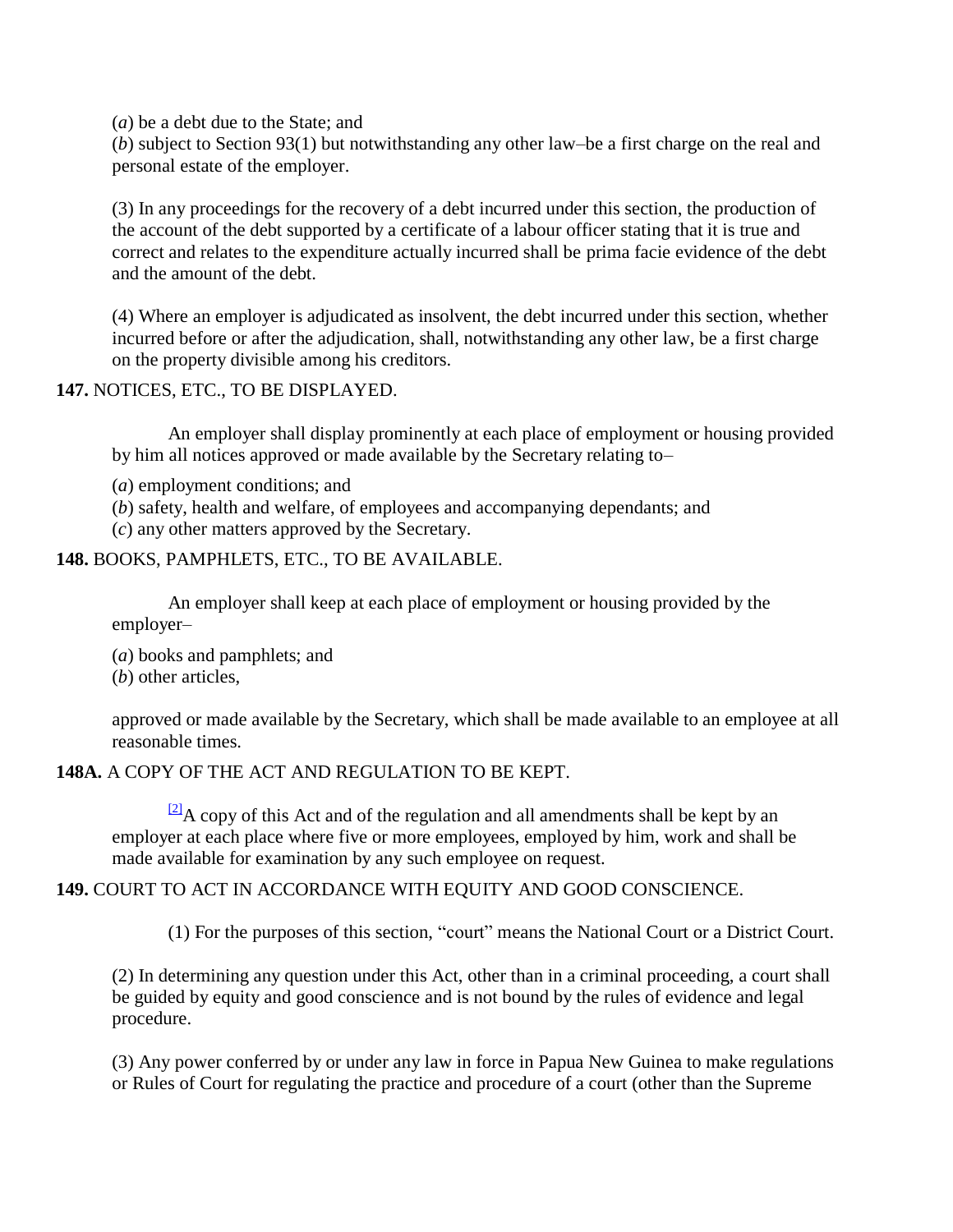Court or the National Court) shall be deemed to include power to make regulations or Rules for the purposes of proceedings before the court under this Act.

(4) This section does not apply to a prosecution for an offence against, or contravention of, or failure to comply with, a provision of this Act.

#### **150.** DELEGATION OF DUTIES, ETC., BY EMPLOYER.

(1) An employer may, by written notice to the Secretary, appoint a person in his full-time employment to have and perform any of the functions, duties and responsibilities of the employer under this Act in relation to his employees and accompanying dependants or any of them, as specified in the notice other than any function, duty or responsibility specifically imposed by this Act on the actual employer.

(2) For the purposes of this Act, the officer of–

(*a*) the State; or

(*b*) any authority constituted by or under a law in force in Papua New Guinea,

having immediate authority over an employee shall be deemed to have been appointed under this section to perform all the functions, duties and responsibilities of the State or authority, as the case may be, under this Act in relation to that employee.

(3) For the purposes of this Act, a person appointed or deemed to have been appointed under this section shall be deemed to be the employer in relation to the performance of the functions, duties and responsibilities for which he was appointed or deemed to have been appointed, but this section shall not be deemed to relieve the employer of any of his duties or responsibilities, whether civil or criminal, under this Act.

(4) Where a person appointed or deemed to have been appointed under this section is, by virtue of Subsection (3), charged with an offence against or contravention of this Act, it is a defence to the charge if he proves that, within the resources made available to him and the authority vested in him, he took all reasonable steps to ensure compliance with this Act.

### **151.** REGULATIONS.

The Head of State, acting on advice, may make regulations not inconsistent with this Act, prescribing all matters that by this Act are required or permitted to be prescribed, or that are necessary or convenient to be prescribed, for carrying out and giving effect to this Act, and in particular for prescribing–

(*a*) the returns, registers, records, books of account, forms and other documents to be made or kept by employers and other persons; and

(*b*) the fees and charges payable with respect to any matter under this Act; and

(*c*) the form of any permit, notice, form or other document issued or used under or for the purposes of this Act; and

(*d*) the manner of doing or performing anything required to be done or performed under this Act; and

(*e*) the imposition of fines not exceeding K100.00 for an offence against the regulations.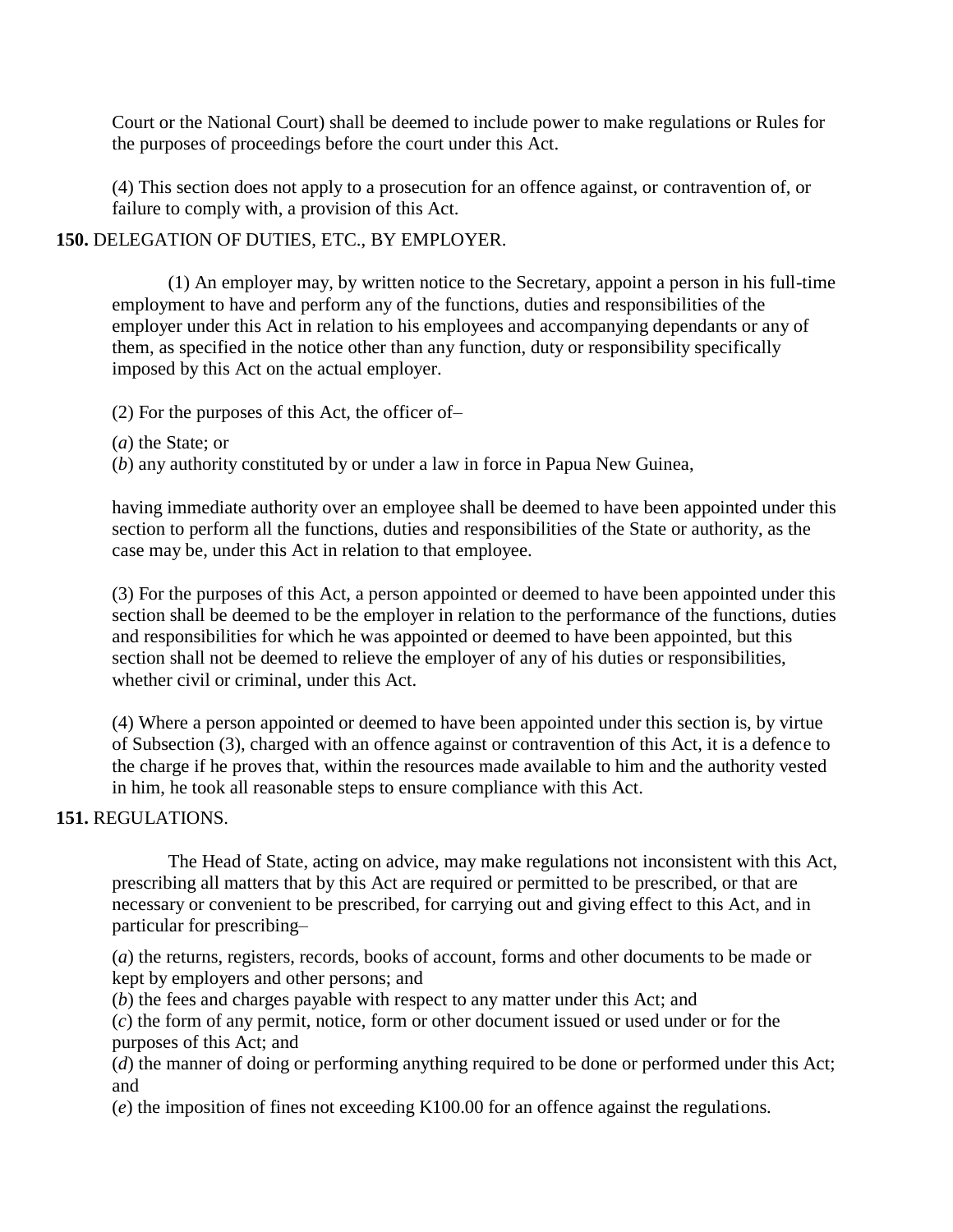#### **152.** REPEAL.

The Native Employment Act 1958 (Adopted) is repealed.

#### **PART XII. –** TRANSITIONAL.

#### **153.** CONTRACTS UNDER NATIVE EMPLOYMENT ACT TO CONTINUE IN FORCE.

Where, immediately before the commencement date a person was employed under an agreement under Part VII of the Native Employment Act 1958 (Adopted) that contract of service shall, on and after that date, be deemed to be an attested contract and shall have full force and effect under this Act for the balance of the period of employment specified in the contract.

### **154.** CERTAIN OTHER CONTRACTS TO CONTINUE IN FORCE.

(1) Subject to Subsection (2), where, immediately before the commencement date, a person was employed under a written contract of service otherwise than under the Native Employment Act 1958 (Adopted), that contract of service shall be deemed to be a contract of service entered into under Section 19(a) and shall have full force and effect under this Act for the balance of the period of employment specified in the contract.

(2) A term or condition of employment of a contract of service referred to in Subsection (1) that is less favourable to an employee than any of the conditions of employment prescribed by this Act is void to the extent that it is less favourable.

#### **155.** CERTAIN VOID CONTRACTS REVIVED.

(1) A contract of service entered into by a person before the commencement date that–

(*a*) was void under the Native Employment Act 1958 (Adopted); and

(*b*) but for the fact that it was void under that Act would have been in existence immediately before that date; and

(*c*) would, in whole or in part, be a valid and effective contract if made under this Act,

shall be deemed to be a contract of service entered into by the employee and employer specified in the contract under this Act for the balance of the period of employment specified in the contract.

(2) A term or condition of employment of a contract of service referred to in Subsection (1) that is less favourable to an employee than any of the conditions of employment prescribed by this Act is void to the extent that it is less favourable.

SCHEDULE **1** – RATIONS.

Sec. 67(1), 70(c).

**PART I –** RATION SCALE.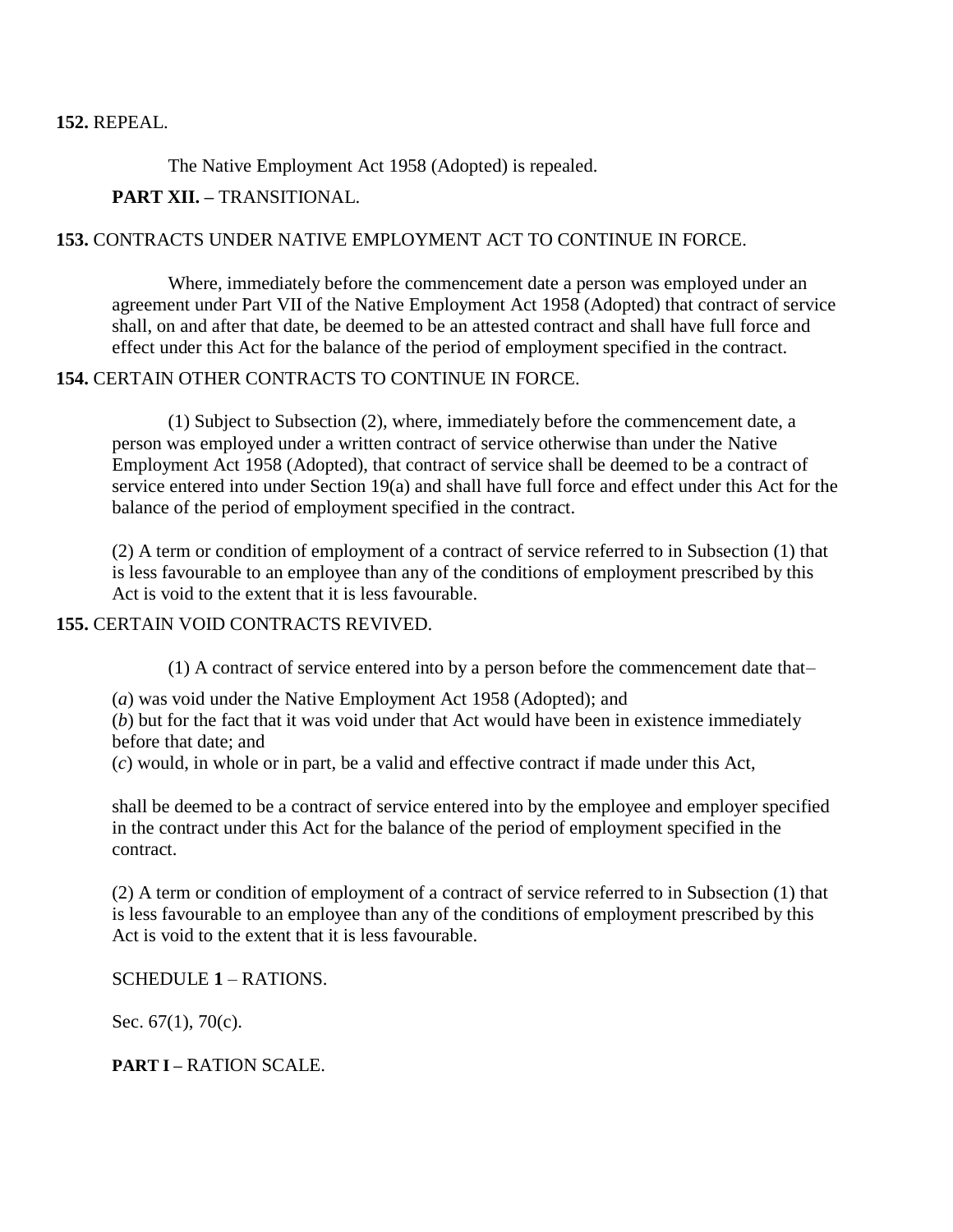Attention is particularly directed to the Explanatory Notes and Conditions following Item 10 relating to various units of the Scale.

# **Sch. 1.I.1.** STAPLE.

|               | Unit<br>No. |                 |                                             | Food is to be issued.                      | <b>Minimum daily</b><br>quantity. | Note.          |
|---------------|-------------|-----------------|---------------------------------------------|--------------------------------------------|-----------------------------------|----------------|
|               |             | 1. Rice, brown  |                                             |                                            | 450 g.                            |                |
| <b>or</b>     |             |                 |                                             | 2. Rice, enriched white                    | 450 g.                            |                |
| <sub>or</sub> |             |                 |                                             | 3. Wheat or other cereal product           | 450 g.                            | $\mathbf{1}$   |
| <sub>or</sub> |             | $4.$ Yam        |                                             |                                            | 2 kg.                             |                |
| <sub>or</sub> |             | 5. Taro         |                                             |                                            | 2 kg.                             |                |
| <sub>or</sub> |             | 6. Sweet potato |                                             |                                            | 2 kg.                             |                |
| <sub>or</sub> |             |                 |                                             | 7. Bananas (cooking)                       | 2 kg.                             |                |
| <b>or</b>     |             | 8. Breadfruit   |                                             |                                            | 3 kg.                             |                |
| <sub>or</sub> |             |                 |                                             | 9. Bread-not less than 50% wholemeal       | 700 g.                            |                |
| <sub>or</sub> |             |                 | 10. Biscuits                                |                                            | 450 g.                            |                |
| <sub>or</sub> |             |                 | 11. Wheatmeal flour-at least 90% extraction |                                            | 450 g.                            | $\overline{2}$ |
| <sub>or</sub> |             |                 |                                             | 12. Sorghum Meal-straight run              | 450 g.                            | $\overline{2}$ |
| <sub>or</sub> |             |                 |                                             | 13. Cornmeal flour-at least 90% extraction | 450 g.                            | $\overline{2}$ |
| <b>or</b>     |             |                 |                                             | 14. Tapioca (fresh tuber)                  | 2 kg.                             |                |
|               |             |                 |                                             | and any one of the following:-             |                                   |                |
|               |             |                 | (a)                                         | Peanuts-green                              | 100 g.                            | 3              |
|               |             | or              | (b)                                         | Peanuts-dry                                | 55 g.                             | 3              |
|               |             | <b>or</b>       | (c)                                         | Peas-dry                                   | 55 g.                             | 3 and 4        |
|               |             | <sub>or</sub>   | (d)                                         | Beans-dry                                  | 55 g.                             | 3 and 4        |
|               |             | <b>or</b>       | (d)                                         | Seeds of fresh mature peas or beans        | 100 g.                            | 3 and 4        |
|               |             | <sub>or</sub>   | (f)                                         | Galip nuts                                 | 100 g.                            | 3              |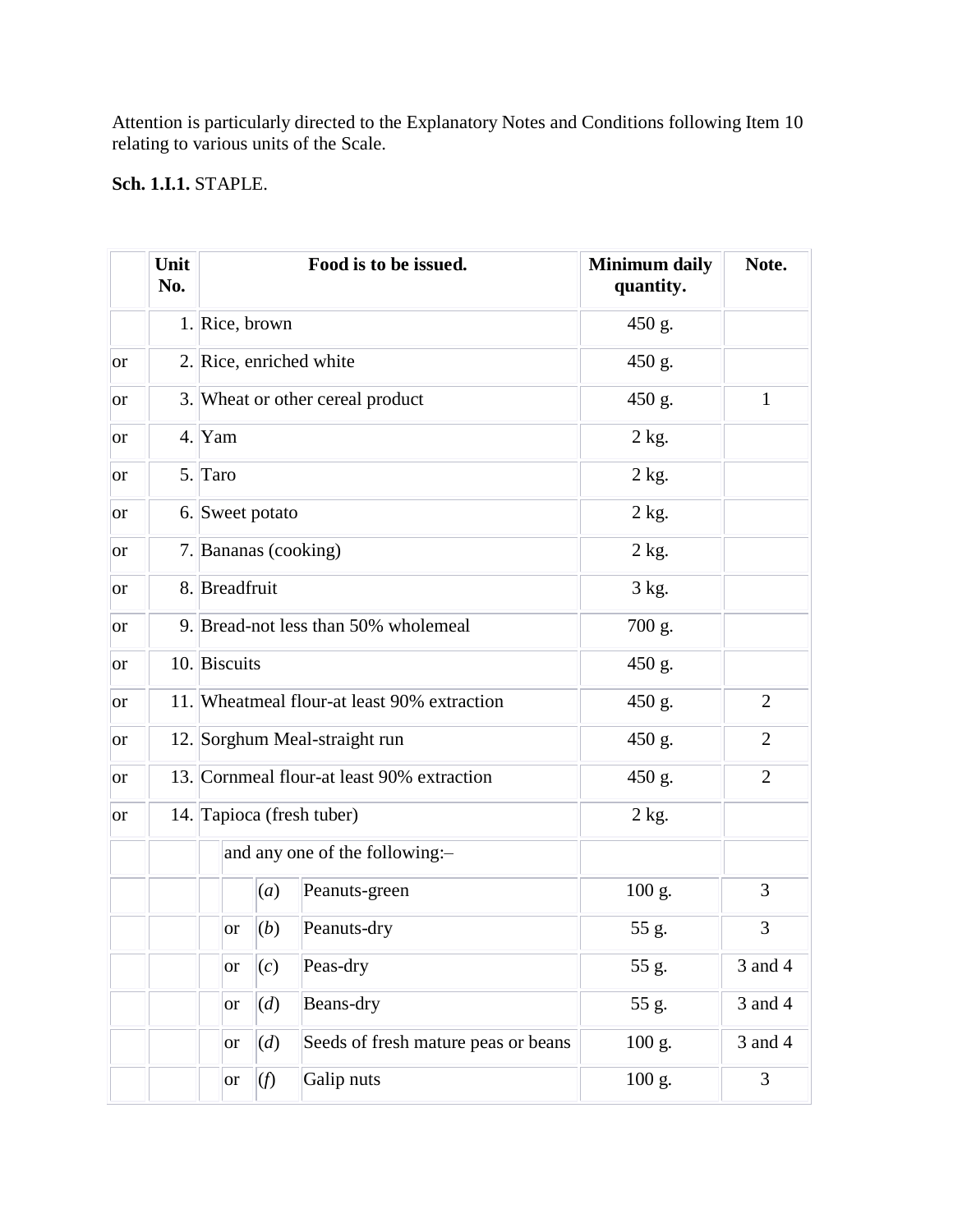|               |  | <sub>or</sub> | (g)               | Okari nuts                                                                                                                                | $100$ g. | 3       |
|---------------|--|---------------|-------------------|-------------------------------------------------------------------------------------------------------------------------------------------|----------|---------|
|               |  | <sub>or</sub> | (h)               | <b>Breadfruit nuts</b>                                                                                                                    | 55 g.    | 3       |
|               |  | <sub>or</sub> | (i)               | Fresh pork-without bone                                                                                                                   | 55 g.    |         |
|               |  | <b>or</b>     | (j)               | Fresh pork-with bone                                                                                                                      | 85 g.    |         |
|               |  | <b>or</b>     | (k)               | Dark green leafy vegetables                                                                                                               | $100$ g. | 5       |
|               |  | <sub>or</sub> | (l)               | Half of any unit of Item 3 excepting<br>pork, plus 7 g. Marmite or 3.5 g.<br>Vegemite or similar product to give<br>150 mg of Thiamin.    |          |         |
| <b>or</b>     |  |               | 15. Sago (native) |                                                                                                                                           | 1 kg.    | 6       |
|               |  |               |                   | and any one of the following:-                                                                                                            |          |         |
|               |  |               | (a)               | Peanuts-green                                                                                                                             | 200 g.   | 3       |
|               |  | <b>or</b>     | (b)               | Peanuts-dry                                                                                                                               | $100$ g. | 3       |
|               |  | or            | (c)               | Peas-dry                                                                                                                                  | $100$ g. | 3 and 4 |
|               |  | or            | (d)               | Beans-dry                                                                                                                                 | $100$ g. | 3 and 4 |
|               |  | or            | (d)               | Seeds of fresh mature peas or beans                                                                                                       | 200 g.   | 3 and 4 |
|               |  | or            | (f)               | Galip nuts                                                                                                                                | 200 g.   | 3       |
|               |  | or            | (g)               | Okari nuts                                                                                                                                | 200 g.   | 3       |
|               |  | <b>or</b>     | (h)               | <b>Breadfruit nuts</b>                                                                                                                    | 100 g.   | 3       |
|               |  | <b>or</b>     | (i)               | Fresh pork-without bone                                                                                                                   | 125 g.   |         |
|               |  | <b>or</b>     | (j)               | Fresh pork-with bone                                                                                                                      | 185 g.   |         |
|               |  | <sub>or</sub> | (k)               | Dark green leafy vegetables                                                                                                               | 200 g.   | 5       |
|               |  | <sub>or</sub> | (l)               | Any one of the units of Item 3<br>excepting pork, plus 14 g. Marmite<br>or 7 g. Vegemite or similar product<br>to give 300 mg of Thiamin. |          |         |
| <sub>or</sub> |  |               |                   | 16. Peanut paste and half the minimum daily quantity<br>of any of the units numbered 1-13 in Item 1                                       | 140 g.   | 13      |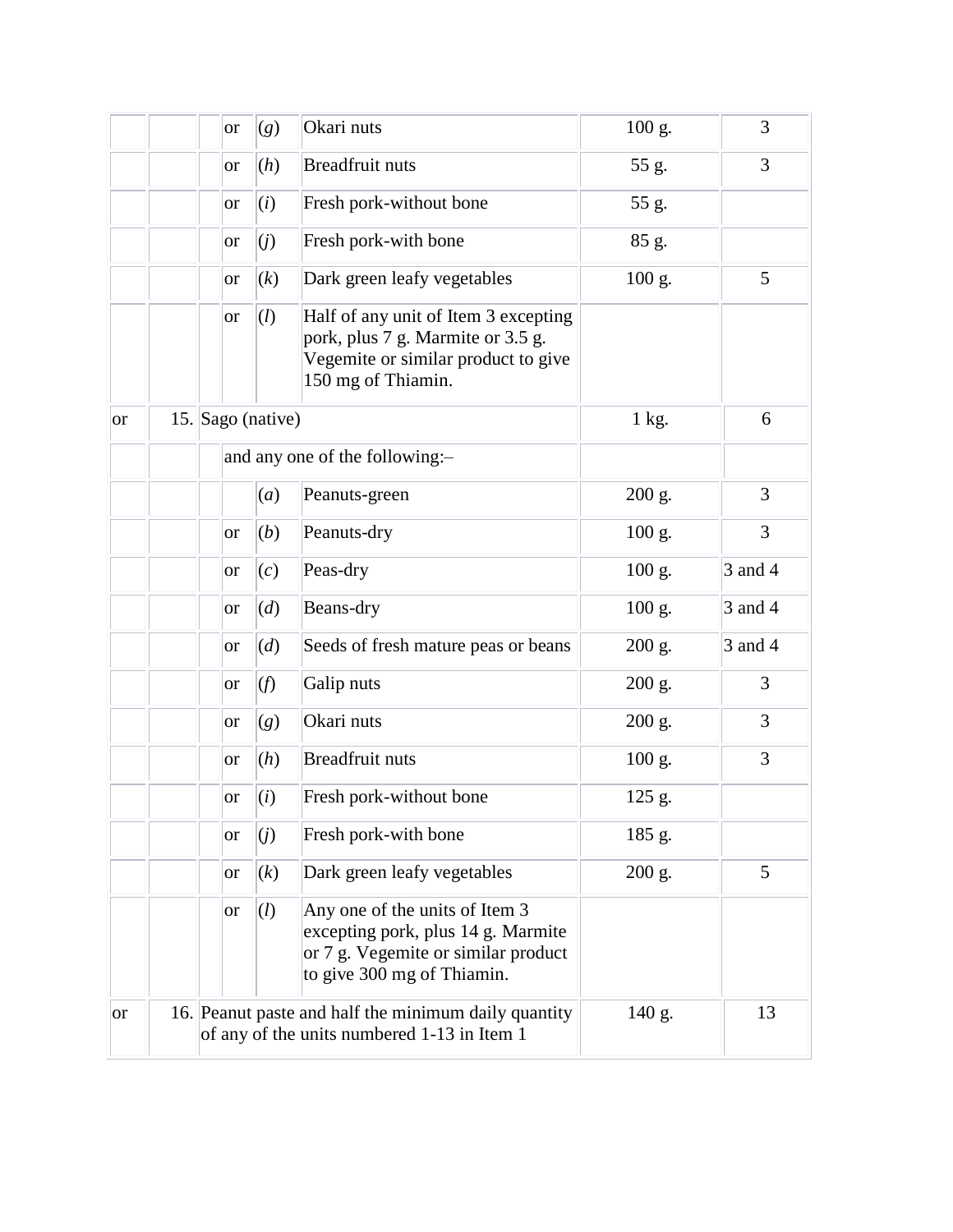# **Sch. 1.I.2.**TO GIVE VARIETY AND EXTRA CALORIES, PROTEIN, B VITAMINS AND IRON.

|               | Unit<br>No. | Food to be issued.                                       | <b>Minimum daily</b><br>quantity. | Note.   |
|---------------|-------------|----------------------------------------------------------|-----------------------------------|---------|
|               |             | 1. Peanuts-green                                         | 200 g.                            | 3       |
| lor           |             | 2. Peanuts-dry                                           | $100 \text{ g}$ .                 | 3       |
| <sub>or</sub> |             | 3. Peas-dry                                              | 100 g.                            | 3 and 4 |
| lor.          |             | 4. Beans-dry                                             | 100 g.                            | 3 and 4 |
| lor.          |             | 5. Seeds of fresh mature peas or beans                   | 200 g.                            | 3 and 4 |
| lor           |             | 6. Galip nuts                                            | 200 g.                            | 3       |
| lor.          |             | 7. Okari nuts                                            | 200 g.                            | 3       |
| <sub>or</sub> |             | 8. Breadfruit nuts                                       | $100$ g.                          | 3       |
| lor           |             | 9. Wheatmeal flour-at least 90% extraction               | 170 g.                            |         |
| lor.          |             | 10. Rice, brown                                          | 170 g.                            |         |
| lor           |             | 11. Sorghum-whole grain or straight run meal             | 170 g.                            |         |
| <sub>or</sub> |             | 12. Corn-whole grain, or meal at least 90%<br>extraction | 170 g.                            |         |
| lor           |             | 13. Bread-not less than 50% wholemeal                    | 200 g.                            |         |
| <b>or</b>     |             | 14. Biscuits                                             | 170 g.                            |         |
| lor.          |             | 15. Wheat or other cereal product uncrushed              | 170 g.                            | 1       |

*Note* As it is advisable to give a variety of food, employers shall not issue under Item 2 any commodity issued for the same period under Item 1, except where an absolute shortage of food makes the duplicate issue unavoidable. As an example, if brown rice is issued under Item 1, it shall not also be issued under Item 2 unless all other food units of Item 2 are unprocurable.

### **Sch. 1.I.3.**PROTEIN.

| Unit | Food to be issued. | <b>Minimum daily</b> | <b>Note</b> |
|------|--------------------|----------------------|-------------|
| No.  |                    | quantity             |             |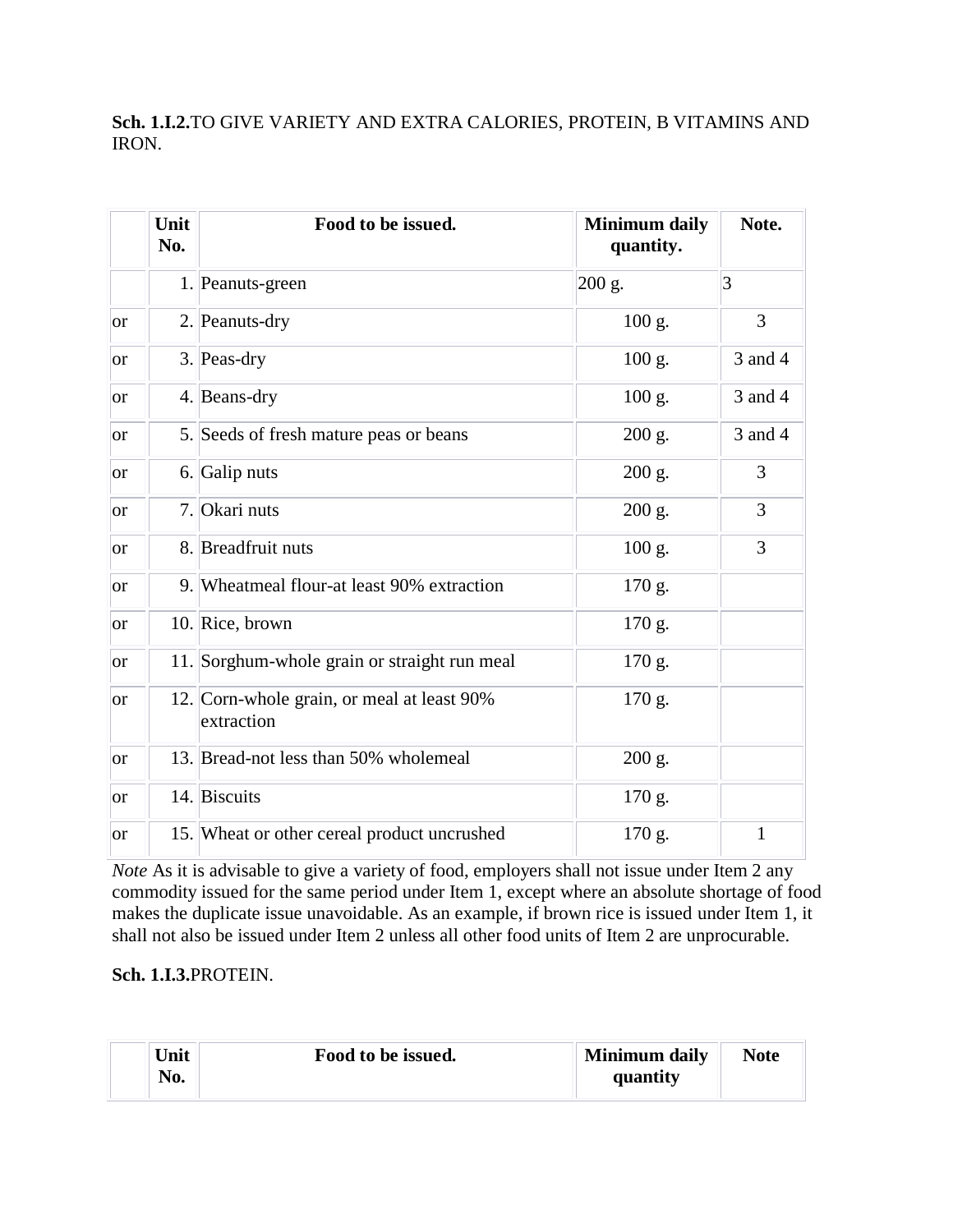|               | 1. Meat, canned or kegged-containing not less than<br>18% protein and not less than 90% meat                      | 95 g.    |    |
|---------------|-------------------------------------------------------------------------------------------------------------------|----------|----|
| or            | 2. Meat, canned or kegged containing between 12%<br>and 18% protein                                               | 140 g.   |    |
| or            | 3. Fresh beef, goat, wallaby, turtle or other game<br>meat-without bone                                           | 125 g.   |    |
| or            | 4. Fresh beef, goat, wallaby, turtle or other game<br>meat-with bone                                              | 185 g.   |    |
| or            | 5. Fresh pork-without bone                                                                                        | $125$ g. |    |
| or            | 6. Fresh pork-with bone                                                                                           | 185 g.   |    |
| <sub>or</sub> | 7. Fresh mutton-without bone                                                                                      | 150 g.   |    |
| <b>or</b>     | 8. Fresh mutton-with bone                                                                                         | 200 g.   |    |
| or            | 9. Fish, canned-containing at least 12% protein                                                                   | 140 g.   |    |
| or            | 10. Fish, salt-hard dry                                                                                           | 85 g.    |    |
| or            | 11. Fish, fresh-edible portion to weigh                                                                           | 125 g.   | 7  |
| or            | 12. Shell fish-in shell, to give after removal of shell                                                           | 150 g.   |    |
| or            | 13. Crabs, lobsters or crayfish-with shell                                                                        | 600 g.   |    |
| or            | 14. Birds or poultry-with bone and feather                                                                        | 150 g.   |    |
| or            | 15. Cheese                                                                                                        | 95 g.    | 8  |
| or            | 16. Eggs (in shell)                                                                                               | 170 g.   | 9  |
| <sub>or</sub> | 17. Peanut paste and half the minimum daily<br>quantity of any of the units numbered 1-16 in<br>Item <sub>3</sub> | 30 g.    | 13 |

*Note* Employers issuing fresh meat or fresh fish need not necessarily do so daily, but shall issue it at least three times per week.

### **Sch. 1.I.4.**FAT.

| Unit | Food to be issued. | Minimum daily | Note. |
|------|--------------------|---------------|-------|
| No.  |                    | quantity.     |       |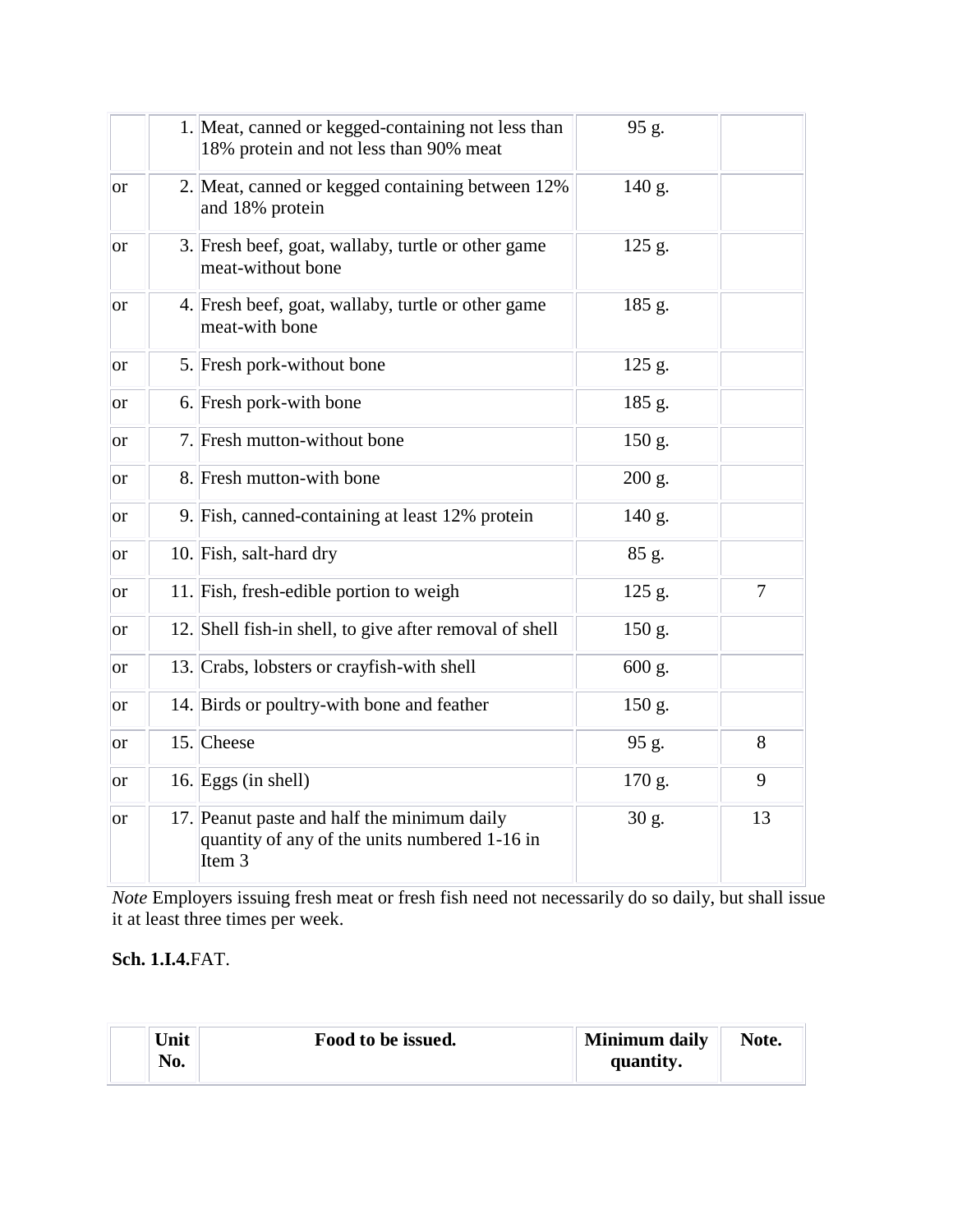|               | 1. Animal fat                                         | 30 g.  |         |
|---------------|-------------------------------------------------------|--------|---------|
| <sub>or</sub> | 2. Margarine                                          | 30 g.  |         |
| <b>or</b>     | 3. Coconut meat                                       | 55 g.  |         |
| <b>or</b>     | 4. Coconut oil, peanut oil or other edible oil or fat | 30 g.  |         |
| <sub>or</sub> | 5. Red palm oil                                       | 30 g.  |         |
| <b>or</b>     | 6. Peanuts-green                                      | 100 g. | 3       |
| <sub>or</sub> | 7. Peanuts-dry                                        | 55 g.  | 3       |
| <sub>or</sub> | 8. Galip nuts                                         | 100 g. | 3       |
| <sub>or</sub> | 9. Okari nuts                                         | 100 g. | 3       |
| <sub>or</sub> | 10. Soya beans-dry                                    | 100 g. | 3 and 4 |
| <b>or</b>     | 11. Fresh pork-without bone                           | 125 g. |         |
| <b>or</b>     | 12. Fresh pork-with bone                              | 200 g. |         |
| <sub>or</sub> | 13. Fresh mutton-without bone                         | 150 g. |         |
| <b>or</b>     | 14. Fresh mutton-with bone                            | 200 g. |         |
| <b>or</b>     | 15. Double quantities of Units 1, 2, 3 or 4 of Item 3 |        |         |
| <b>or</b>     | 16. Cheese, full milk                                 | 95 g.  | 8       |
| <sub>or</sub> | 17. Eggs (in shell)                                   | 170 g. | 9       |

*Note* Where any of the above units of Item 4 have been issued under any other Item of the Scale, the issue under Item 4 need not necessarily be made. As an example, if fresh pork has been issued as part of Unit 14 of Item 1 or as Unit 6 or 7 of Item 3, sufficient fat has been provided and a further issue of any unit under Item 4 is optional.

### **Sch. 1.I.5.**CALORIES IN A SWEET FORM.

|    | Unit<br>No. | Food to be issued.                     | <b>Minimum daily</b><br>quantity. | Note. |
|----|-------------|----------------------------------------|-----------------------------------|-------|
|    | ı.          | Sugar                                  | 65 g.                             | 10    |
| or | 2.          | Sugar cane                             | $450$ g.                          | 10    |
| or | 3.          | Juice extracted from 450 g. sugar cane |                                   | 10    |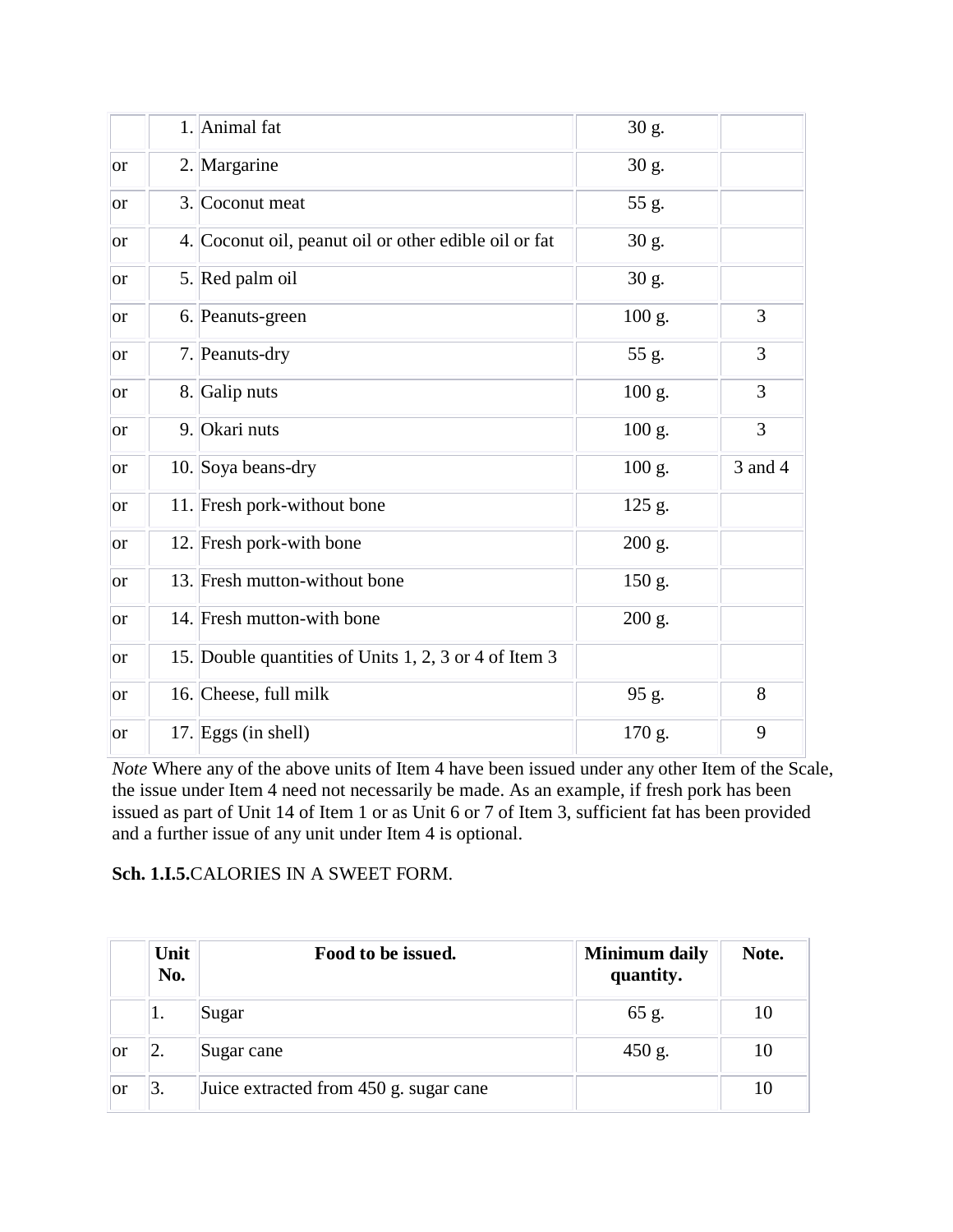| or        | $^{\prime\prime}4.$ | Treacle      | 85 g. | 10 |
|-----------|---------------------|--------------|-------|----|
| lor       | 5.                  | Molasses     | 85 g. | 10 |
| <b>or</b> | 6.                  | Honey        | 85 g. | 10 |
| lor       | 7.                  | Golden Syrup | 85 g. | 10 |

*Note* If under Item 9 an issue is made of either Units 1, 2 or 3, the issue made under Item 5 shall include at least 30 g. of sugar, with the balance being made up of an appropriate portion of any of the Units 2 to 7 of Item 5.

# **Sch. 1.I.6.**VITAMIN C.

|                 | Unit<br>No. | Food to be issued.                                     | <b>Minimum daily</b><br>quantity. | Note. |
|-----------------|-------------|--------------------------------------------------------|-----------------------------------|-------|
|                 | 1.          | Citrus fruit                                           | 100 g.                            |       |
| <b>or</b>       | 2.          | Papaw, green-for cooking                               | 300 g.                            |       |
| <b>or</b>       | 3.          | Papaw, ripe                                            | 85 g.                             |       |
| <sub>or</sub>   | 4.          | Passionfruit, mango, tomatoes, soursop or<br>cantaloup | 200 g.                            |       |
| <b>or</b>       | 5.          | Pineapple                                              | 170 g.                            |       |
| <sub>or</sub>   | 6.          | Watermelon or pumpkin                                  | 1 kg.                             |       |
| <b>or</b>       | 7.          | Capsicum                                               | 8 g.                              |       |
| <b>or</b>       | 8.          | Pit pit                                                | 200 g.                            |       |
| <b>or</b>       | 9.          | Dark green leafy vegetables                            | 100 g.                            | 5     |
| <sub>or</sub>   | 10.         | Sweet potato or English potato                         | 285 g.                            |       |
| <b>or</b>       | 11.         | Tapioca (fresh tuber)                                  | 450 g.                            |       |
| <b>or</b>       | 12.         | Bananas, green or ripe                                 | 450 g.                            |       |
| <sub>or</sub>   | 13.         | Citrus fruit juice-canned                              | 90 ml.                            |       |
| <sub>or</sub>   | 14.         | Tablets containing at least 25 mg ascorbic acid        | 11                                |       |
| <b>or</b>       | 15.         | Persimmon leaves-fresh or dried                        | 8 g.                              |       |
| <sub>l</sub> or | 16.         | Guava                                                  | 30 g.                             |       |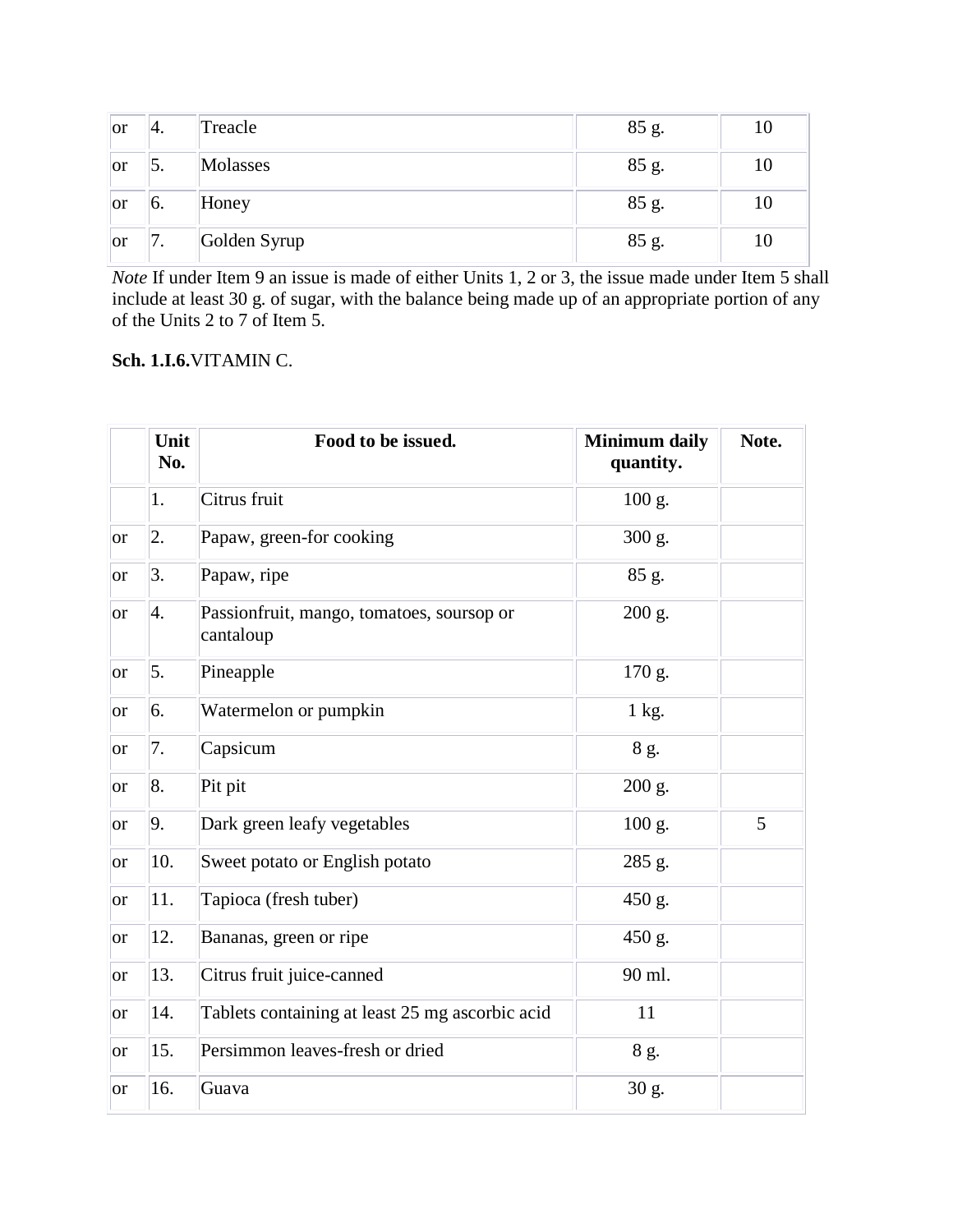*Note* Where any of the units of Item 6 have been issued under any other Item of the Scale, the issue under Item 6 need not necessarily be made. As an example, if sweet potato has been issued as Unit 6 of Item 1, sufficient Vitamin C has been provided and a further issue of any unit under Item 6 is optional.

# **Sch. 1.I.7.**VITAMIN A.

|      | Unit<br>No. | Food to be issued.                                           | Minimum daily<br>quantity. | Note. |
|------|-------------|--------------------------------------------------------------|----------------------------|-------|
|      | 1.          | Dark green leafy vegetables                                  | $100 \text{ g}$ .          | 5     |
| lor  | 2.          | Sweet potato-yellow                                          | 450 g.                     |       |
| lor. | 3.          | Red palm oil                                                 | $30$ g.                    |       |
| lor. | 4.          | Cod liver oil                                                | 1 dessert-spoon            | 12    |
| lor  | 5.          | Oily solution or tablets to give 5,000 I.U.<br>Vitamin A     |                            |       |
| lor  | 6.          | Margarine-fortified with Vitamin A to give 80<br>I.U. per g. | 30 g.                      |       |
| lor  | 7.          | Cheese full milk                                             | 95 g.                      | 8     |
| or   | 8.          | Pumpkin, together with half of any unit of Item 7            | 1 kg.                      |       |

*Note* Where any of the units of Item 7 have been issued under any other Item of the Scale, the issue under Item 7 need not necessarily be made. As an example, if a dark green leafy vegetable has been issued under Item 1 or 6, sufficient Vitamin A has been provided and a further issue of any unit under Item 7 is optional.

### **Sch. 1.I.8.**SALT.

| Unit<br>No. | Food to be issued. | <b>Minimum daily</b><br>quantity. | Note. |
|-------------|--------------------|-----------------------------------|-------|
|             | Salt               | 14 g.                             |       |

### **Sch. 1.I.9.**BEVERAGES.

| <b>Minimum daily</b><br>Jnit<br>Food to be issued. | Note. |
|----------------------------------------------------|-------|
|----------------------------------------------------|-------|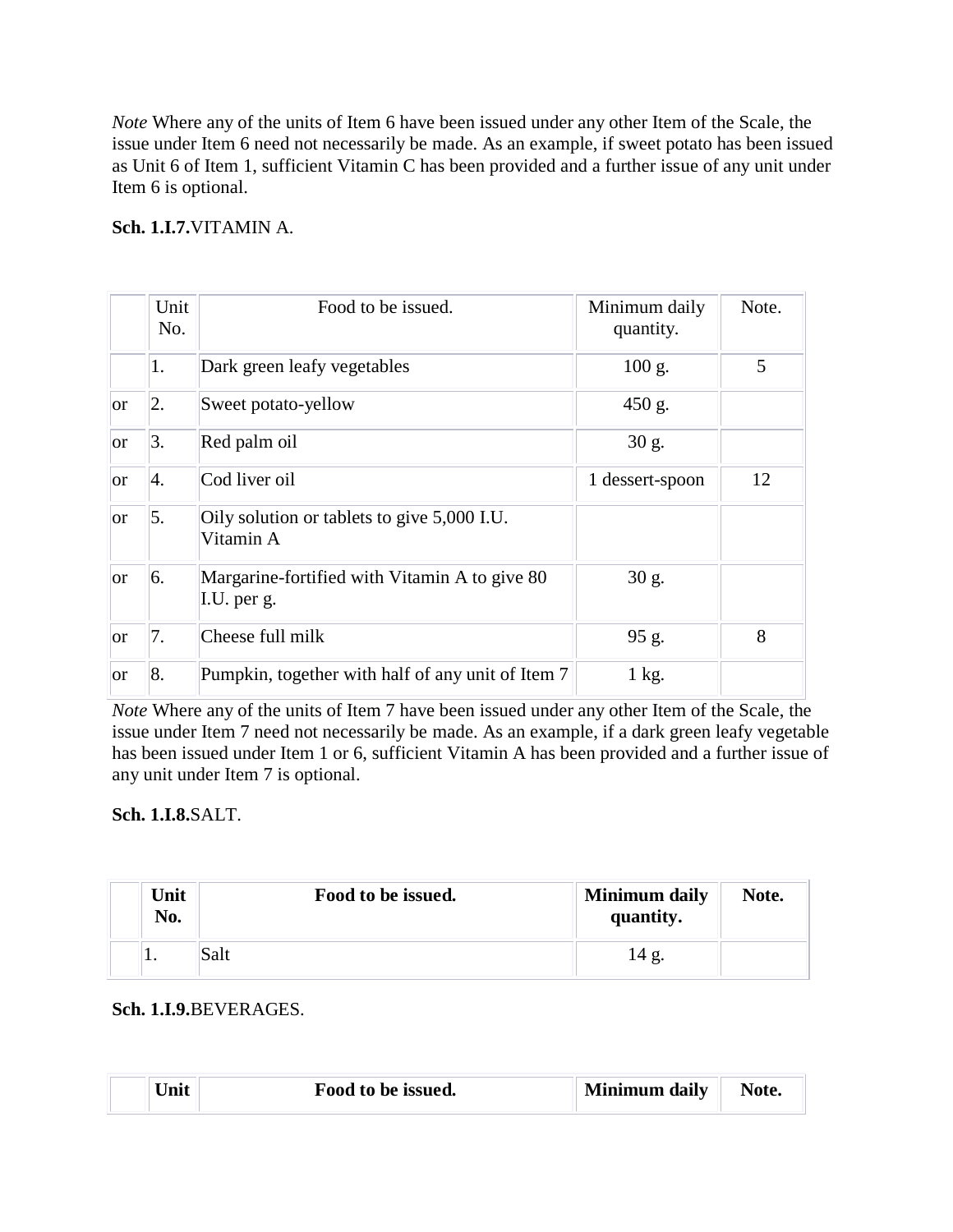|               | No. |                                                                                                 | quantity. |    |
|---------------|-----|-------------------------------------------------------------------------------------------------|-----------|----|
|               | 1.  | Tea                                                                                             | 8 g.      | 10 |
| lor           | 2.  | Coffee                                                                                          | 15 g.     | 10 |
| <sub>or</sub> | 3.  | Cocoa                                                                                           | 15 g.     | 10 |
| <sub>or</sub> | 4.  | Vegemite-to be consumed in water                                                                | 14 g.     |    |
| <sub>or</sub> | 5.  | Marmite-to be consumed in water                                                                 | 14 g.     |    |
| <sub>or</sub> | 6.  | Meat extract-to be consumed in water                                                            | 14 g.     |    |
| <sub>or</sub> | 7.  | Vegetable water beverage, made from at least<br>100 g green vegetables or 450 g root vegetables |           |    |
| <sub>or</sub> | 8.  | Citrus persimmon or other suitable leaves to be<br>made into a beverage                         | 55 g.     |    |

*Note* If either Units 4, 5, 7 or 8 have been issued under any other Item of the Scale, the issue of any unit under Item 9 is optional.

### **Sch. 1.I.10.**WATER.

| Unit<br>No. | Food to be issued. | <b>Minimum daily</b><br>quantity. | Note. |
|-------------|--------------------|-----------------------------------|-------|
| . .         | Potable water      |                                   |       |

# **Sch. 1.I.11.**EXPLANATORY NOTES AND CONDITIONS.

| <b>Note</b><br>No. | Details.                                                                                                                                 | Item No.                    | Unit No. |
|--------------------|------------------------------------------------------------------------------------------------------------------------------------------|-----------------------------|----------|
| 1.                 | Wheat or other cereal produce-<br>Thiamin content to be at least 200 mg per 100 g                                                        |                             |          |
|                    |                                                                                                                                          |                             | 3        |
|                    |                                                                                                                                          | $\mathcal{D}_{\mathcal{L}}$ | 15       |
| 2.                 | Wheatmeal flour-Unless baked into bread before<br>issue, a rising agent such as baking powder to be<br>issued-30 g to each $450$ g meal. |                             |          |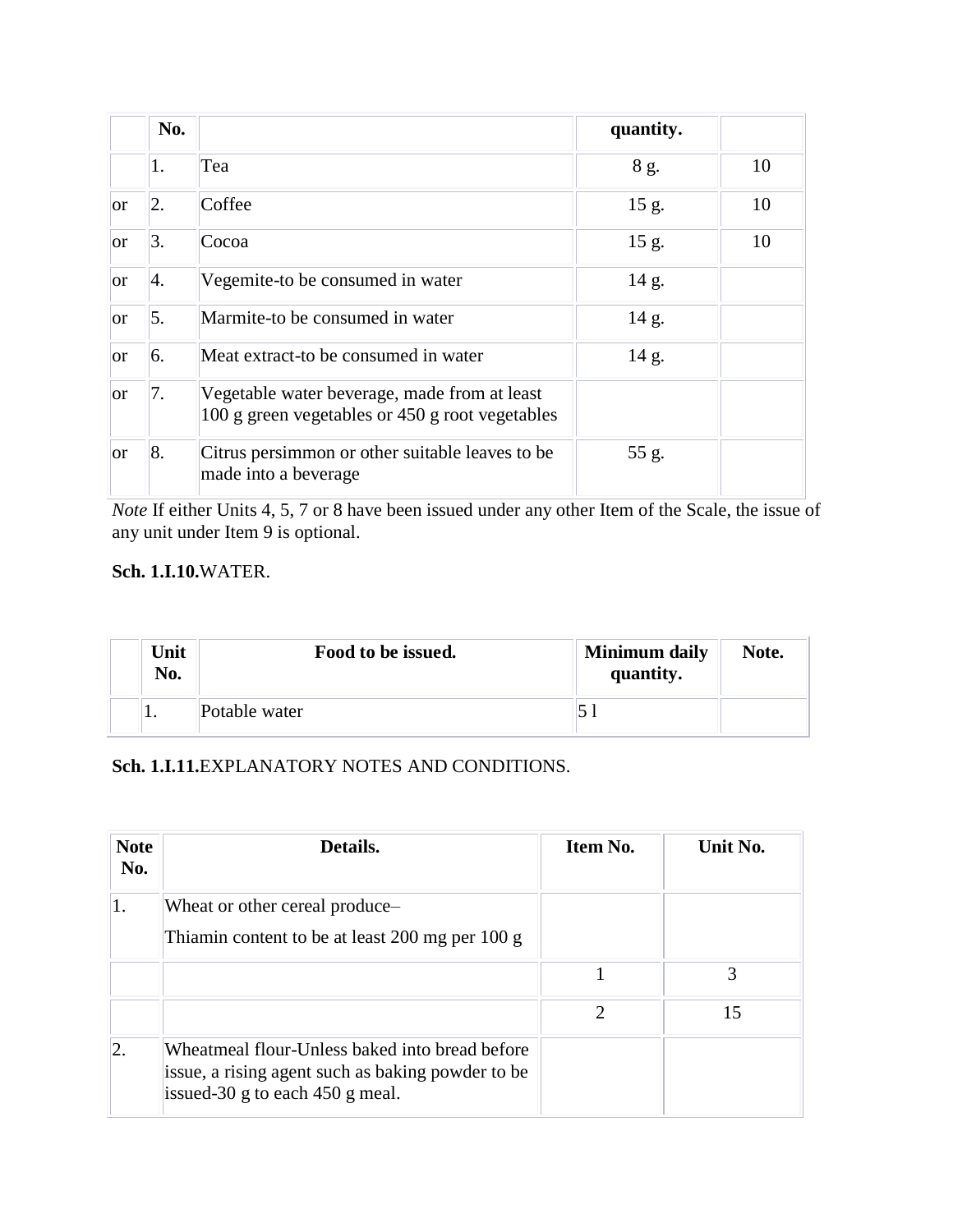|    | Sorghum meal-Unless baked into bread before<br>issue, a rising agent such as baking powder to be<br>issued-30 g to each 450 g meal.                                                                                                                                                                                                           |                |             |
|----|-----------------------------------------------------------------------------------------------------------------------------------------------------------------------------------------------------------------------------------------------------------------------------------------------------------------------------------------------|----------------|-------------|
|    | Cornmeal flour-Unless baked into bread before<br>issue, a rising agent such as baking powder to be<br>issued-30 g to each 450 g meal.                                                                                                                                                                                                         |                |             |
|    |                                                                                                                                                                                                                                                                                                                                               | $\mathbf{1}$   | 11          |
|    |                                                                                                                                                                                                                                                                                                                                               | 1              | 12          |
|    |                                                                                                                                                                                                                                                                                                                                               | 1              | 13          |
| 3. | Foods which have to be removed from a shell or<br>pod before consumption.-The quantities<br>prescribed for issue are the edible content<br>remaining after the removal of shell or pod.<br>Where any of the units are issued in the shells or<br>pods, the quantities issued shall be sufficient to<br>provide the prescribed edible content. |                |             |
|    |                                                                                                                                                                                                                                                                                                                                               | $\mathbf{1}$   | $14(a)-(h)$ |
|    |                                                                                                                                                                                                                                                                                                                                               | 1              | $15(a)-(h)$ |
|    |                                                                                                                                                                                                                                                                                                                                               | $\overline{2}$ | $1-8$       |
|    |                                                                                                                                                                                                                                                                                                                                               | $\overline{4}$ | $6 - 10$    |
| 4. | Peas and Beans, dry, and fresh mature seed.-Any<br>variety of edible peas or beans are permissible,<br>including soya beans.                                                                                                                                                                                                                  |                |             |
|    |                                                                                                                                                                                                                                                                                                                                               | 1              | $14(c)-(e)$ |
|    |                                                                                                                                                                                                                                                                                                                                               | 1              | $15(c)-(e)$ |
|    |                                                                                                                                                                                                                                                                                                                                               | $\overline{2}$ | $3 - 5$     |
|    |                                                                                                                                                                                                                                                                                                                                               | $\overline{4}$ | 10          |
| 5. | Dark green leafy vegetables.-Spinach, silver<br>beet, Chinese cabbage, watercress, kale, pumpkin<br>tips, taro leaves, sweet potato leaves, cow pea<br>leaves, ibika or other native greens.                                                                                                                                                  |                |             |
|    |                                                                                                                                                                                                                                                                                                                                               | 1              | 14(k)       |
|    |                                                                                                                                                                                                                                                                                                                                               | 1              | 15(k)       |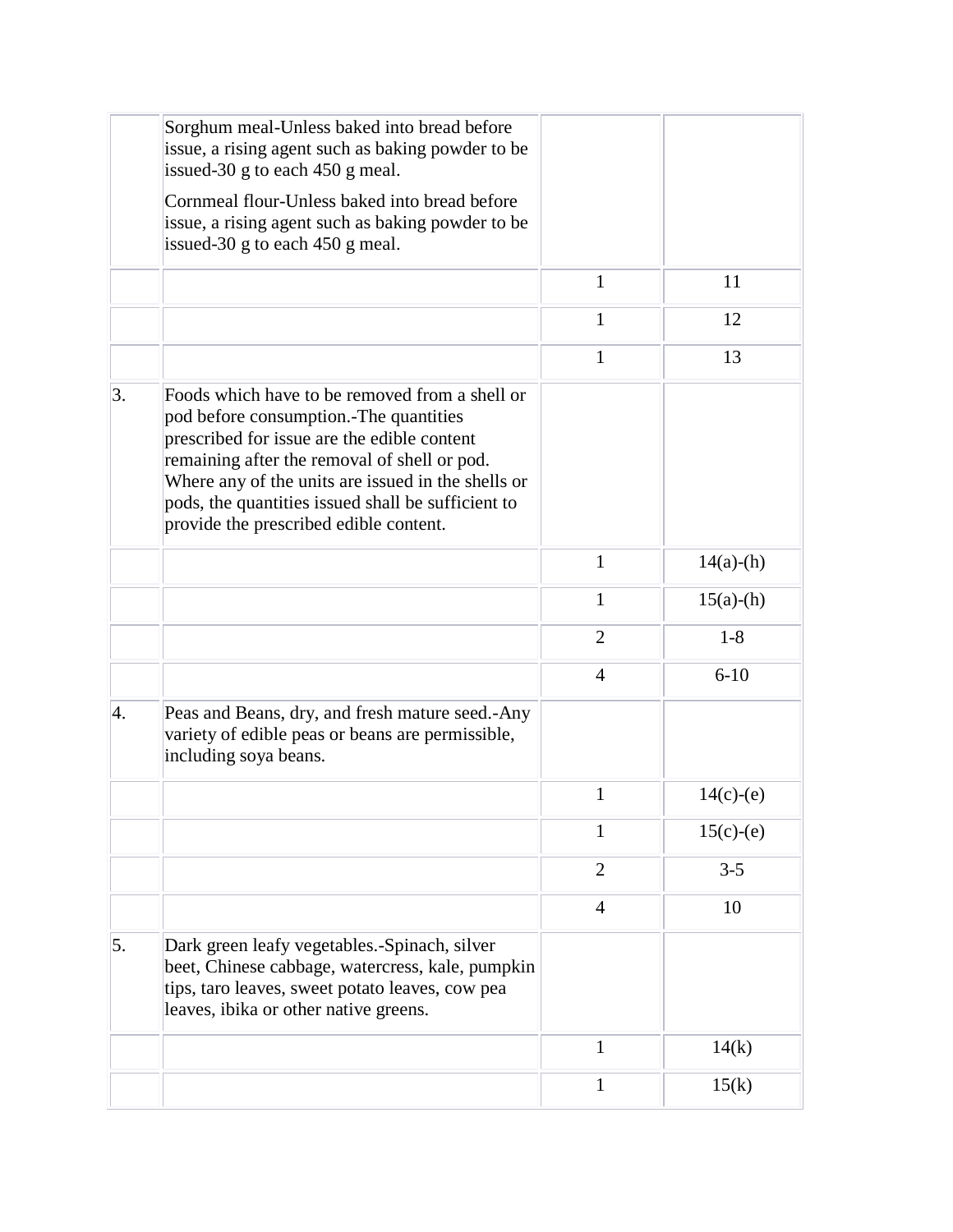|     |                                                                                                                                                                                                                                                                                     | 6              | 9              |
|-----|-------------------------------------------------------------------------------------------------------------------------------------------------------------------------------------------------------------------------------------------------------------------------------------|----------------|----------------|
|     |                                                                                                                                                                                                                                                                                     | 7              | 1              |
| 6.  | Sago (native). The quantity prescribed for issue<br>is for wet sago, if dry sago is used, 450 g only is<br>necessary.                                                                                                                                                               |                |                |
|     |                                                                                                                                                                                                                                                                                     | 1              | 15             |
| 7.  | Fish, fresh. It is not necessary that fish be filleted<br>before issue, but due allowance must be made for<br>the weight of the inedible portion (including gut,<br>head and tail), so that the issue made comprises<br>at least 125 g of edible portion.                           |                |                |
|     |                                                                                                                                                                                                                                                                                     | 3              | 11             |
| 8.  | Cheese.-Only varieties made from whole milk<br>such as Cheddar, may be issued under Items 4<br>and 7, but skim milk cheese may be issued under<br>Item 3.                                                                                                                           |                |                |
|     |                                                                                                                                                                                                                                                                                     | 3              | 15             |
|     |                                                                                                                                                                                                                                                                                     | $\overline{4}$ | 16             |
|     |                                                                                                                                                                                                                                                                                     | $\overline{7}$ | $\overline{7}$ |
| 9.  | Eggs.-Any variety of edible eggs may be issued.                                                                                                                                                                                                                                     |                |                |
|     |                                                                                                                                                                                                                                                                                     | 3              | 16             |
|     |                                                                                                                                                                                                                                                                                     | $\overline{4}$ | 17             |
| 10. | Sugar, Tea, Coffee and Cocoa.-If under Item 9 an<br>issue is made of either Units 1, 2 or 3, at least<br>half the quantity of sugar prescribed under Item 5<br>must be issued, with the balance being made up<br>of an appropriate portion of any of the Units 2 to<br>7 of Item 5. |                |                |
|     |                                                                                                                                                                                                                                                                                     | 5              | $1 - 10$       |
|     |                                                                                                                                                                                                                                                                                     | 9              | $1 - 3$        |
| 11. | Ascorbic Acid.-It is preferable that this be<br>obtained from a natural source such as fresh fruit<br>or vegetables. When these are available, they<br>shall be issued for Item 6 in preference to tablets                                                                          |                |                |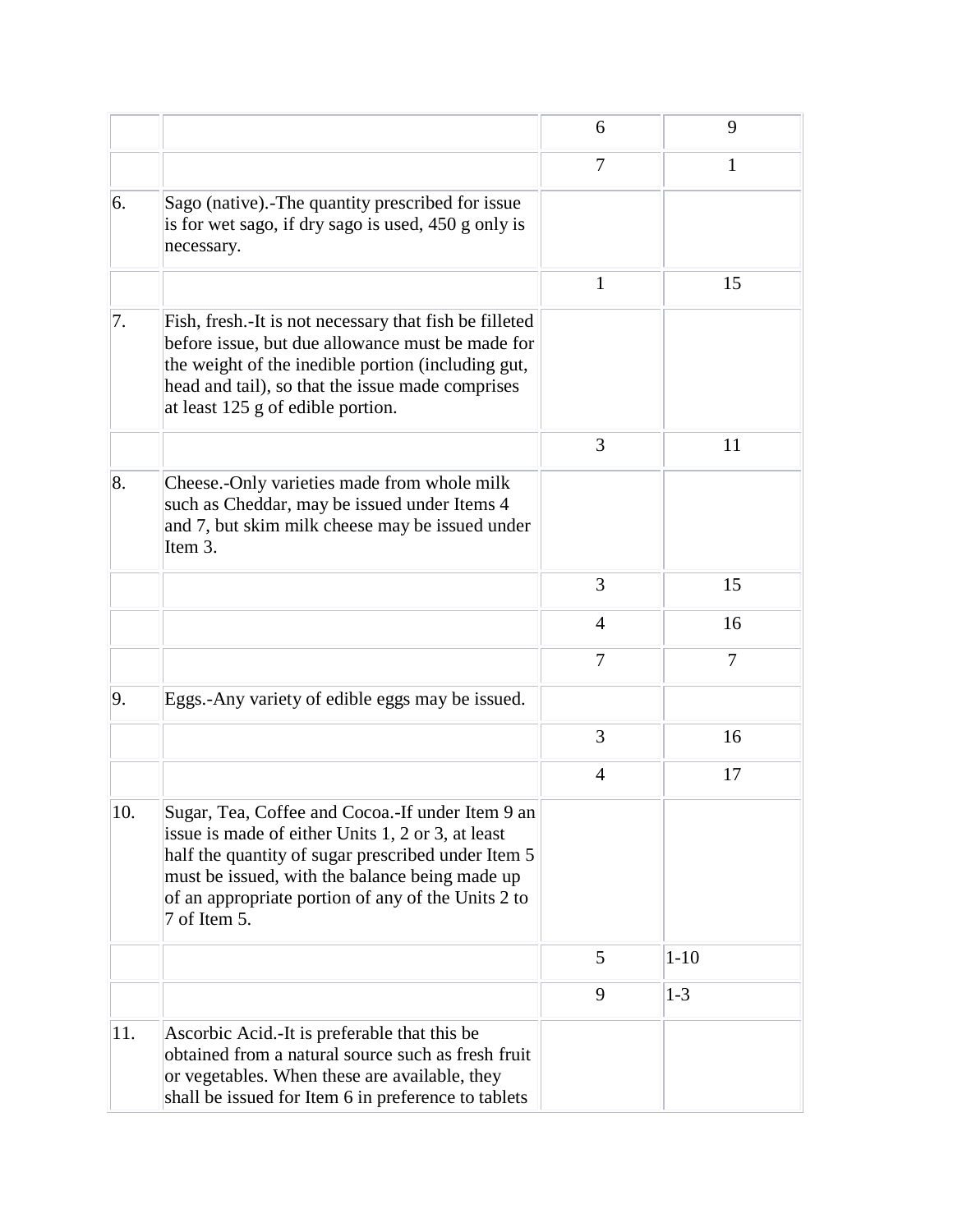|     | containing ascorbic acid.                                                                                                         |   |    |
|-----|-----------------------------------------------------------------------------------------------------------------------------------|---|----|
|     |                                                                                                                                   | 6 | 14 |
| 12. | Cod Liver Oil.-Can be given less frequently, at<br>the rate of three tablespoons weekly instead of<br>the prescribed daily issue. |   |    |
|     |                                                                                                                                   | 7 | 4  |
| 13. | Peanut paste-                                                                                                                     |   |    |
|     | $(a)$ where peanut paste is issued in accordance<br>with Item 1 it shall not be issued under Item 3;<br>and                       |   |    |
|     |                                                                                                                                   |   | 16 |
|     | (b) where peanut paste is issued in accordance<br>with Item 3 it shall not be issued under Item 1.                                |   |    |
|     |                                                                                                                                   | 3 | 17 |

# **PART 2 –** STANDARDS AND SPECIFICATIONS.

**Sch. 1.2.1.** Interpretation of Schedule 1..

For the purpose of this Schedule–

"broken kernel" means a particle of rice consisting of less than 50% of a grain;

"brown rice" means the grain of Oryza sativa obtained by removing the hulls only from firstclass Paddy Rice which has been properly matured and dried;

"enriched white rice" means the grain of Oryza sativa obtained by removing all the bran coat and germ from brown rice or undermilled rice, enriched with Vitamins of the B complex.

**Sch. 1.2.2.**Specification of biscuits..

Biscuits issued under Item 1 or Item 2 of the Ration Scale shall–

(*a*) be made of–

(i) flour which consists of at least 50% wholemeal flour; or

(ii) ingredients having a Thiamin content of at least 300 mg per 100 g weight of dry ingredients; and

(*b*) contain not more than 3% by weight of sugar; and (*c*) weigh not more than 55 g. each.

**Sch. 1.2.3.**Specification of rice..